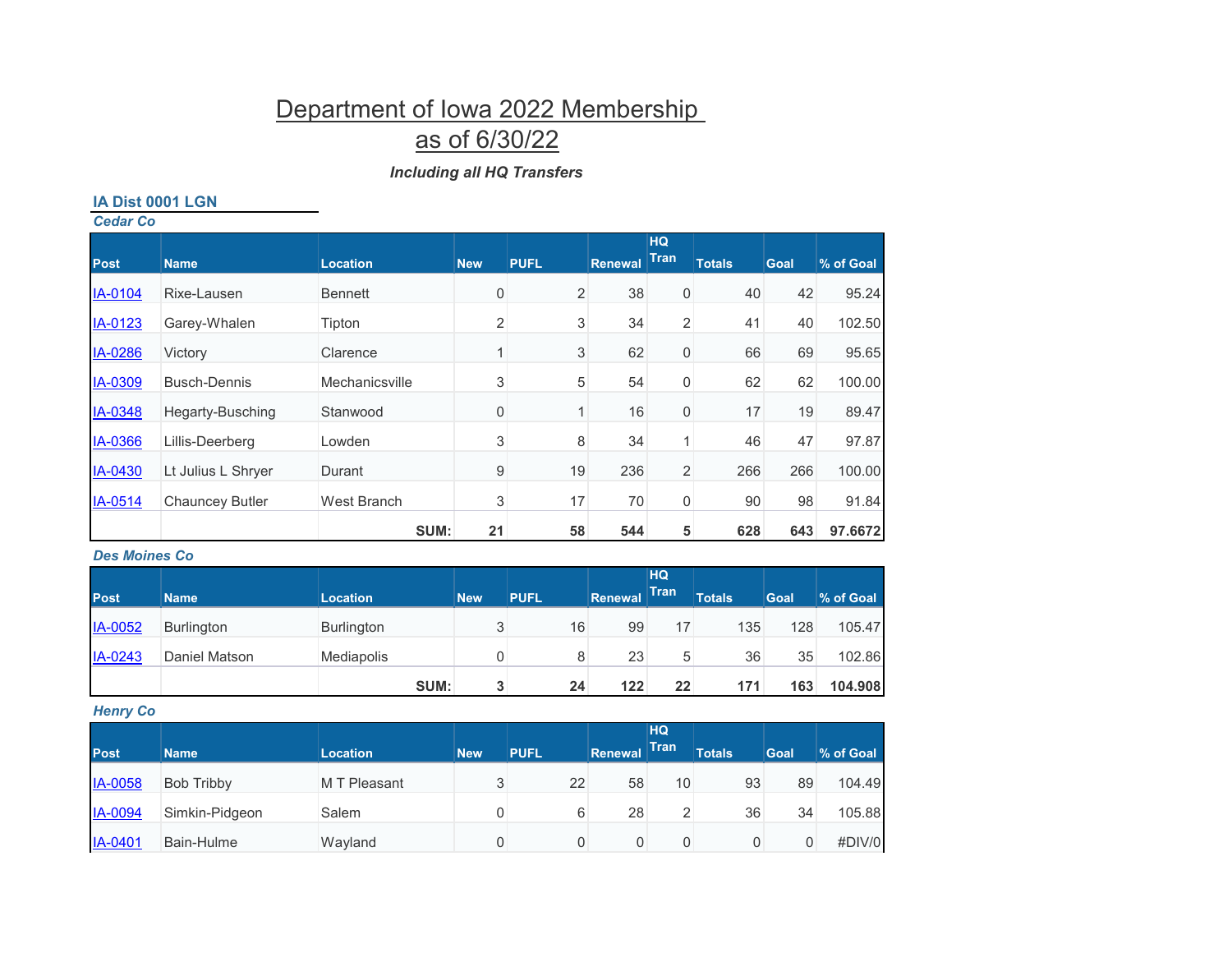| <b>IA-0626</b> | Olds     | Olds     |     |    | 10  |        |     | 12  | 91.67   |
|----------------|----------|----------|-----|----|-----|--------|-----|-----|---------|
| <b>IA-0643</b> | Winfield | Winfield |     |    | 28  | ⌒<br>ັ | 32  | 32  | 100.00  |
|                |          | SUM:     | -14 | 30 | 124 | 15     | 172 | 167 | 102.994 |

*Iowa Co*

|                |                       |                 |            |             |                | <b>HQ</b>    |               |             |           |
|----------------|-----------------------|-----------------|------------|-------------|----------------|--------------|---------------|-------------|-----------|
| <b>Post</b>    | <b>Name</b>           | <b>Location</b> | <b>New</b> | <b>PUFL</b> | <b>Renewal</b> | <b>Tran</b>  | <b>Totals</b> | <b>Goal</b> | % of Goal |
| IA-0054        | Harold E. Smith       | Victor          | 6          | 15          | 93             | $\mathbf{1}$ | 115           | 97          | 118.56    |
| <b>IA-0076</b> | Wandling-Wendel       | Marengo         | 3          | 20          | 97             | 5            | 125           | 126         | 99.21     |
| IA-0228        | Kuch-Querl            | Williamsburg    | 2          | 6           | 17             | $\mathbf{1}$ | 26            | 24          | 108.33    |
| IA-0369        | <b>Vincent Carney</b> | Parnell         | 0          |             | 10             | 0            | 11            | 13          | 84.62     |
| IA-0488        | Ross T Hadley         | North English   | 0          |             | 15             | 1            | 17            | 17          | 100.00    |
| IA-0521        | Millersburg           | Millersburg     | 0          | 0           | 11             | 0            | 11            | 11          | 100.00    |
|                |                       | SUM:            | 11         | 43          | 243            | 8            | 305           | 288         | 105.903   |

### *Jefferson Co*

| <b>Post</b>    | <b>Name</b>              | <b>Location</b> | <b>New</b> | <b>PUFL</b> | Renewal | HQ<br>Tran | <b>Totals</b> | <b>Goal</b> | % of Goal |
|----------------|--------------------------|-----------------|------------|-------------|---------|------------|---------------|-------------|-----------|
| <b>IA-0047</b> | Allen Jewett             | Fairfield       |            | 3           | 30      | 2          | 36            | 43          | 83.72     |
| <b>IA-0667</b> | <b>William C Harness</b> | Batavia         |            | 2           | 14      | 0          | 16            | 18          | 88.89     |
|                |                          | SUM:            |            | 5           | 44      | 2          | 52            |             | 85.2459   |

## *Johnson Co*

| <b>Post</b> | <b>Name</b>                      | <b>Location</b> | <b>New</b> | <b>PUFL</b> | Renewal | <b>HQ</b><br><b>Tran</b> | <b>Totals</b> | <b>Goal</b> | % of Goal |
|-------------|----------------------------------|-----------------|------------|-------------|---------|--------------------------|---------------|-------------|-----------|
| IA-0017     | Roy L Chopek Walter Bullowa City |                 | 4          | 19          | 111     | 14                       | 148           | 141         | 104.96    |
| IA-0457     | John L Mumm                      | Lone Tree       | 0          | 8           | 74      | 3                        | 85            | 88          | 96.59     |
| IA-0460     | Stinocher                        | Solon           | 17         | 24          | 177     | 4                        | 222           | 215         | 103.26    |
| IA-0537     | Frank Vercherka                  | Oxford          | 2          | 8           | 62      | 0                        | 72            | 81          | 88.89     |
| IA-0671     | Swisher                          | Swisher         |            | 26          | 135     | 6                        | 174           | 167         | 104.19    |
| IA-0721     | Walter Johnson                   | Coralville      | 2          | 19          | 68      | 8                        | 97            | 98          | 98.98     |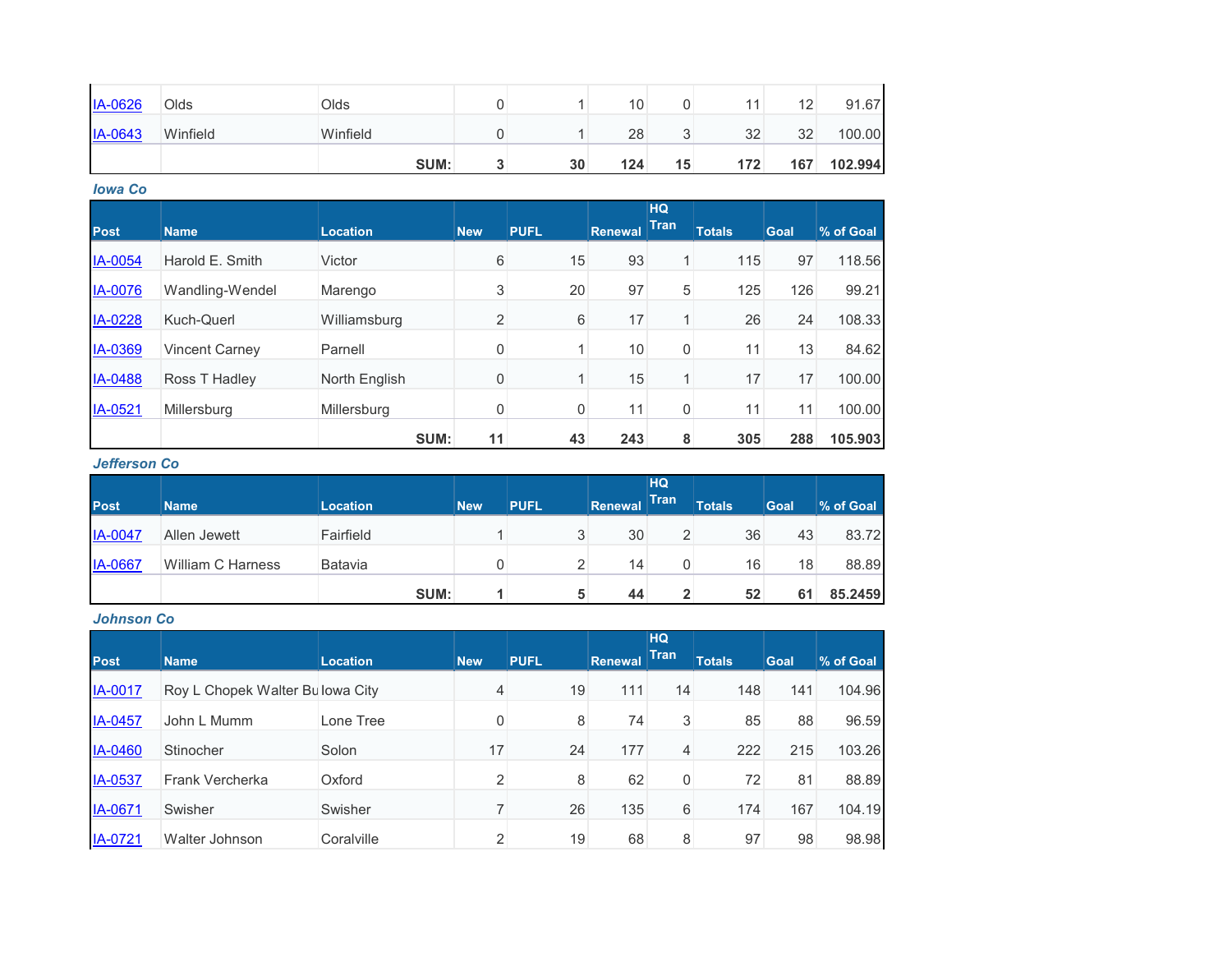| <b>IA-1976</b> | <b>Bi-Centennial</b> | North Liberty |          |     | 39  |    | 49  | 45  | 108.89  |
|----------------|----------------------|---------------|----------|-----|-----|----|-----|-----|---------|
|                |                      | <b>SUM:</b>   | າາ<br>JZ | 110 | 666 | 39 | 847 | 835 | 101.437 |

#### *Lee Co*

|                |                    |                   |                |             |                | <b>HQ</b>      |               |      |           |
|----------------|--------------------|-------------------|----------------|-------------|----------------|----------------|---------------|------|-----------|
| <b>Post</b>    | <b>Name</b>        | <b>Location</b>   | <b>New</b>     | <b>PUFL</b> | <b>Renewal</b> | <b>Tran</b>    | <b>Totals</b> | Goal | % of Goal |
| IA-0041        | <b>Keokuk</b>      | Keokuk            | 13             | 5           | 145            | 11             | 174           | 172  | 101.16    |
| <b>IA-0082</b> | Fort Madison       | F T Madison       |                | 3           | 55             | $\overline{2}$ | 61            | 63   | 96.83     |
| IA-0474        | Gillaspey-Moodie   | Donnellson        | $\overline{2}$ | 8           | 45             | 0              | 55            | 50   | 110.00    |
| <b>IA-0668</b> | <b>Holtz-Geers</b> | <b>West Point</b> | 0              | ⇁           | 88             | 3              | 98            | 100  | 98.00     |
|                |                    | SUM:              | 16             | 23          | 333            | 16             | 388           | 385  | 100.779   |

## *Louisa Co*

|             |                    |                    |            |             |         | <b>HQ</b>   |               |      |           |
|-------------|--------------------|--------------------|------------|-------------|---------|-------------|---------------|------|-----------|
| <b>Post</b> | <b>Name</b>        | <b>Location</b>    | <b>New</b> | <b>PUFL</b> | Renewal | <b>Tran</b> | <b>Totals</b> | Goal | % of Goal |
| IA-0100     | Allen Wright Hanft | Columbus Jct       | 3          | 17          | 106     | 0           | 126           | 128  | 98.44     |
| IA-0112     | Hays-Scott         | <b>Morning Sun</b> | 0          | 4           | 25      | 0           | 29            | 34   | 85.29     |
| IA-0489     | Memorial           | Oakville           | 0          | 0           | 37      |             | 38            | 37   | 102.70    |
|             |                    | SUM:               | 3          | 21          | 168     | л           | 193           | 199  | 96.9849   |

## *Muscatine Co*

|                |                        |                     |            |             |         | HQ          |               |             |           |
|----------------|------------------------|---------------------|------------|-------------|---------|-------------|---------------|-------------|-----------|
| <b>Post</b>    | <b>Name</b>            | <b>Location</b>     | <b>New</b> | <b>PUFL</b> | Renewal | <b>Tran</b> | <b>Totals</b> | <b>Goal</b> | % of Goal |
| <b>IA-0027</b> | <b>Edward H Bitzer</b> | <b>Muscatine</b>    | 4          | 12          | 243     | 8           | 267           | 280         | 95.36     |
| IA-0509        | Mansell L Phillips     | <b>West Liberty</b> |            |             | 36      | 6           | 50            | 56          | 89.29     |
| IA-0584        | Wilton                 | Wilton              | 0          | 4           | 37      | 3           | 44            | 43          | 102.33    |
|                |                        | SUM:                | 5          | 23          | 316     | 17          | 361           | 379         | 95.2507   |

#### *Van Buren Co*

| <b>Post</b> | <b>Name</b>   | <b>Location</b> | <b>New</b> | <b>PUFL</b> | <b>Renewal</b> | HQ<br><b>Tran</b> | <b>Totals</b> | Goal | % of Goal |
|-------------|---------------|-----------------|------------|-------------|----------------|-------------------|---------------|------|-----------|
| $IA-0113$   | Beer-Barker   | Keosaugua       |            | 4           | 35             |                   | 40            | 43   | 93.02     |
| IA-0147     | Elvin E Cecil | Stockport       | ົ<br>ັ     | 0           | 38             |                   | 42            |      | 102.44    |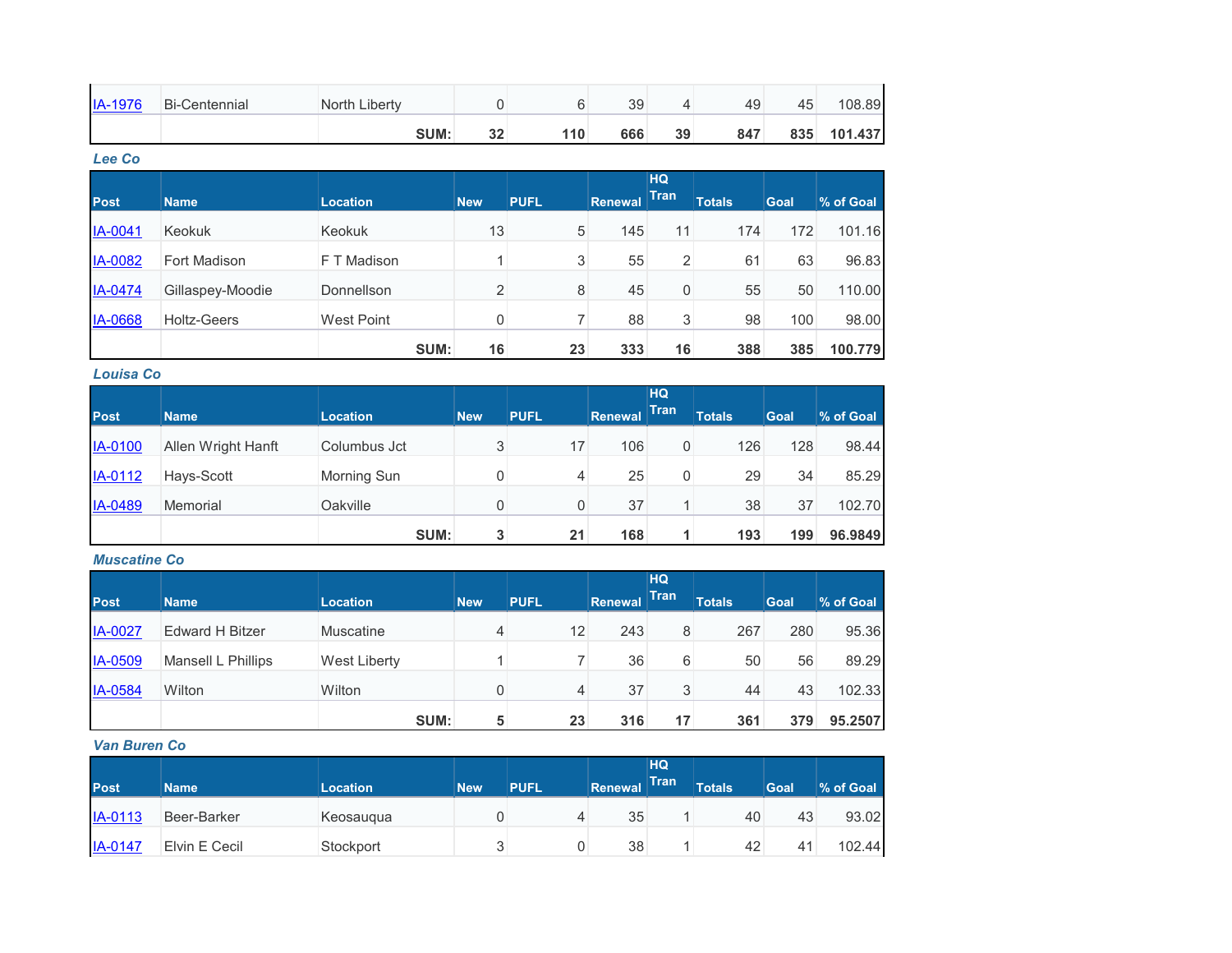|         |                    | SUM:              | 21 | 25 | 218      | 8 | 272 | 266 | 102.256 |
|---------|--------------------|-------------------|----|----|----------|---|-----|-----|---------|
| IA-0563 | Sargeant-Osweiler  | <b>Bonaparte</b>  |    |    | 33       | 0 | 35  | 39  | 89.74   |
| IA-0494 | John Hyson Reneker | <b>Douds</b>      | 8  | 11 | 53       | 2 | 74  | 63  | 117.46  |
| IA-0483 | Russell-Strait     | <b>Milton</b>     | 3  | 3  | 20       |   | 27  | 28  | 96.43   |
| IA-0231 | Richardson-Anthony | Farmington        | 6  | 3  | 39       | 3 | 51  | 47  | 108.51  |
| IA-0181 | Haney-Brannan      | <b>Birmingham</b> | 0  | 3  | $\Omega$ | 0 | 3   | 5   | 60.00   |

*Washington Co*

| <b>Post</b> | <b>Name</b>           | <b>Location</b>  | <b>New</b>  | <b>PUFL</b>    | <b>Renewal</b> | <b>HQ</b><br><b>Tran</b> | <b>Totals</b> | <b>Goal</b> | % of Goal |
|-------------|-----------------------|------------------|-------------|----------------|----------------|--------------------------|---------------|-------------|-----------|
| IA-0029     | Leon Beatty           | Washington       | 5           | 12             | 91             | 11                       | 119           | 101         | 117.82    |
| IA-0351     | James Harlan Thoma    | Ainsworth        | 0           | 3              | 14             | 0                        | 17            | 18          | 94.44     |
| IA-0427     | <b>Charles Polton</b> | Wellman          | 0           | 7              | 21             | 0                        | 28            | 35          | 80.00     |
| IA-0593     | Schantz-Mitchell      | Crawfordsville   | $\mathbf 0$ | $\overline{2}$ | 15             | 0                        | 17            | 22          | 77.27     |
|             |                       | SUM:             | 5           | 24             | 141            | 11                       | 181           | 176         | 102.841   |
|             |                       |                  |             |                |                |                          |               |             |           |
|             |                       | IA Dist 0001 LGN | 121         | 386            | 2919           | 144                      | 3570          | 3562        | 100.22    |

**IA Dist 0001 LGN 121 386 2919 144 3570 3562**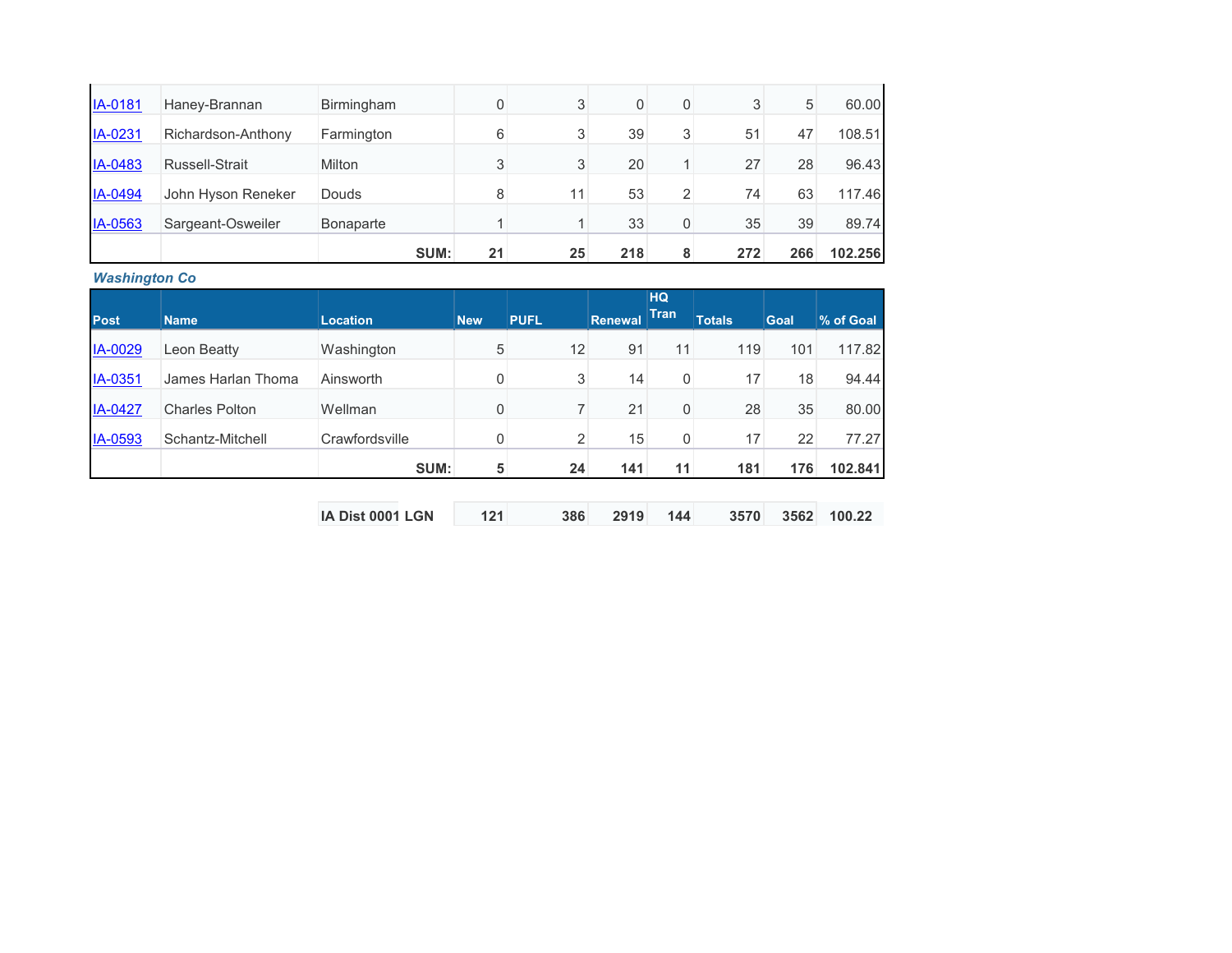#### **IA Dist 0002 LGN**

*Clinton Co*

| <b>Post</b> | <b>Name</b>        | <b>Location</b>    | <b>New</b>     | <b>PUFL</b>    | <b>Renewal</b> | <b>HQ</b><br><b>Tran</b> | <b>Totals</b> | <b>Goal</b> | % of Goal |
|-------------|--------------------|--------------------|----------------|----------------|----------------|--------------------------|---------------|-------------|-----------|
| IA-0190     | June Vanmeter      | Clinton            | $\overline{2}$ | 18             | 93             | $\overline{2}$           | 115           | 130         | 88.46     |
| IA-0238     | Eugene Mc Manus    | De Witt            | 9              | 15             | 124            | 1 <sup>1</sup>           | 149           | 161         | 92.55     |
| IA-0381     | Menzo Widle        | <b>Lost Nation</b> | 0              | 5              | 66             | 0                        | 71            | 78          | 91.03     |
| IA-0447     | Wheatland          | Wheatland          | 0              | 0              | 28             | 0                        | 28            | 31          | 90.32     |
| IA-0466     | Magnus M Petersen  | Calamus            | $\overline{2}$ | $\overline{c}$ | 34             | 0                        | 38            | 37          | 102.70    |
| IA-0622     | <b>Grand Mound</b> | <b>Grand Mound</b> | 0              | 3              | 19             | 0                        | 22            | 25          | 88.00     |
|             |                    | SUM:               | 13             | 43             | 364            | 3                        | 423           | 462         | 91.5584   |

## *Dubuque Co*

|                |                    |                   |                 |             |                | <b>HQ</b>   |               |      |           |
|----------------|--------------------|-------------------|-----------------|-------------|----------------|-------------|---------------|------|-----------|
| <b>Post</b>    | <b>Name</b>        | <b>Location</b>   | <b>New</b>      | <b>PUFL</b> | <b>Renewal</b> | <b>Tran</b> | <b>Totals</b> | Goal | % of Goal |
| <b>IA-0006</b> | Dubuque            | Dubuque           | 13              | 56          | 501            |             | 577           | 608  | 94.90     |
| IA-0137        | <b>Dyersville</b>  | <b>Dyersville</b> | 10 <sub>1</sub> | 75          | 234            | 2           | 321           | 324  | 99.07     |
| IA-0528        | Cascade            | Cascade           | 5               | 36          | 184            | 0           | 225           | 238  | 94.54     |
| <b>IA-0650</b> | John White         | Epworth           |                 | 6           | 82             | 2           | 97            | 96   | 101.04    |
| IA-0656        | Scherrman-Peterson | Farley            | 4               | 8           | 147            | 0           | 156           | 166  | 93.98     |
|                |                    | SUM:              | 36              | 181         | 1148           | 11          | 1376          | 1432 | 96.0894   |

## *Jackson Co*

| <b>Post</b>    | <b>Name</b>        | <b>Location</b> | <b>New</b>     | <b>PUFL</b> | <b>Renewal</b> | <b>HQ</b><br><b>Tran</b> | <b>Totals</b> | <b>Goal</b> | % of Goal |
|----------------|--------------------|-----------------|----------------|-------------|----------------|--------------------------|---------------|-------------|-----------|
| <b>IA-0074</b> | Mississippi        | Sabula          | 5              | 5           | 29             | 0                        | 39            | 37          | 105.41    |
| IA-0075        | Timber City        | Maguoketa       |                | 8           | 73             | 0                        | 82            | 86          | 95.35     |
| <b>IA-0273</b> | Reveille           | <b>Bellevue</b> | 10             | 76          | 289            | 0                        | 375           | 393         | 95.42     |
| IA-0513        | Lubben-Kegley      | <b>Baldwin</b>  | $\mathbf 0$    |             | 3              | 0                        | 4             | 4           | 100.00    |
| <b>IA-0590</b> | Corp Elmer H Brown | Spragueville    | $\overline{0}$ | 7           | 14             | 0                        | 21            | 24          | 87.50     |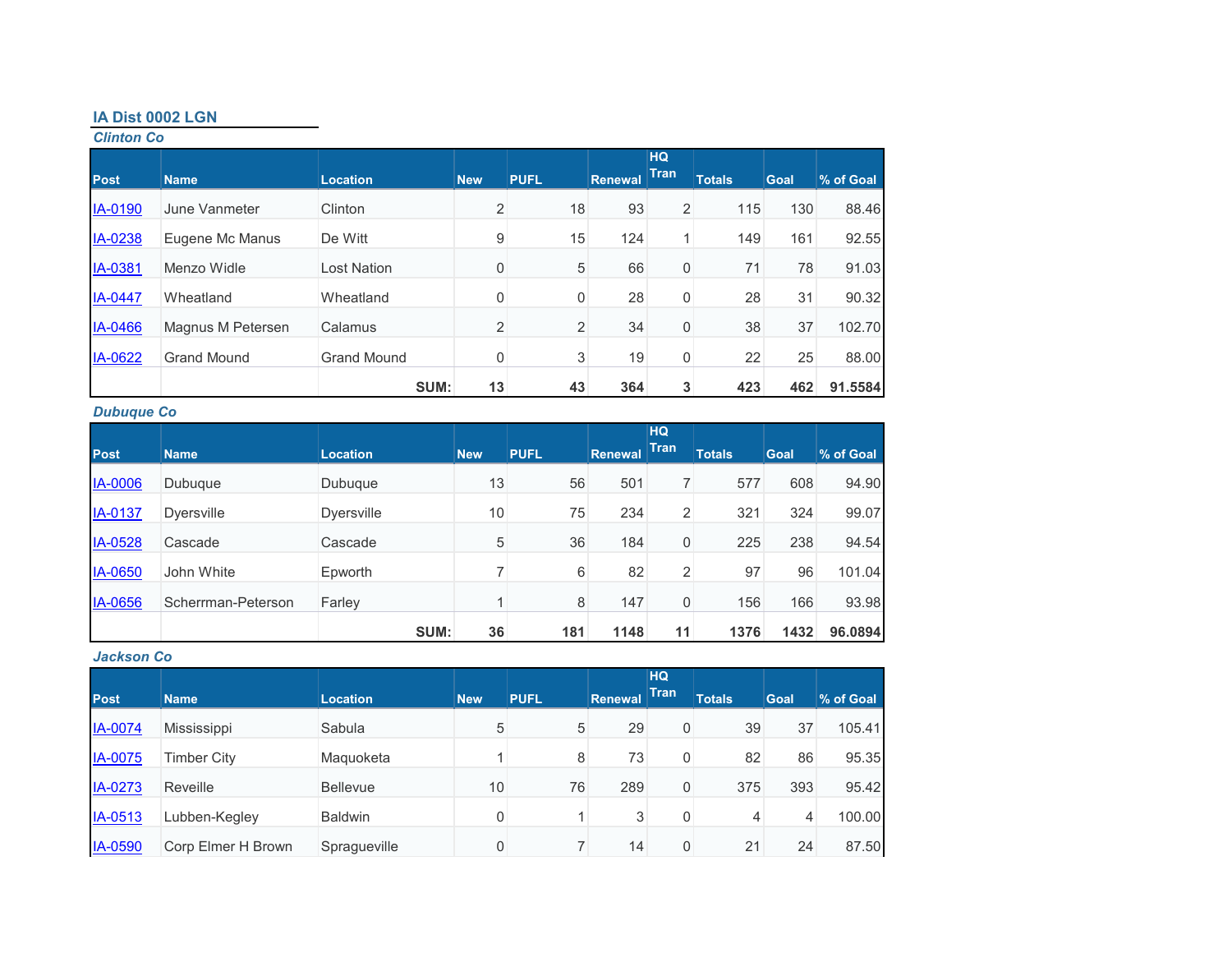| <b>IA-0602</b> | Tompkins-Jenkins | Preston      | 10  | 50  | 60  | 70 <sub>1</sub> | 85.71   |
|----------------|------------------|--------------|-----|-----|-----|-----------------|---------|
| <b>IA-0677</b> | Spencer-Cook     | <b>Miles</b> |     | 49  | 54  | 59              | 91.53   |
|                |                  | SUM:         | 111 | 507 | 635 | 673             | 94.3536 |

*Jones Co*

| <b>Post</b>    | <b>Name</b>                 | <b>Location</b> | <b>New</b> | <b>PUFL</b> | Renewal | <b>HQ</b><br><b>Tran</b> | <b>Totals</b> | Goal | % of Goal |
|----------------|-----------------------------|-----------------|------------|-------------|---------|--------------------------|---------------|------|-----------|
| IA-0013        | Arthur Mc Cullough          | Anamosa         | 3          | 11          | 152     | $\mathbf{1}$             | 167           | 176  | 94.89     |
| IA-0209        | Arthur P Orourke            | Monticello      | 0          | 6           | 39      | 0                        | 45            | 47   | 95.74     |
| IA-0259        | Wyoming                     | Wyoming         | 0          | 3           | 40      | 0                        | 43            | 48   | 89.58     |
| IA-0412        | Blayney-Miner-Ahrendse Olin |                 |            | 4           | 37      |                          | 43            | 50   | 86.00     |
| <b>IA-0473</b> | Wapsie                      | Oxford Junction | 6          | 7           | 89      | 0                        | 102           | 95   | 107.37    |
|                |                             | SUM:            | 10         | 31          | 357     | $\overline{2}$           | 400           | 416  | 96.1538   |

*Linn Co*

|             |                      |                     |                |                  |                | <b>HQ</b>   |               |      |           |
|-------------|----------------------|---------------------|----------------|------------------|----------------|-------------|---------------|------|-----------|
| <b>Post</b> | <b>Name</b>          | <b>Location</b>     | <b>New</b>     | <b>PUFL</b>      | <b>Renewal</b> | <b>Tran</b> | <b>Totals</b> | Goal | % of Goal |
| IA-0109     | Cyclops              | Lisbon              | 0              | $\sqrt{2}$       | 49             | 1           | 52            | 52   | 100.00    |
| IA-0297     | Dye-Benion           | <b>Center Point</b> | 4              | 3                | 40             | 0           | 47            | 49   | 95.92     |
| IA-0298     | Marion               | Marion              | 17             | 151              | 841            | 20          | 1029          | 1070 | 96.17     |
| IA-0331     | Springville          | Springville         | 3              | $\boldsymbol{9}$ | 72             | 0           | 84            | 84   | 100.00    |
| IA-0362     | Coggon               | Coggon              | 0              | 4                | 23             | 0           | 27            | 30   | 90.00     |
| IA-0376     | Ray                  | Walker              | 0              | 14               | 43             | 0           | 57            | 61   | 93.44     |
| IA-0421     | Wapsie               | <b>Central City</b> | 5              | 21               | 87             | 0           | 113           | 114  | 99.12     |
| IA-0480     | Hahn-Howard          | M T Vernon          | 1              | $\overline{2}$   | 24             | 0           | 27            | 29   | 93.10     |
| IA-0555     | <b>Saint Quentin</b> | <b>Ely</b>          | $\overline{2}$ | 5                | 58             | 1           | 66            | 66   | 100.00    |
| IA-0572     | Pekomy               | Fairfax             |                | 18               | 135            | 1           | 155           | 168  | 92.26     |
| IA-0674     | Toddville            | Toddville           |                | $\sqrt{2}$       | 24             | 1           | 28            | 33   | 84.85     |
| IA-0679     | Palo                 | Palo                |                | 3                | 38             | 0           | 42            | 42   | 100.00    |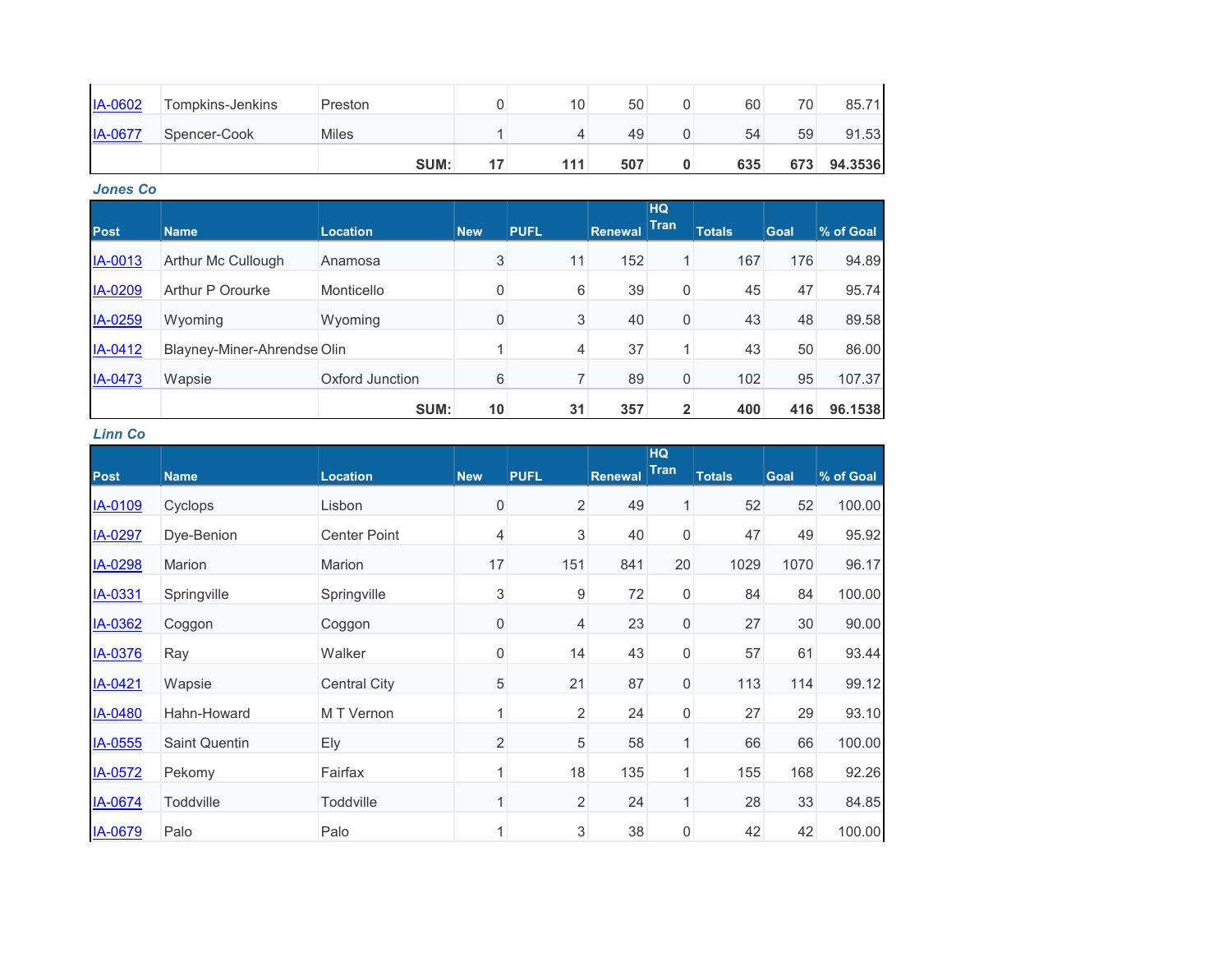| IA-0712        | <b>Floyd Williamson</b> | <b>Troy Mills</b> |    |     | 19   |    | 23   | 22   | 104.55  |
|----------------|-------------------------|-------------------|----|-----|------|----|------|------|---------|
| <b>IA-0727</b> | Moomey-Vogel            | Cedar Rapids      |    | 17  | 61   | 0  | 78   | 79   | 98.73   |
| <b>IA-0735</b> | Hiawatha                | Hiawatha          |    |     | 81   |    | 92   | 96   | 95.83   |
|                |                         | SUM:              | 37 | 262 | 1595 | 26 | 1920 | 1995 | 96.2406 |

*Scott Co*

|                |                     |                   |                |             |         | <b>HQ</b>        |               |             |           |
|----------------|---------------------|-------------------|----------------|-------------|---------|------------------|---------------|-------------|-----------|
| <b>Post</b>    | <b>Name</b>         | <b>Location</b>   | <b>New</b>     | <b>PUFL</b> | Renewal | <b>Tran</b>      | <b>Totals</b> | <b>Goal</b> | % of Goal |
| IA-0026        | Davenport           | Davenport         | 19             | 60          | 335     | $\overline{7}$   | 421           | 434         | 97.00     |
| <b>IA-0154</b> | <b>Bettendorf</b>   | <b>Bettendorf</b> | $\overline{2}$ | 11          | 53      | $\mathbf 0$      | 66            | 68          | 97.06     |
| <u>IA-0347</u> | <b>Buffalo Bill</b> | Le Claire         |                | 9           | 52      | $\mathbf 0$      | 62            | 65          | 95.38     |
| <u>IA-0353</u> | Dixon               | <b>Dixon</b>      |                | $\sqrt{3}$  | 28      | $\mathbf 0$      | 32            | 38          | 84.21     |
| IA-0482        | Marshall Brown      | Davenport         | 2              | $\mathbf 0$ | 11      | $\mathbf 0$      | 13            | 10          | 130.00    |
| <u>IA-0532</u> | Larry M Gronewold   | Donahue           | 1              | 6           | 59      | 1                | 67            | 70          | 95.71     |
| IA-0548        | Walcott             | Walcott           | 8              | $9\,$       | 99      | $\mathbf{1}$     | 117           | 121         | 96.69     |
| IA-0639        | Carl Jacobsen       | Eldridge          | $\mathbf 0$    | 6           | 52      | $\boldsymbol{0}$ | 58            | 68          | 85.29     |
| IA-0711        | <b>Blue Grass</b>   | <b>Blue Grass</b> | 1              | 21          | 101     | $\mathbf 0$      | 123           | 139         | 88.49     |
|                |                     | SUM:              | 35             | 125         | 790     | 9                | 959           | 1013        | 94.6693   |
|                |                     |                   |                |             |         |                  |               |             |           |

| <b>IA Dist 0002 LGN</b> | 148 |  | 753 4761 51 5713 5991 95.36 |  |
|-------------------------|-----|--|-----------------------------|--|
|                         |     |  |                             |  |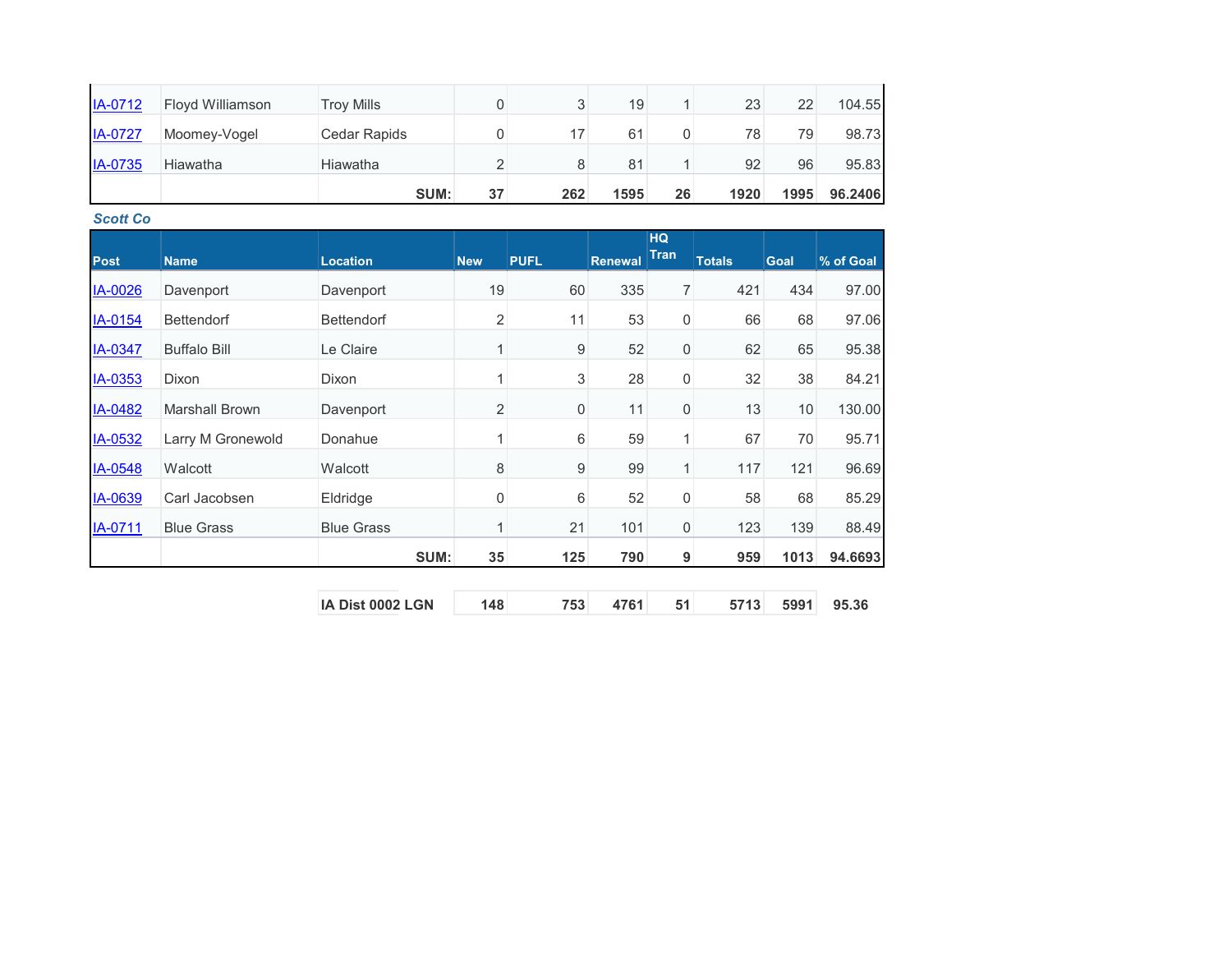## **IA Dist 0003 LGN**

*Benton Co*

|                |                               |                     |                |             |                | <b>HQ</b>   |               |             |           |
|----------------|-------------------------------|---------------------|----------------|-------------|----------------|-------------|---------------|-------------|-----------|
| <b>Post</b>    | <b>Name</b>                   | <b>Location</b>     | <b>New</b>     | <b>PUFL</b> | <b>Renewal</b> | <b>Tran</b> | <b>Totals</b> | <b>Goal</b> | % of Goal |
| <b>IA-0039</b> | Jennings-Bradshaw             | <b>Belle Plaine</b> | 1              | 17          | 81             | 1           | 100           | 104         | 96.15     |
| IA-0057        | George G Luckey               | Vinton              | 3              | 18          | 106            | 0           | 127           | 136         | 93.38     |
| <b>IA-0107</b> | Merkel-Bockholt               | Keystone            | 1              | 9           | 43             | 0           | 53            | 54          | 98.15     |
| IA-0148        | <b>Thomas F Bevins</b>        | Van Horne           | 3              | 2           | 55             | 0           | 60            | 58          | 103.45    |
| IA-0166        | Ray And Virginia Boyer        | Shellsburg          | $\overline{2}$ | 15          | 63             | 0           | 80            | 81          | 98.77     |
| IA-0167        | John Ward Mc Granahar Newhall |                     | 0              | 3           | 36             | 0           | 39            | 43          | 90.70     |
| <b>IA-0170</b> | M J Kirby                     | <b>Blairstown</b>   | 1              | 20          | 110            | 0           | 131           | 133         | 98.50     |
| <b>IA-0177</b> | Emil H Dutler                 | M T Auburn          | 0              | 6           | 35             | 0           | 41            | 45          | 91.11     |
| IA-0217        | Adolph H Schueler             | <b>Atkins</b>       | 0              | 11          | 68             | 0           | 79            | 83          | 95.18     |
| IA-0234        | Norway                        | Norway              | 0              | 2           | 56             | 1           | 59            | 59          | 100.00    |
| IA-0264        | Walter J Meyocks              | Urbana              | 0              | 4           | 49             | 0           | 53            | 55          | 96.36     |
| IA-0475        | George G Hardinger            | Garrison            | 0              | 0           | 14             | $\mathbf 0$ | 14            | 14          | 100.00    |
|                |                               | SUM:                | 11             | 107         | 716            | 2           | 836           | 865         | 96.6474   |

## *Black Hawk Co*

|                |                        |                    |            |                |                | HQ<br><b>Tran</b> |               |             |           |
|----------------|------------------------|--------------------|------------|----------------|----------------|-------------------|---------------|-------------|-----------|
| <b>Post</b>    | <b>Name</b>            | <b>Location</b>    | <b>New</b> | <b>PUFL</b>    | <b>Renewal</b> |                   | <b>Totals</b> | <b>Goal</b> | % of Goal |
| IA-0138        | Becker-Chapman         | Waterloo           | 12         | 34             | 221            | 6                 | 273           | 272         | 100.37    |
| IA-0207        | U S S San Diego        | La Porte, City     | 3          | 7              | 69             | 0                 | 79            | 91          | 86.81     |
| IA-0237        | <b>Cedar Falls</b>     | <b>Cedar Falls</b> | 0          | 19             | 83             | 0                 | 102           | 107         | 95.33     |
| IA-0636        | Peter Kress            | Dunkerton          | 0          |                | 19             | 0                 | 20            | 21          | 95.24     |
| IA-0714        | Nugent-Demuth          | Gilbertville       | 5          | 17             | 169            | 0                 | 191           | 198         | 96.46     |
| <b>IA-0730</b> | Sullivan-Hartogh-Davis | Waterloo           | 0          | $\overline{2}$ | 8              | 0                 | 10            | 10          | 100.00    |
| IA-0738        | Lt Brian Gienau        | Waterloo           | 0          | 0              | 2              | 0                 | 2             | 11          | 18.18     |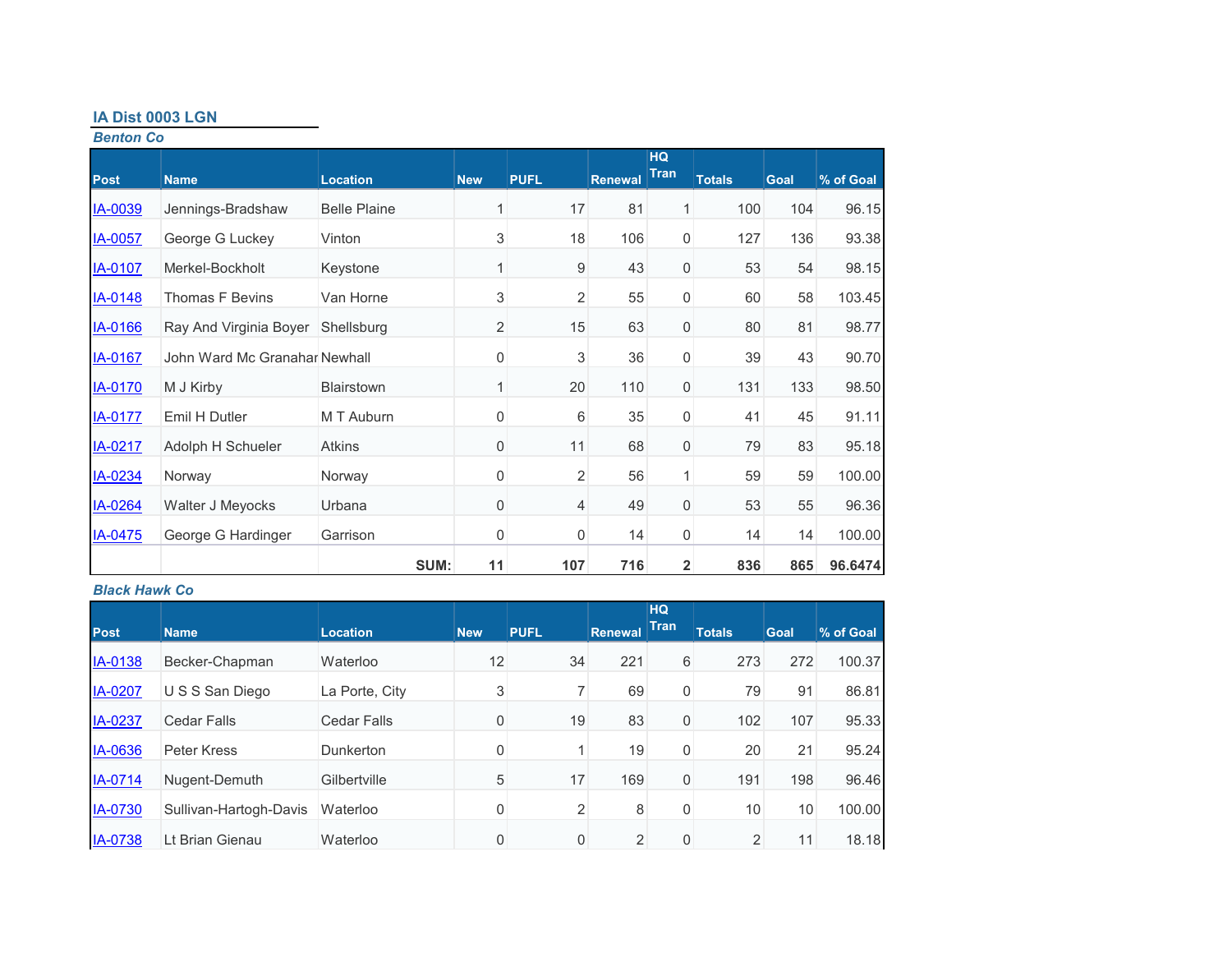|--|

*Bremer Co*

|                |                  |                 |            |             |                | <b>HQ</b>    |               |             |           |
|----------------|------------------|-----------------|------------|-------------|----------------|--------------|---------------|-------------|-----------|
| <b>Post</b>    | <b>Name</b>      | <b>Location</b> | <b>New</b> | <b>PUFL</b> | <b>Renewal</b> | <b>Tran</b>  | <b>Totals</b> | <b>Goal</b> | % of Goal |
| <b>IA-0176</b> | Waverly          | Waverly         | 2          | 14          | 108            | 0            | 124           | 131         | 94.66     |
| IA-0223        | Thomas E Woods   | Sumner          |            | 14          | 88             | 0            | 109           | 112         | 97.32     |
| IA-0356        | Bockhaus-Bartels | Tripoli         | 0          | 0           | 8              | 0            | 8             | 10          | 80.00     |
| IA-0472        | Plainfield       | Plainfield      | 0          | 0           | 0              | 0            | 0             | 0           | #DIV/0    |
| IA-0522        | Janesville       | Janesville      | 2          | 7           | 43             | $\mathbf{1}$ | 53            | 55          | 96.36     |
| <b>IA-0653</b> | Acker-Matthias   | Denver          | 4          | 14          | 136            | 2            | 156           | 157         | 99.36     |
|                |                  | SUM:            | 15         | 49          | 383            | 3            | 450           | 465         | 96.7742   |

*Butler Co*

| <b>Post</b>    | <b>Name</b>         | <b>Location</b>   | <b>New</b>     | <b>PUFL</b>    | <b>Renewal</b> | <b>HQ</b><br><b>Tran</b> | <b>Totals</b> | <b>Goal</b> | % of Goal |
|----------------|---------------------|-------------------|----------------|----------------|----------------|--------------------------|---------------|-------------|-----------|
| IA-0253        | Metzger-Opperman    | Allison           | 0              | 0              |                | 0                        |               | 10          | 70.00     |
| IA-0268        | Tack-Barnett        | Greene            | и              | $\overline{2}$ | 74             | 1.                       | 78            | 78          | 100.00    |
| IA-0285        | <b>Harry Peters</b> | Parkersburg       | $\overline{2}$ | 23             | 74             | 0                        | 99            | 105         | 94.29     |
| <b>IA-0360</b> | Dumont              | Dumont            | $\mathbf 0$    | 6              | 59             | 0                        | 65            | 71          | 91.55     |
| IA-0393        | Avery-Slight        | <b>Shell Rock</b> | и              | $\overline{2}$ | 51             | 0                        | 54            | 56          | 96.43     |
| <b>IA-0660</b> | Gever-Bickner       | New Hartford      | $\mathbf 0$    | 5              | 13             | 0                        | 18            | 18          | 100.00    |
|                |                     | SUM:              | 4              | 38             | 278            |                          | 321           | 338         | 94.9704   |

*Franklin Co*

| <b>Post</b>    | <b>Name</b>              | <b>Location</b> | <b>New</b> | <b>PUFL</b> | Renewal | HQ<br>Tran | <b>Totals</b> | Goal | % of Goal |
|----------------|--------------------------|-----------------|------------|-------------|---------|------------|---------------|------|-----------|
| IA-0183        | George A Aldinger        | Hampton         | 0          | 8           | 75      | 0          | 83            | 90   | 92.22     |
| <b>IA-0277</b> | <b>Harlow Ray Massee</b> | Sheffield       | 0          | 0           | 23      | 0          | 23            | 26   | 88.46     |
| IA-0658        | Hansen-Have              | Latimer         | 0          |             | 10      | 0          | 17            | 23   | 73.91     |
|                |                          | SUM:            | $\bf{0}$   | 15          | 108     | 0          | 123           | 139  | 88.4892   |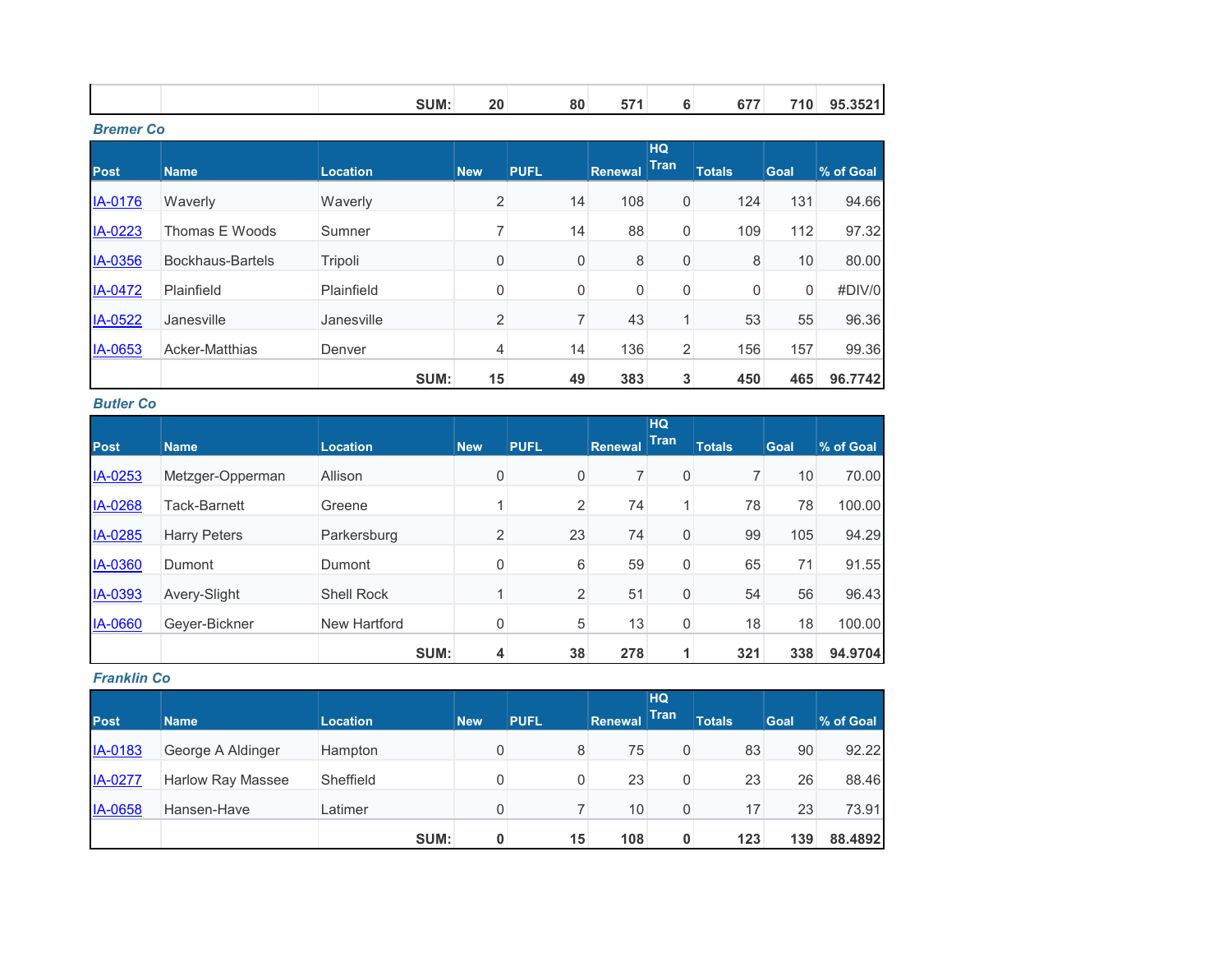## *Grundy Co*

|                |                   |                      |            |                |                | <b>HQ</b>   |               |             |           |
|----------------|-------------------|----------------------|------------|----------------|----------------|-------------|---------------|-------------|-----------|
| <b>Post</b>    | <b>Name</b>       | <b>Location</b>      | <b>New</b> | <b>PUFL</b>    | <b>Renewal</b> | <b>Tran</b> | <b>Totals</b> | <b>Goal</b> | % of Goal |
| IA-0131        | Weatherman-Walter | Beaman               | 0          | 2              | 13             | 0           | 15            | 17          | 88.24     |
| IA-0213        | Ashing-Jasper     | Wellsburg            | 0          |                | 10             | 0           | 11            | 14          | 78.57     |
| IA-0242        | Action            | Reinbeck             | 1          | 37             | 48             | 0           | 86            | 100         | 86.00     |
| IA-0349        | Grundy            | <b>Grundy Center</b> | 0          | 4              | 47             | 0           | 51            | 55          | 92.73     |
| IA-0471        | <b>Dike</b>       | <b>Dike</b>          | 4          | $\overline{c}$ | 44             | 0           | 47            | 52          | 90.38     |
| <b>IA-0681</b> | Conrad            | Conrad               |            | 12             | 77             | 0           | 90            | 99          | 90.91     |
|                |                   | SUM:                 | 3          | 58             | 239            | 0           | 300           | 337         | 89.0208   |

#### *Hardin Co*

|             |                     |                 |                |                |         | <b>HQ</b><br><b>Tran</b> |               |      |           |
|-------------|---------------------|-----------------|----------------|----------------|---------|--------------------------|---------------|------|-----------|
| <b>Post</b> | <b>Name</b>         | <b>Location</b> | <b>New</b>     | <b>PUFL</b>    | Renewal |                          | <b>Totals</b> | Goal | % of Goal |
| IA-0004     | Hubbard             | Hubbard         | 4              | 5              | 30      | 0                        | 36            | 40   | 90.00     |
| IA-0182     | <b>Walter Sayer</b> | Eldora          | $\overline{2}$ | 7              | 82      |                          | 92            | 93   | 98.92     |
| IA-0188     | Hyman-Peavey        | Iowa Falls      | $\overline{A}$ | 11             | 110     | 0                        | 122           | 132  | 92.42     |
| IA-0201     | Collins-Dunning     | Alden           | 0              | $\overline{2}$ | 23      | 0                        | 25            | 25   | 100.00    |
| IA-0252     | Elliott-Keninger    | Ackley          | $\overline{2}$ | 5              | 77      | 0                        | 84            | 91   | 92.31     |
| IA-0255     | <b>Harry Crow</b>   | Union           | 0              |                | 18      | 0                        | 19            | 22   | 86.36     |
| IA-0317     | Radcliffe           | Radcliffe       | 3              | 0              | 27      | 0                        | 30            | 31   | 96.77     |
|             |                     | SUM:            | 9              | 31             | 367     |                          | 408           | 434  | 94.0092   |

## *Marshall Co*

|                |                          |                     |            |             |         | HQ          |               |             |           |
|----------------|--------------------------|---------------------|------------|-------------|---------|-------------|---------------|-------------|-----------|
| <b>Post</b>    | <b>Name</b>              | <b>Location</b>     | <b>New</b> | <b>PUFL</b> | Renewal | <b>Tran</b> | <b>Totals</b> | <b>Goal</b> | % of Goal |
| <b>IA-0046</b> | <b>Frank Lewis Glick</b> | Marshalltown        | 10         | 37          | 287     |             | 335           | 365         | 91.78     |
| <b>IA-0087</b> | Harry E Powers           | Liscomb             |            | 0           | 10      | 0           | 10            | 10          | 100.00    |
| IA-0122        | <b>Harland G Pfantz</b>  | <b>State Center</b> |            | 3           | 35      | 0           | 38            | 42          | 90.48     |
| IA-0149        | Paul-Ward                | Gilman              |            | 5           | 0       | 0           | 5             | 5           | 100.00    |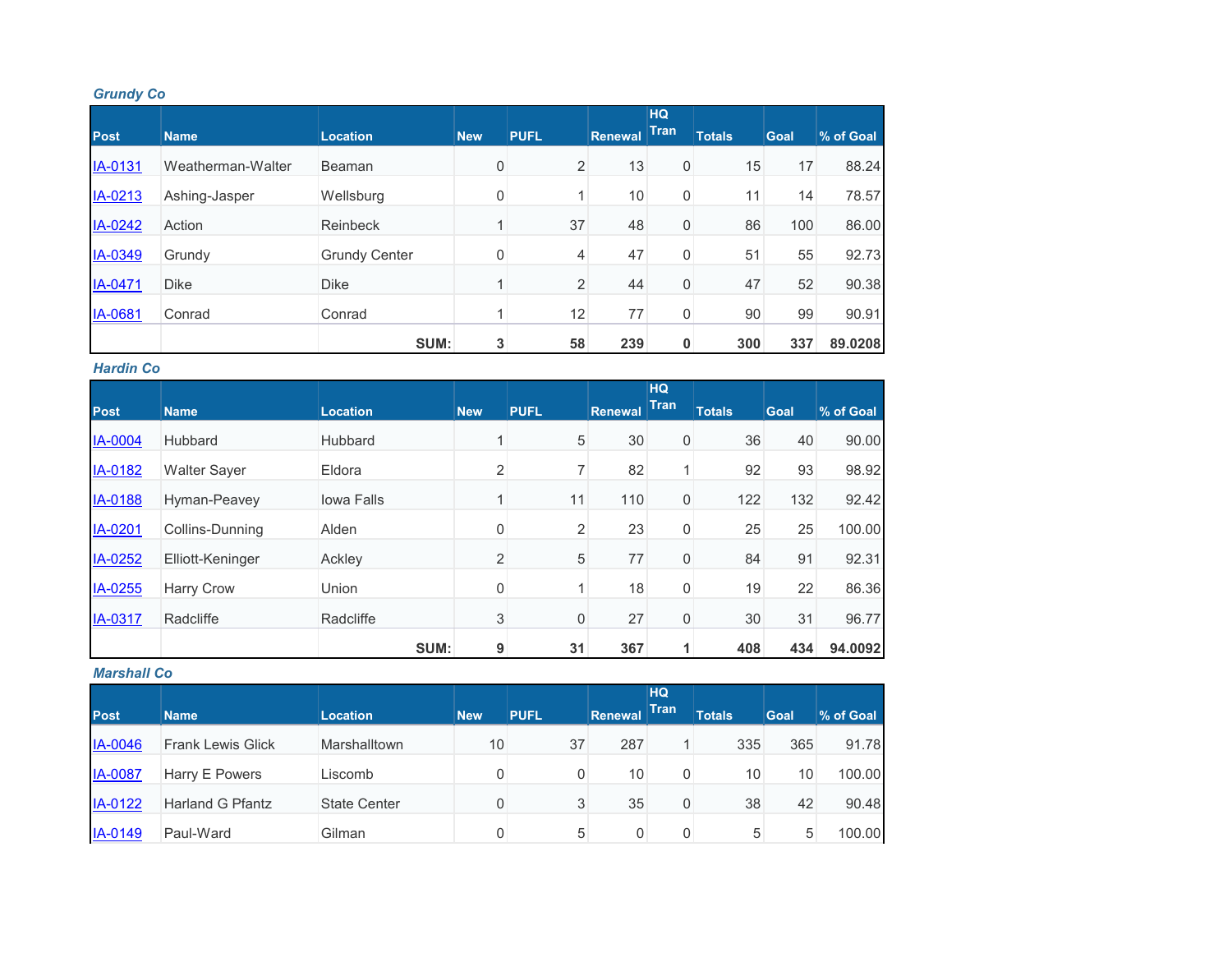| IA-0161        | Hauser-Diggins  | Melbourne |    | O  | 14  | 0 | 14  | 18  | 77.78  |
|----------------|-----------------|-----------|----|----|-----|---|-----|-----|--------|
| IA-0456        | Rhodes          | Rhodes    |    | 4  | 19  | 0 | 23  | 24  | 95.83  |
| <b>IA-0635</b> | Harold Mc Broom | Laurel    |    |    | 26  | 0 | 27  | 27  | 100.00 |
|                |                 | SUM:      | 10 | 50 | 391 |   | 452 | 491 | 92.057 |

*Tama Co*

|                |                            |                 |              |                  |                | <b>HQ</b>   |               |             |           |
|----------------|----------------------------|-----------------|--------------|------------------|----------------|-------------|---------------|-------------|-----------|
| <b>Post</b>    | <b>Name</b>                | <b>Location</b> | <b>New</b>   | <b>PUFL</b>      | <b>Renewal</b> | <b>Tran</b> | <b>Totals</b> | <b>Goal</b> | % of Goal |
| <b>IA-0071</b> | <b>William M Saunders</b>  | Garwin          | 2            | 1                | 31             | 0           | 34            | 36          | 94.44     |
| <b>IA-0072</b> | Reinig-Friedrichs          | Toledo          | 0            | 14               | 58             | 0           | 72            | 80          | 90.00     |
| IA-0073        | Enright-Schrader           | Tama            | 1            | 5                | 61             | 0           | 67            | 69          | 97.10     |
| <b>IA-0127</b> | Ehrig-Mc Turk              | Gladbrook       | $\mathbf 0$  | 17               | 113            | 0           | 130           | 145         | 89.66     |
| <b>IA-0142</b> | Kubik-Finch                | Traer           | 0            | 25               | 103            | 0           | 128           | 130         | 98.46     |
| <b>IA-0197</b> | Harry Long                 | Montour         | $\mathbf 0$  | $\overline{2}$   | 2              | 0           | 4             | 4           | 100.00    |
| IA-0226        | James R Kalina             | Elberon         | $\mathbf{0}$ | $\boldsymbol{0}$ | 16             | 0           | 16            | 18          | 88.89     |
| IA-0269        | Benda-Sell                 | Chelsea         | 0            | 1                | 14             | 0           | 15            | 14          | 107.14    |
| IA-0335        | Myers-Gordy-Pippert        | Dysart          | 0            | 4                | 41             | 0           | 45            | 54          | 83.33     |
| IA-0453        | Hora-Machacek              | Clutier         | 1            | 7                | 34             | 0           | 42            | 43          | 97.67     |
| <b>IA-0701</b> | Robert Morgan Meskwak Tama |                 | 1            | 4                | 36             | 0           | 41            | 43          | 95.35     |
|                |                            | SUM:            | 5            | 80               | 509            | 0           | 594           | 636         | 93.3962   |

*Wright Co*

| <b>Post</b>    | <b>Name</b>            | <b>Location</b> | <b>New</b>     | <b>PUFL</b>    | Renewal         | <b>HQ</b><br><b>Tran</b> | <b>Totals</b> | <b>Goal</b> | % of Goal |
|----------------|------------------------|-----------------|----------------|----------------|-----------------|--------------------------|---------------|-------------|-----------|
| IA-0035        | Eimbrink               | <b>Belmond</b>  | 0              | 2              | 11              | 0                        | 13            | 12          | 108.33    |
| IA-0159        | Andrew Whitten         | Rowan           | 0              |                | 10 <sub>1</sub> | 0                        | 11            | 10          | 110.00    |
| IA-0246        | Clarion                | Clarion         |                | 6              | 40              | 0                        | 47            | 49          | 95.92     |
| <b>IA-0304</b> | <b>Clarence Shurtz</b> | Eagle Grove     | $\overline{2}$ | $\overline{2}$ | 44              | 0                        | 48            | 52          | 92.31     |
| <b>IA-0370</b> | Earl B Beisell         | Goldfield       | 0              |                | 11              | 0                        | 12            | 14          | 85.71     |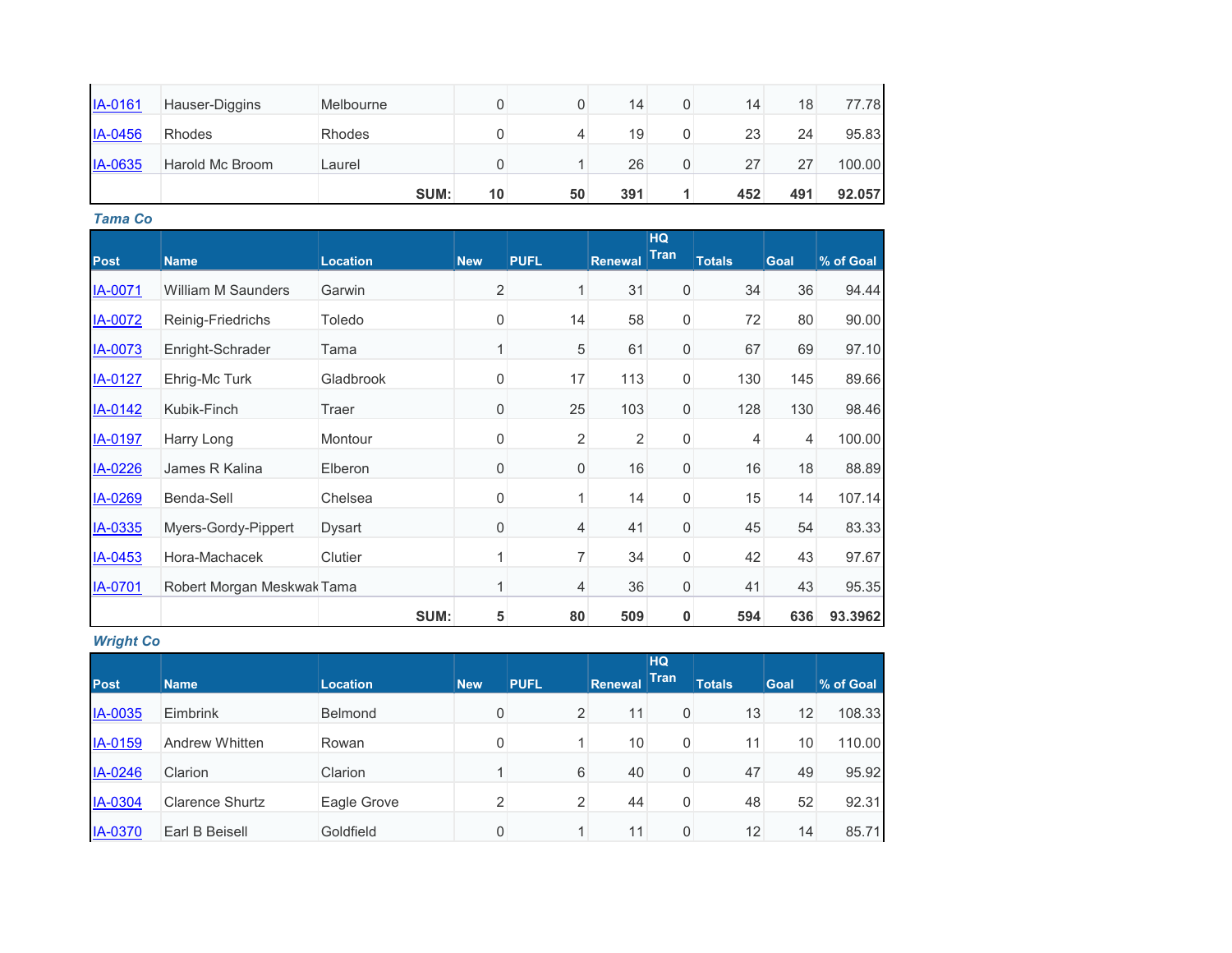|                |               | IA Dist 0003 LGN | 81 | 532             | 3738 | 14 | 4365 | 4627 | 94.34   |
|----------------|---------------|------------------|----|-----------------|------|----|------|------|---------|
|                |               |                  |    |                 |      |    |      |      |         |
|                |               | SUM:             | 4  | 24              | 176  | 0  | 204  | 212  | 96.2264 |
| IA-0553        | Wm A Doughten | Woolstock        |    |                 | 14   | 0  | 15   | 18   | 83.33   |
| <b>IA-0523</b> | Watson-Beach  | <b>Dows</b>      |    | 11 <sub>1</sub> | 46   | 0  | 58   | 57   | 101.75  |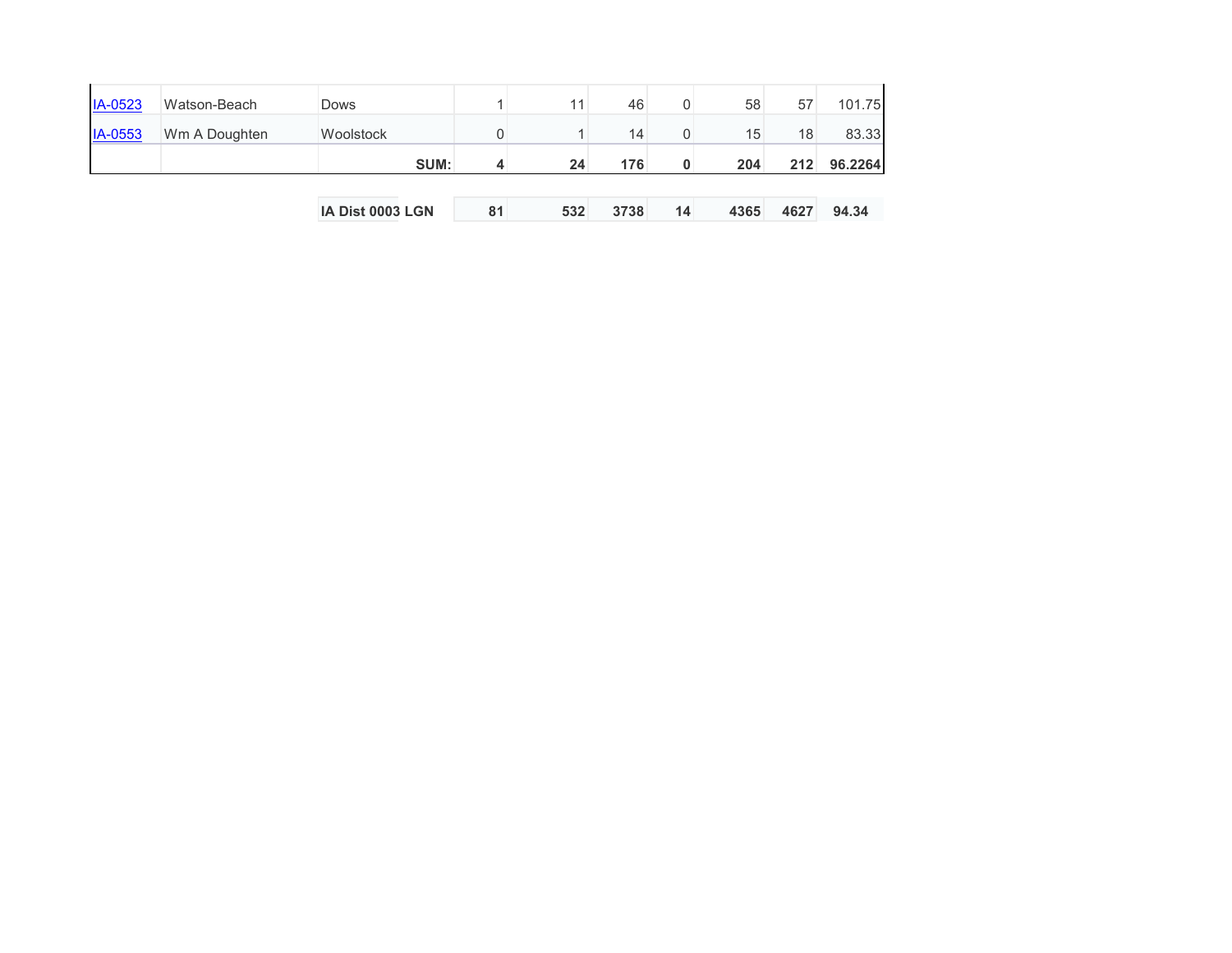## **IA Dist 0004 LGN**

*Allamakee Co*

| <b>Post</b>    | <b>Name</b>       | <b>Location</b>      | <b>New</b> | <b>PUFL</b>    | <b>Renewal</b> | <b>HQ</b><br><b>Tran</b> | <b>Totals</b> | Goal | % of Goal |
|----------------|-------------------|----------------------|------------|----------------|----------------|--------------------------|---------------|------|-----------|
|                |                   |                      |            |                |                |                          |               |      |           |
| <b>IA-0050</b> | Beck-Strong-Glynn | Lansing              | 0          | $\overline{2}$ | 22             | 0                        | 24            | 25   | 96.00     |
| <b>IA-0062</b> | Ralph D Waters    | Waukon               | 0          | 8              | 81             | 0                        | 89            | 106  | 83.96     |
| IA-0518        | Arthur F Brandt   | Postville            | 0          |                | 41             | 0                        | 42            | 47   | 89.36     |
| <b>IA-0722</b> | Scenic            | <b>Harpers Ferry</b> | 6          | 13             | 144            | 0                        | 163           | 163  | 100.00    |
|                |                   | SUM:                 | 6          | 24             | 288            | $\mathbf 0$              | 318           | 341  | 93.2551   |

#### *Buchanan Co*

| <b>Post</b>    |                                  |                 |                | <b>PUFL</b>    | <b>Renewal</b> | <b>HQ</b><br><b>Tran</b> | <b>Totals</b> |      | % of Goal |
|----------------|----------------------------------|-----------------|----------------|----------------|----------------|--------------------------|---------------|------|-----------|
|                | <b>Name</b>                      | <b>Location</b> | <b>New</b>     |                |                |                          |               | Goal |           |
| IA-0030        | Sheehan-Tidball                  | Independence    | $\overline{2}$ | 12             | 64             |                          | 79            | 86   | 91.86     |
| IA-0342        | Pump-Scheer                      | Jesup           | 3              | 9              | 63             | 0                        | 75            | 77   | 97.40     |
| IA-0346        | Loren Foster                     | Lamont          | 0              | 6              | 41             | 0                        | 47            | 55   | 85.45     |
| IA-0434        | Cedar Rock                       | Quasqueton      |                | $\overline{2}$ | 44             | 0                        | 47            | 48   | 97.92     |
| IA-0435        | Palmer-Scharff                   | Aurora          | $\overline{2}$ | 6              | 33             | $\mathbf{1}$             | 42            | 44   | 95.45     |
| IA-0552        | Fortsch-Duffy                    | Fairbank        | 3              | 6              | 58             | 0                        | 67            | 69   | 97.10     |
| <b>IA-0560</b> | Dunlap-Griswold Schafel Winthrop |                 | 0              | $\mathbf 0$    | 13             | 0                        | 13            | 14   | 92.86     |
| IA-0642        | Friar Watson                     | <b>Hazleton</b> | 0              | $\overline{0}$ | 11             |                          | 12            | 12   | 100.00    |
|                |                                  | SUM:            | 11             | 41             | 327            | 3                        | 382           | 405  | 94.321    |

## *Cerro Gordo Co*

| <b>Post</b>    | <b>Name</b>       | <b>Location</b>   | <b>New</b> | <b>PUFL</b> | Renewal | <b>HQ</b><br><b>Tran</b> | <b>Totals</b> | <b>Goal</b> | % of Goal |
|----------------|-------------------|-------------------|------------|-------------|---------|--------------------------|---------------|-------------|-----------|
| <b>IA-0101</b> | Clausen-Worden    | <b>Mason City</b> | 6          | 16          | 93      | 3                        | 118           | 116         | 101.72    |
| <b>IA-0171</b> | William J Schmale | Meservey          | 0          | 2           | 9       | 0                        | 11            | 11          | 100.00    |
| <b>IA-0208</b> | Gallagher         | Rockwell          | 0          | 3           | 47      | 0                        | 50            | 56          | 89.29     |
| IA-0222        | Stafford          | Clear Lake        | 0          | 4           | 8       |                          | 13            | 17          | 76.47     |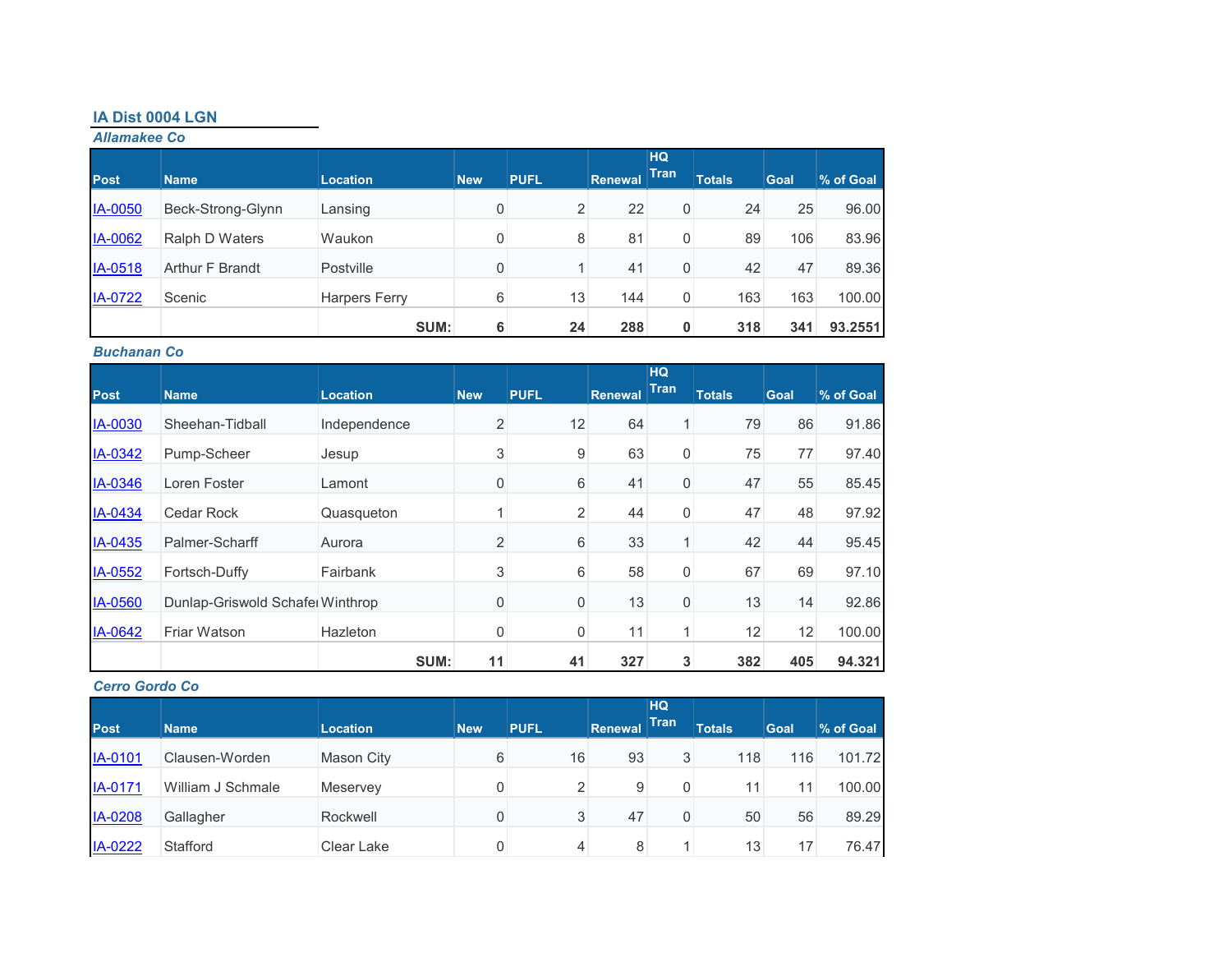| $IA-0354$      | Brislin-Hogan | Dougherty |    | 17  |   | 22  | 20  | 110.00  |
|----------------|---------------|-----------|----|-----|---|-----|-----|---------|
| <b>IA-0440</b> | Anton Juhl    | Thornton  |    | 15  |   | 16  | 18  | 88.89   |
|                |               | SUM:      | 29 | 189 | 5 | 230 | 238 | 96.6387 |

#### *Chickasaw Co*

|                |                 |                 |                |             |         | <b>HQ</b>   |               |             |           |
|----------------|-----------------|-----------------|----------------|-------------|---------|-------------|---------------|-------------|-----------|
| Post           | <b>Name</b>     | <b>Location</b> | <b>New</b>     | <b>PUFL</b> | Renewal | <b>Tran</b> | <b>Totals</b> | <b>Goal</b> | % of Goal |
| <b>IA-0038</b> | Fae Stine       | New Hampton     | 2              |             | 78      |             | 88            | 91          | 96.70     |
| IA-0153        | Thompson-Fisher | Nashua          | 0              | 3           | 18      | 0           | 21            | 23          | 91.30     |
| IA-0279        | Harold Redman   | Lawler          | 0              | 31          | 66      | 0           | 97            | 120         | 80.83     |
|                |                 | SUM:            | $\overline{2}$ | 41          | 162     | 1.          | 206           | 234         | 88.0342   |

*Clayton Co*

|             |                         |                         |                |                |                | HQ               |               |             |           |
|-------------|-------------------------|-------------------------|----------------|----------------|----------------|------------------|---------------|-------------|-----------|
| <b>Post</b> | <b>Name</b>             | <b>Location</b>         | <b>New</b>     | <b>PUFL</b>    | <b>Renewal</b> | <b>Tran</b>      | <b>Totals</b> | <b>Goal</b> | % of Goal |
| IA-0106     | Lemka-Stendel           | Elkader                 | 6              | 4              | 47             | $\mathbf 0$      | 57            | 54          | 105.56    |
| IA-0218     | <b>Strawberry Point</b> | <b>Strawberry Point</b> | 0              | 5              | 29             | 0                | 34            | 37          | 91.89     |
| IA-0267     | Pocket City             | Mc Gregor               | $\mathbf 0$    | $\overline{7}$ | 54             | $\boldsymbol{0}$ | 61            | 62          | 98.39     |
| IA-0305     | Marquette               | Marquette               | 0              | 5              | 33             | 0                | 38            | 40          | 95.00     |
| IA-0373     | Prairie La Porte        | Guttenberg              | $\mathbf 0$    | 11             | 57             | 0                | 68            | 74          | 91.89     |
| IA-0388     | St Olaf                 | St Olaf                 | 0              | 7              | 34             | 0                | 41            | 43          | 95.35     |
| IA-0512     | Edgewood                | Edgewood                | 1              | $\overline{c}$ | 36             | 0                | 39            | 46          | 84.78     |
| IA-0519     | Leslie H Smith          | Monona                  | $\mathbf 0$    | $\overline{2}$ | 16             | 0                | 18            | 20          | 90.00     |
| IA-0723     | Clay-Gar                | Garnavillo              | $\overline{2}$ | 5              | 43             | 1                | 51            | 52          | 98.08     |
|             |                         | SUM:                    | 9              | 48             | 349            | 1                | 407           | 428         | 95.0935   |

#### *Delaware Co*

| <b>Post</b>    | <b>Name</b>   | <b>Location</b> | <b>New</b> | <b>PUFL</b>     | Renewal | HQ<br>Tran | <b>Totals</b> | <b>Goal</b> | % of Goal |
|----------------|---------------|-----------------|------------|-----------------|---------|------------|---------------|-------------|-----------|
| <b>IA-0045</b> | Manchester    | Manchester      | b          | 20              | 137     |            | 162           | 149         | 108.72    |
| <b>IA-0160</b> | John N Porter | Delhi           |            | 12 <sub>1</sub> | 11      |            | 23            | 28          | 82.14     |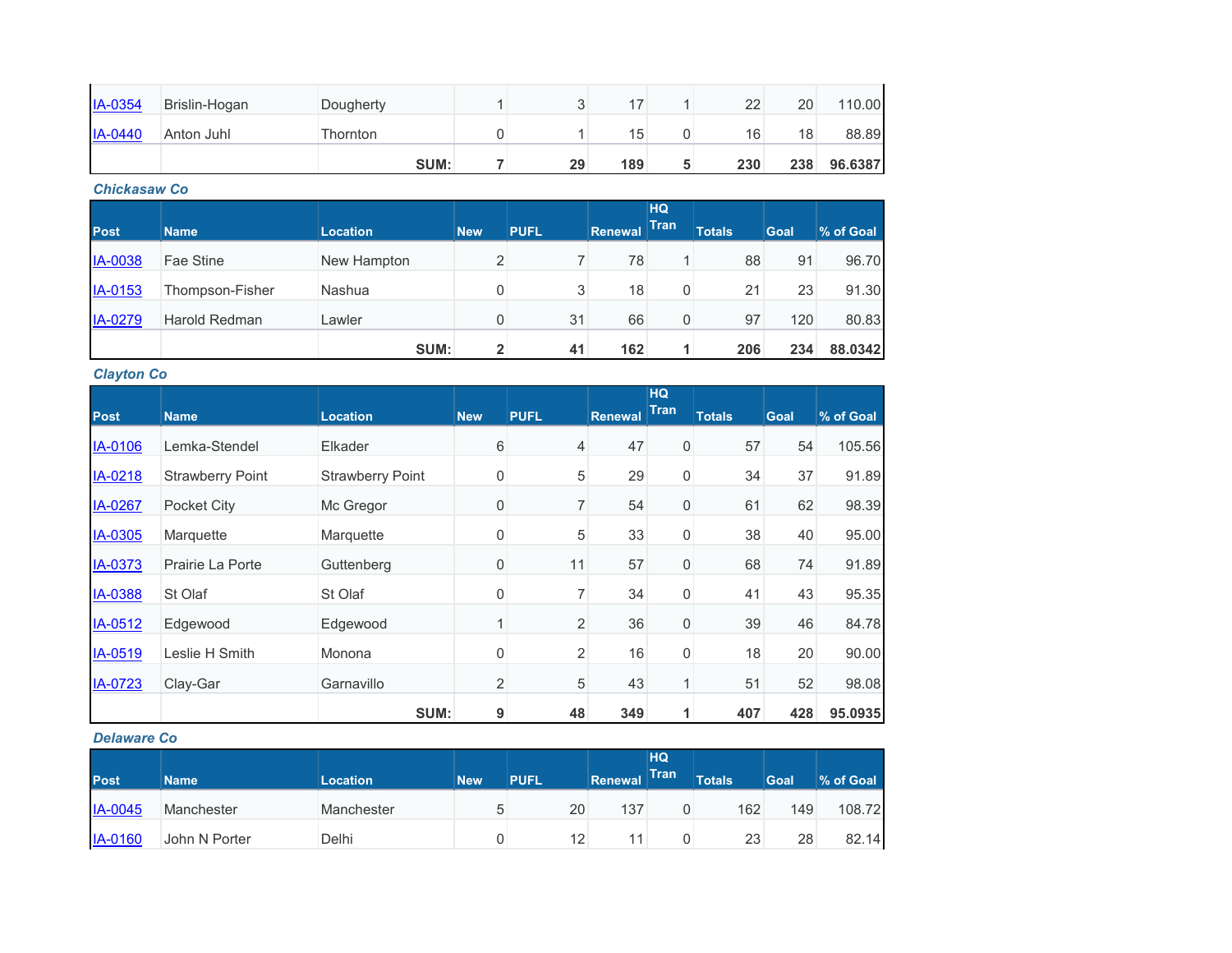|                |                                  | SUM:      | 10       | 52 | 291 | 0           | 353 | 356 | 99.1573 |
|----------------|----------------------------------|-----------|----------|----|-----|-------------|-----|-----|---------|
| IA-0692        | Ryan                             | Ryan      |          | 4  | 55  | $\mathbf 0$ | 60  | 64  | 93.75   |
| <b>IA-0582</b> | Wm F Brockmeyer                  | Colesburg |          | 8  | 13  | $\mathbf 0$ | 21  | 22  | 95.45   |
| <b>IA-0566</b> | <b>Charles Watters</b>           | Greeley   | $\Omega$ |    | 14  | $\mathbf 0$ | 15  | 18  | 83.33   |
| IA-0436        | Carpenter-Diesch-White Earlyille |           |          | 6  | 31  | $\mathbf 0$ | 37  | 42  | 88.10   |
| IA-0311        | Hopkinton                        | Hopkinton | 4        |    | 30  | $\mathbf 0$ | 35  | 33  | 106.06  |

*Fayette Co*

|                |                    |                 |                     |             |                | <b>HQ</b>   |               |             |           |
|----------------|--------------------|-----------------|---------------------|-------------|----------------|-------------|---------------|-------------|-----------|
| Post           | <b>Name</b>        | <b>Location</b> | <b>New</b>          | <b>PUFL</b> | <b>Renewal</b> | <b>Tran</b> | <b>Totals</b> | <b>Goal</b> | % of Goal |
| IA-0009        | Ross Reid          | Oelwein         | 7                   | 19          | 149            | 1           | 176           | 185         | 95.14     |
| IA-0015        | <b>West Union</b>  | West Union      | 1                   | 8           | 53             | 0           | 62            | 64          | 96.88     |
| <b>IA-0092</b> | Messerer-Fox       | Westgate        | $\boldsymbol{0}$    | 0           | 22             | $\mathbf 0$ | 22            | 27          | 81.48     |
| IA-0189        | Belding-Fox-Slagle | Waucoma         | 1                   | 4           | 33             | 0           | 38            | 38          | 100.00    |
| IA-0219        | Dean Harkin        | Arlington       | $\mathbf 0$         | 6           | 21             | $\mathsf 0$ | 27            | 36          | 75.00     |
| IA-0245        | Lundbye-Carpenter  | Maynard         | 3                   | 1           | 29             | 0           | 33            | 32          | 103.13    |
| IA-0312        | Arnold-Rogers      | Hawkeye         | $\mathsf{O}\xspace$ | 4           | 15             | $\mathbf 0$ | 19            | 28          | 67.86     |
| IA-0339        | Fayette            | Fayette         | 5                   | 3           | 43             | 0           | 51            | 50          | 102.00    |
| IA-0352        | Elgin              | Elgin           | $\overline{2}$      | 2           | 43             | $\mathbf 0$ | 47            | 40          | 117.50    |
| <b>IA-0375</b> | Sheehan-Olson      | Clermont        | 1                   | 2           | 57             | 0           | 60            | 57          | 105.26    |
| IA-0631        | Wadena             | Wadena          | 0                   | 1           | 27             | 0           | 28            | 32          | 87.50     |
| IA-0691        | Aloysius Schmitt   | St Lucas        | 0                   | 0           | 31             | 0           | 31            | 33          | 93.94     |
|                |                    | SUM:            | 20                  | 50          | 523            | 1           | 594           | 622         | 95.4984   |

*Floyd Co*

|             |                |                     |            |             |                | HQ <sup>1</sup> |               |      |           |
|-------------|----------------|---------------------|------------|-------------|----------------|-----------------|---------------|------|-----------|
| <b>Post</b> | <b>Name</b>    | <b>Location</b>     | <b>New</b> | <b>PUFL</b> | <b>Renewal</b> | <b>Tran</b>     | <b>Totals</b> | Goal | % of Goal |
| IA-0174     | Shannon-Wilson | <b>Charles City</b> |            | 9           | 56             |                 | 65            | 75   | 86.67     |
| IA-0338     | Walker-Graper  | Rockford            |            | 0           |                |                 |               | 10   | 70.00     |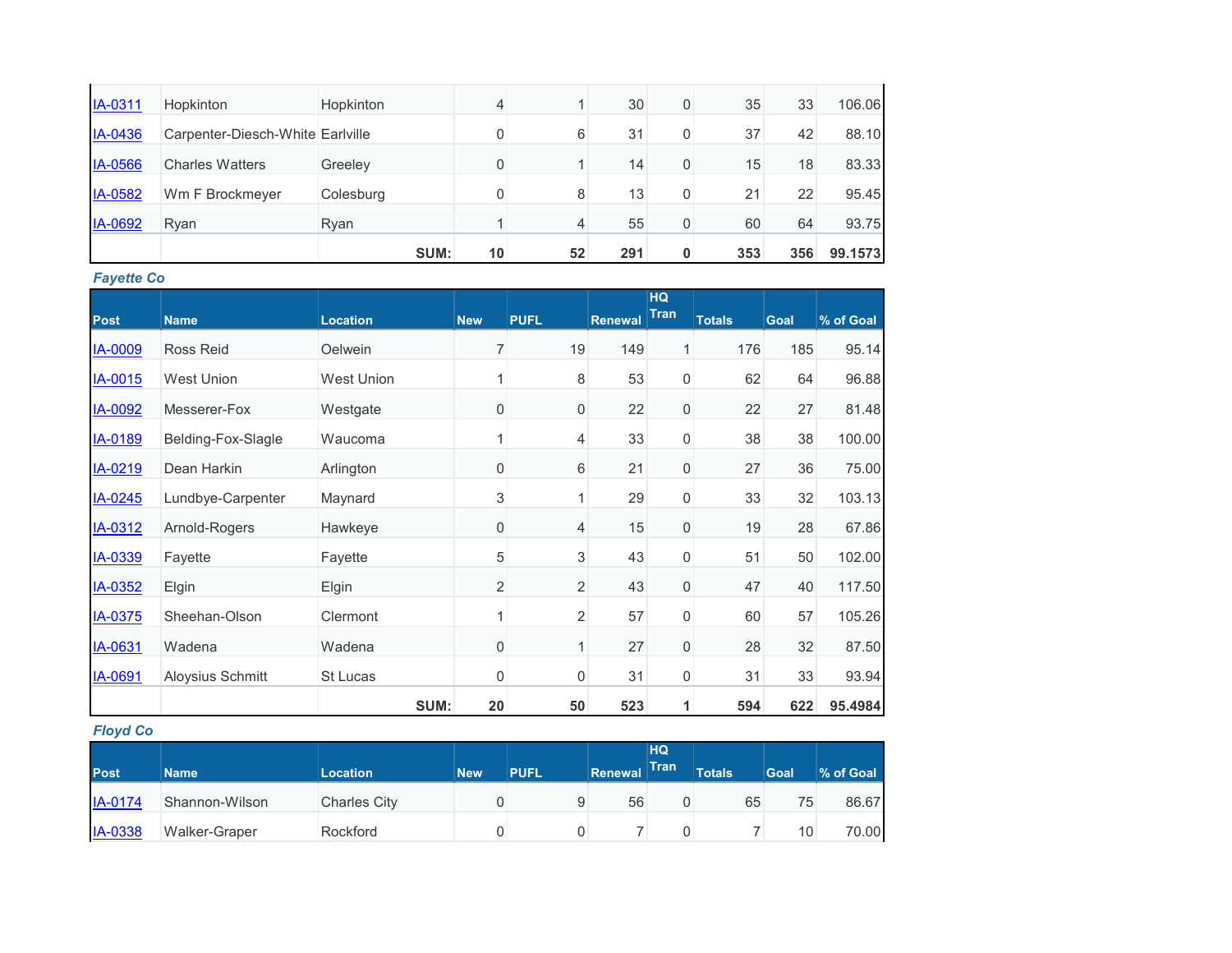| <b>IA-0387</b> | <b>Stroud-Gates</b> | <b>Marble Rock</b> |    |     |   | 13  | 16  | 81.25   |
|----------------|---------------------|--------------------|----|-----|---|-----|-----|---------|
| $IA-0449$      | HDS                 | Nora Springs       |    | 33  |   | 34  | 40  | 85.00   |
|                |                     | SUM:               | 18 | 101 | 0 | 119 | 141 | 84.3972 |

*Howard Co*

| <b>Post</b>    | <b>Name</b>       | <b>Location</b> | <b>New</b> | <b>PUFL</b> | <b>Renewal</b> | <b>HQ</b><br><b>Tran</b> | <b>Totals</b> | Goal | % of Goal |
|----------------|-------------------|-----------------|------------|-------------|----------------|--------------------------|---------------|------|-----------|
| IA-0135        | Cresco            | Cresco          | 4          | 15          | 93             | 0                        | 112           | 121  | 92.56     |
| IA-0545        | Lloyd L Horton    | Lime Springs    | 0          | 2           | 11             | 0                        | 13            | 14   | 92.86     |
| IA-0597        | John Frahm        | Elma            | ⇁          | 4           | 62             | 0                        | 73            | 75   | 97.33     |
| <b>IA-0605</b> | <b>Tri-County</b> | Protivin        | 0          | 5           | 32             | 0                        | 37            | 38   | 97.37     |
|                |                   | SUM:            | 11         | 26          | 198            | 0                        | 235           | 248  | 94.7581   |

*Mitchell Co*

| <b>Post</b> | <b>Name</b>               | <b>Location</b>  | <b>New</b> | <b>PUFL</b> | Renewal | <b>HQ</b><br><b>Tran</b> | <b>Totals</b> | <b>Goal</b> | % of Goal |
|-------------|---------------------------|------------------|------------|-------------|---------|--------------------------|---------------|-------------|-----------|
| IA-0244     | Roy Gue                   | <b>Riceville</b> | -4         | 7           | 38      | 0                        | 46            | 47          | 97.87     |
| IA-0278     | Osage                     | Osage            | 3          | 26          | 128     | 1 <sub>1</sub>           | 158           | 174         | 90.80     |
| IA-0358     | Walter T Enneberg         | St Ansgar        | 4          | 14          | 109     | $\mathbf{1}$             | 128           | 126         | 101.59    |
| IA-0569     | <b>Hale Penney Fuller</b> | Stacyville       | 2          | 4           | 39      | 0                        | 45            | 50          | 90.00     |
| IA-0641     | <b>Clifford Penney</b>    | Orchard          | 0          | 8           | 4       | 0                        | 12            | 12          | 100.00    |
|             |                           | SUM:             | 10         | 59          | 318     | $\overline{2}$           | 389           | 409         | 95.11     |

## *Winneshiek Co*

| <b>Post</b> | <b>Name</b>                 | <b>Location</b> | <b>New</b> | <b>PUFL</b> | <b>Renewal</b> | <b>HQ</b><br><b>Tran</b> | <b>Totals</b> | <b>Goal</b> | % of Goal |
|-------------|-----------------------------|-----------------|------------|-------------|----------------|--------------------------|---------------|-------------|-----------|
| IA-0163     | Bernatz-Symonds             | Decorah         | 0          | 3           | 36             | 0                        | 39            | 42          | 92.86     |
| IA-0266     | Halverson-Giesen            | Calmar          |            | 22          | 16             |                          | 40            | 40          | 100.00    |
| IA-0467     | <b>Clarence Bily</b>        | Spillville      | 0          | 19          | 43             | 0                        | 62            | 66          | 93.94     |
| IA-0503     | Brockman-Hammersland Ossian |                 | 0          | 8           | 35             | 0                        | 43            | 47          | 91.49     |
| IA-0672     | Huber-Steffes               | Fort Atkinson   | 0          | 5           | 27             | 0                        | 32            | 33          | 96.97     |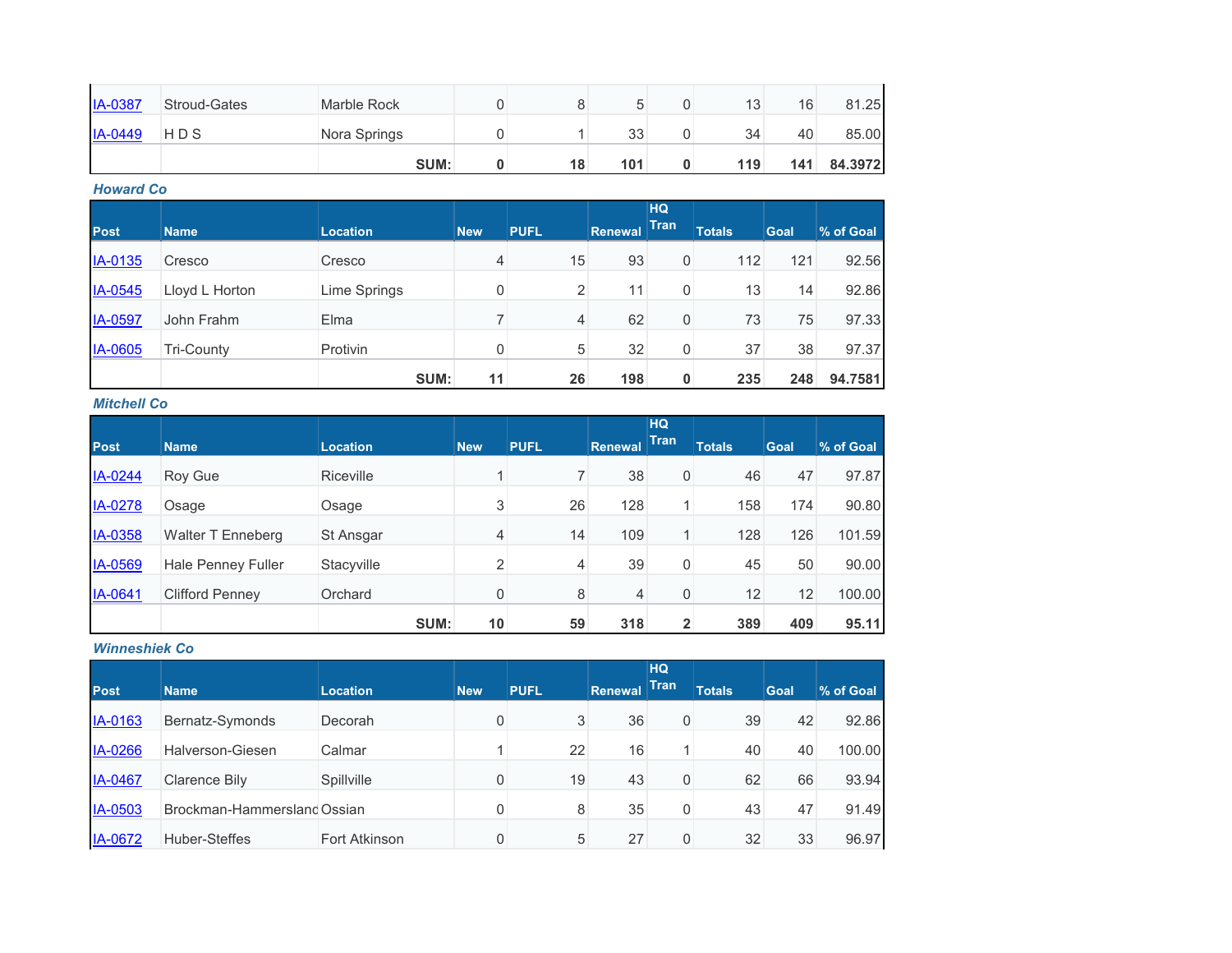| <b>SUM:</b> | -- | 157 | 216 | 228 | 94.7368 |
|-------------|----|-----|-----|-----|---------|
|             |    |     |     |     |         |

*Worth Co*

| <b>Post</b>    | <b>Name</b>         | <b>Location</b> | <b>New</b> | <b>PUFL</b> | Renewal | <b>HQ</b><br><b>Tran</b> | <b>Totals</b> | <b>Goal</b>      | % of Goal |
|----------------|---------------------|-----------------|------------|-------------|---------|--------------------------|---------------|------------------|-----------|
| <b>IA-0110</b> | <b>Edward Tosel</b> | Manly           |            | 9           | 56      |                          | 67            | 77               | 87.01     |
| IA-0616        | Tabbert-Hollatz     | Grafton         | 0          | 2           | 21      | $\overline{0}$           | 23            | 25               | 92.00     |
|                |                     | SUM:            |            | 11          | 77      | -1.                      | 90            | 102 <sub>1</sub> | 88.2353   |

| <b>IA Dist 0004 LGN</b> |  | 456 2980 |  | 3539 3752 94.32 |  |
|-------------------------|--|----------|--|-----------------|--|
|                         |  |          |  |                 |  |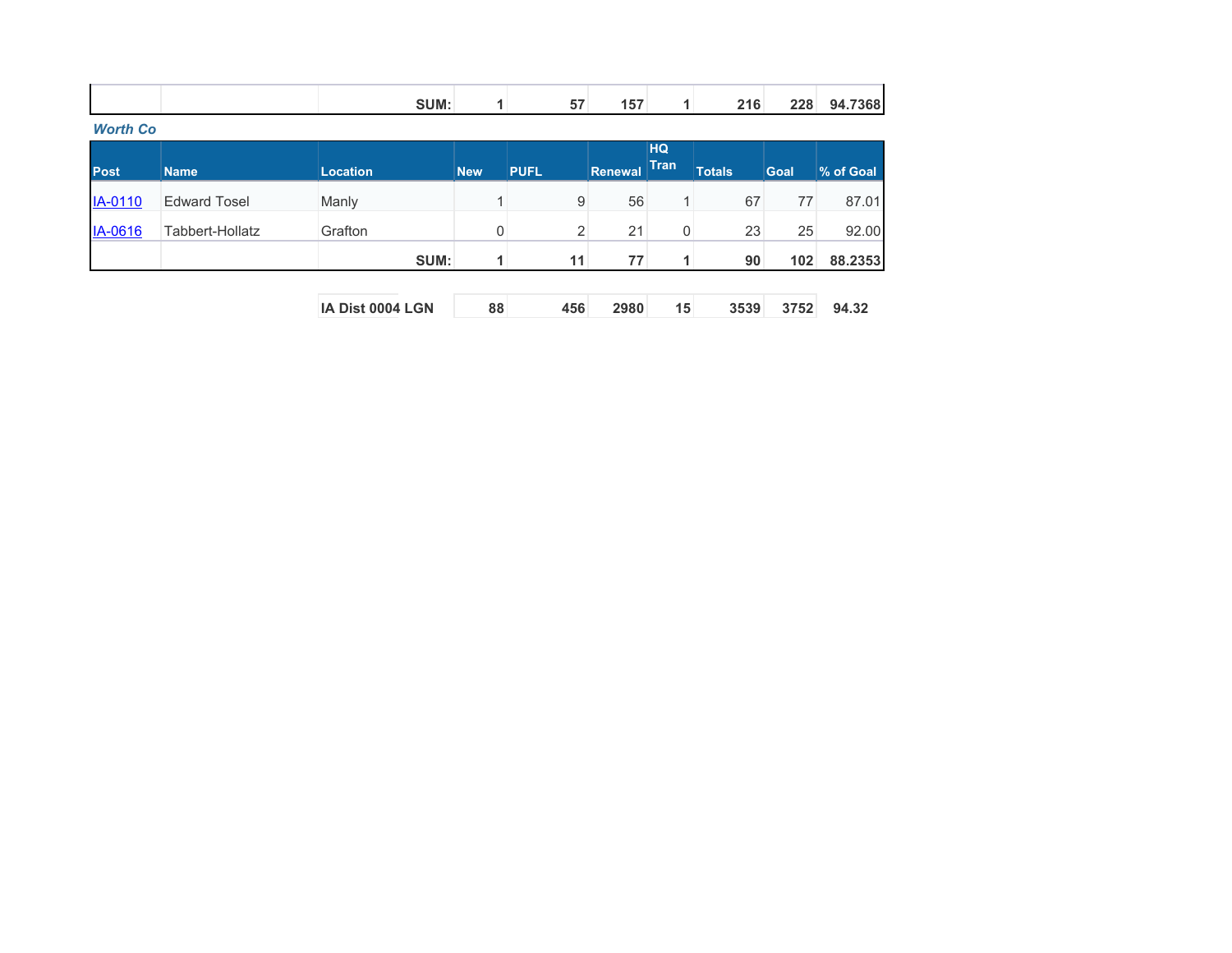## **IA Dist 0005 LGN**

*Appanoose Co*

|             |                      |                 |            |             |                | <b>HQ</b><br><b>Tran</b> |               |      |           |
|-------------|----------------------|-----------------|------------|-------------|----------------|--------------------------|---------------|------|-----------|
| <b>Post</b> | <b>Name</b>          | <b>Location</b> | <b>New</b> | <b>PUFL</b> | <b>Renewal</b> |                          | <b>Totals</b> | Goal | % of Goal |
| IA-0214     | Ray C Walden         | Centerville     | ⇁          | 5           | 41             | 4                        | 57            | 54   | 105.56    |
| IA-0280     | <b>Burl Mc Clure</b> | <b>Moulton</b>  | 2          |             | 16             |                          | 20            | 26   | 76.92     |
| IA-0340     | Paul Dixon           | Mystic          | 0          | 2           | 24             | 4                        | 27            | 27   | 100.00    |
| IA-0407     | Wil-Rog-Mor          | Unionville      | 3          | 6           | 34             | 0                        | 43            | 49   | 87.76     |
|             |                      | SUM:            | 12         | 14          | 115            | 6                        | 147           | 156  | 94.2308   |

## *Clark Co*

| <b>Post</b> | <b>Name</b>            | <b>Location</b> | New | <b>PUFL</b> | Renewal | <b>HQ</b><br><b>Tran</b> | <b>Totals</b> | <b>Goal</b> | % of Goal |
|-------------|------------------------|-----------------|-----|-------------|---------|--------------------------|---------------|-------------|-----------|
| IA-0069     | Davis-Pence            | Osceola         |     | 6           | 67      | 4                        | 78            | 83          | 93.98     |
| IA-0157     | Herndon-Oehlert        | Woodburn        |     |             | 19      | 0                        | 21            | 22          | 95.45     |
| IA-0405     | <b>William Lochrie</b> | Murray          |     |             | 9       | 0                        | 10            | 13          | 76.92     |
|             |                        | SUM:            | 2   | 8           | 95      | 4                        | 109           | 118         | 92.3729   |

## *Davis Co*

| <b>Post</b>    | <b>Name</b>  | <b>Location</b>   | <b>New</b> | <b>PUFL</b> | Renewal | HQ<br>Tran | <b>Totals</b> | Goal | % of Goal |
|----------------|--------------|-------------------|------------|-------------|---------|------------|---------------|------|-----------|
| <b>IA-0078</b> | Reed-Whisler | <b>Bloomfield</b> | 5          | 12          | 74      |            | 92            | 102  | 90.20     |
|                |              | SUM:              | 5          | 12          | 74      |            | 92            | 102  | 90.1961   |

#### *Decatur Co*

| <b>Post</b>    | <b>Name</b>         | <b>Location</b>    | <b>New</b> | <b>PUFL</b> | Renewal | <b>HQ</b><br><b>Tran</b> | <b>Totals</b> | Goal | % of Goal |
|----------------|---------------------|--------------------|------------|-------------|---------|--------------------------|---------------|------|-----------|
| <b>IA-0080</b> | Cowl-Scott          | Leon               | 3          | 4           | 23      | 0                        | 30            | 35   | 85.71     |
| IA-0215        | <b>Charles Ladd</b> | <b>Grand River</b> |            |             | 23      | 0                        | 24            | 23   | 104.35    |
|                |                     | SUM:               | 4          |             | 46      | 0                        | 54            | 58   | 93.1034   |

*Jasper Co*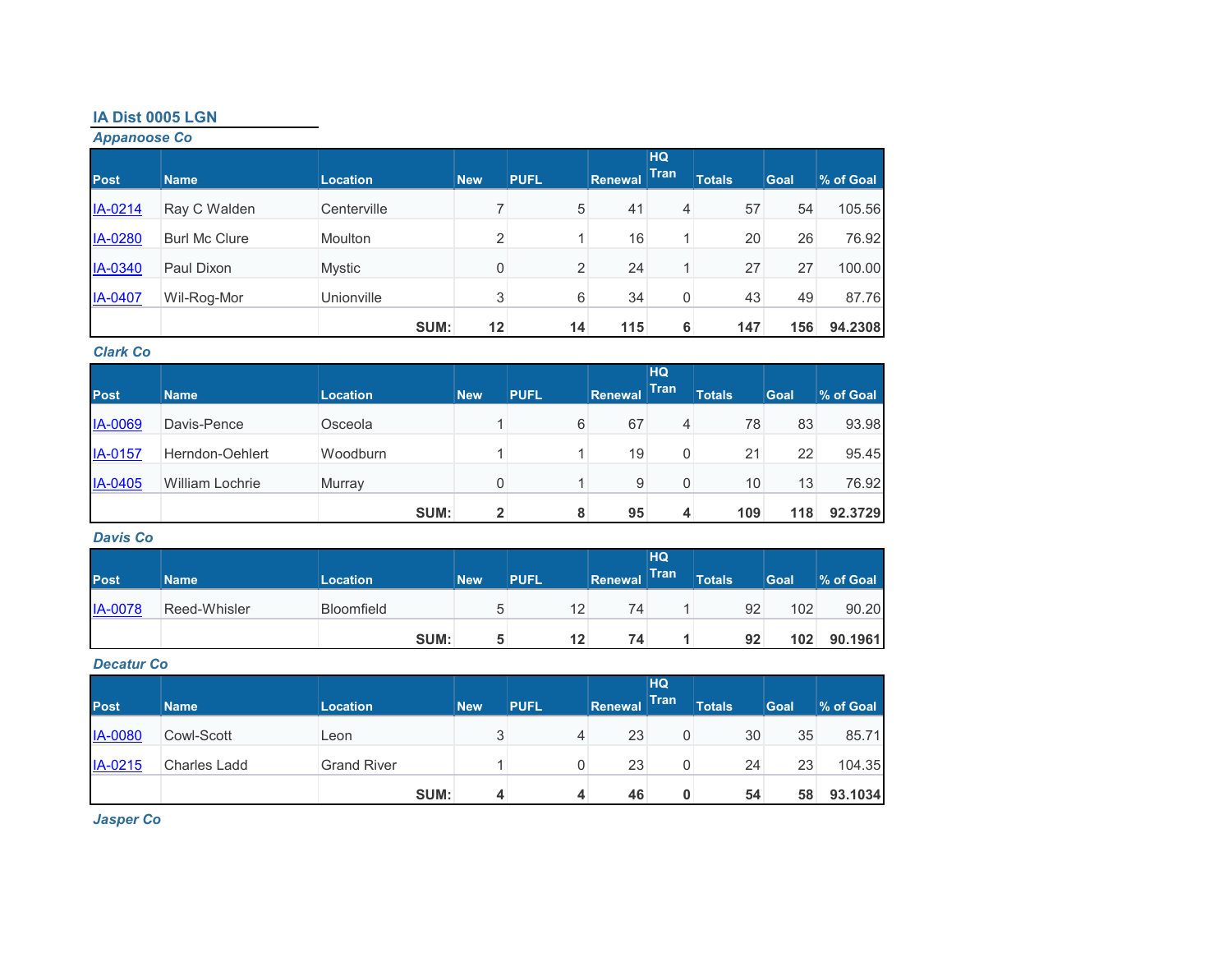|                |                        |                 |            |                |                | HQ<br><b>Tran</b> |               |      |           |
|----------------|------------------------|-----------------|------------|----------------|----------------|-------------------|---------------|------|-----------|
| <b>Post</b>    | <b>Name</b>            | <b>Location</b> | <b>New</b> | <b>PUFL</b>    | <b>Renewal</b> |                   | <b>Totals</b> | Goal | % of Goal |
| IA-0111        | <b>Newton</b>          | <b>Newton</b>   | 10         | 30             | 229            | 6                 | 275           | 284  | 96.83     |
| IA-0175        | Jones-Willis           | Colfax          | 0          | 2              | 16             | 0                 | 18            | 23   | 78.26     |
| IA-0275        | Booth-De Vries         | Prairie City    | 1          | $\overline{4}$ | 15             | 0                 | 20            | 31   | 64.52     |
| <b>IA-0355</b> | Ben Morgan             | Kellogg         | 0          | $\overline{2}$ | 33             | 1                 | 36            | 41   | 87.80     |
| <b>IA-0363</b> | <b>Fred Slayden</b>    | Monroe          | 4          | 18             | 65             | 0                 | 87            | 95   | 91.58     |
| IA-0493        | <b>Baxter Memorial</b> | <b>Baxter</b>   |            | $\overline{2}$ | 15             | 0                 | 18            | 19   | 94.74     |
| IA-0534        | Cyclop                 | Mingo           |            | $\sqrt{3}$     | 12             |                   | 17            | 13   | 130.77    |
| IA-0640        | Lewis C Murdock        | Newburg         | 0          | $\overline{2}$ | 14             | 0                 | 16            | 12   | 133.33    |
|                |                        | SUM:            | 17         | 63             | 399            | 8                 | 487           | 518  | 94.0154   |

### *Keokuk Co*

|             |                       |                 |                |             |         | HQ             |               |             |           |
|-------------|-----------------------|-----------------|----------------|-------------|---------|----------------|---------------|-------------|-----------|
| <b>Post</b> | <b>Name</b>           | <b>Location</b> | <b>New</b>     | <b>PUFL</b> | Renewal | <b>Tran</b>    | <b>Totals</b> | <b>Goal</b> | % of Goal |
| IA-0019     | Leo R Farmer          | Sigourney       | 4              |             | 36      | 4              | 42            | 44          | 95.45     |
| IA-0083     | Arendt-Bowlin-Stubbs  | <b>Hedrick</b>  | $\mathbf 0$    | 5           | 40      | $\overline{2}$ | 47            | 46          | 102.17    |
| IA-0319     | James Murphy          | <b>Keswick</b>  |                |             | 39      |                | 42            | 42          | 100.00    |
| IA-0424     | <b>Blythin-Sheets</b> | Keota           | $\mathbf 0$    | 0           | 5       |                | 6             | 5           | 120.00    |
| IA-0485     | Clubb-Shipley         | Delta           | 0              | 0           |         | 0              |               | 8           | 87.50     |
| IA-0504     | Richland              | Richland        | 0              | 3           | 37      | 0              | 40            | 47          | 85.11     |
|             |                       | SUM:            | $\overline{2}$ | 10          | 164     | 8              | 184           | 192         | 95.8333   |

## *Lucas Co*

| <b>Post</b>    | <b>Name</b>          | <b>Location</b> | <b>New</b> | <b>PUFL</b> | Renewal | HQ <sup>1</sup><br><b>Tran</b> | <b>Totals</b> | <b>Goal</b> | % of Goal |
|----------------|----------------------|-----------------|------------|-------------|---------|--------------------------------|---------------|-------------|-----------|
| <b>IA-0308</b> | <b>Charlie Clark</b> | Russell         |            | ∼           | 10      |                                | 12            | 13          | 92.31     |
|                |                      | SUM:            |            | -           | 10      |                                | 12            | 13          | 92.3077   |

#### *Mahaska Co*

|             |        |                 |            |             |              | HQ |               |      |           |
|-------------|--------|-----------------|------------|-------------|--------------|----|---------------|------|-----------|
| <b>Post</b> | Name ' | <b>Location</b> | <b>New</b> | <b>PUFL</b> | Renewal Tran |    | <b>Totals</b> | Goal | % of Goal |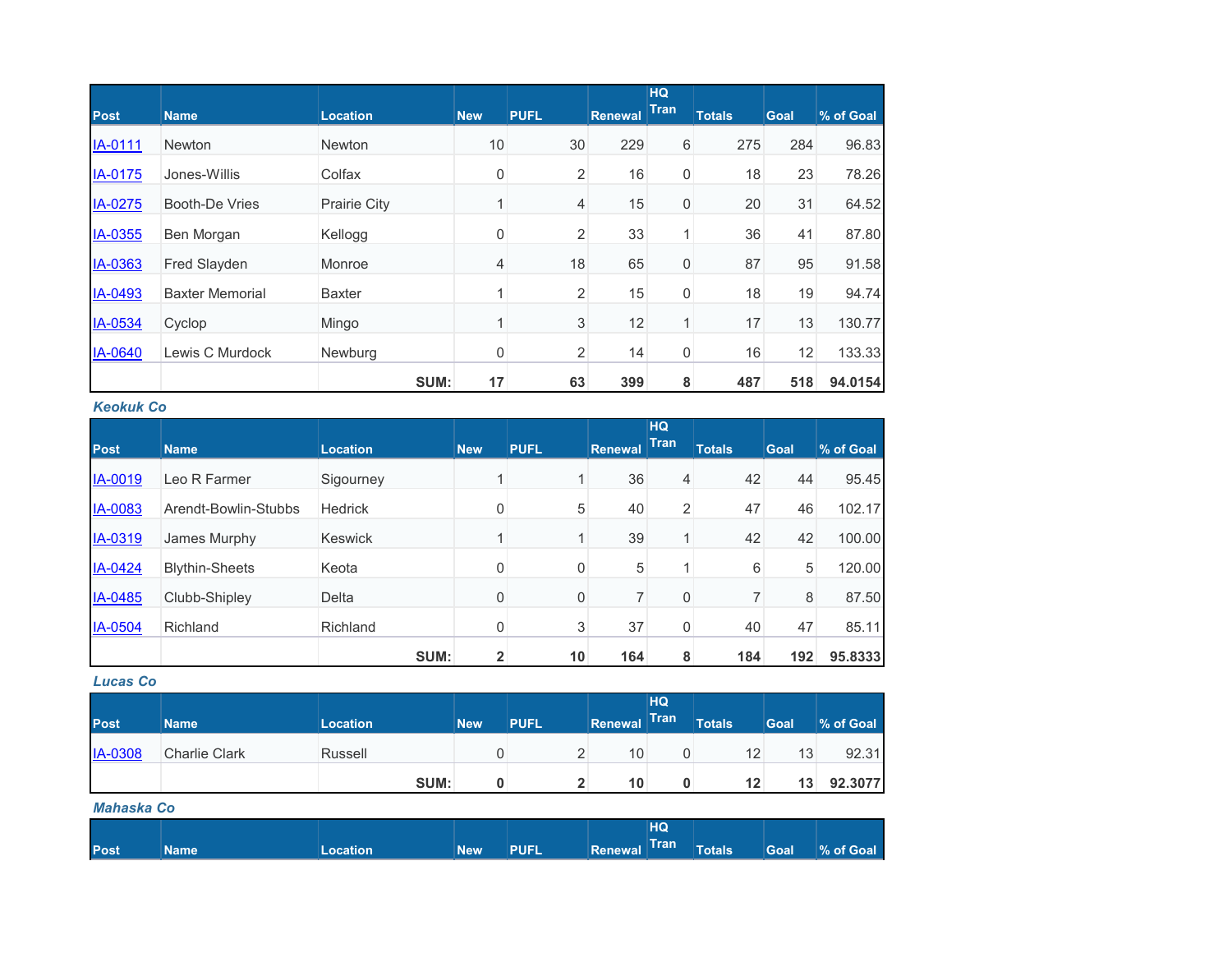| <b>IA-0034</b> | Harry L Anderson     | Oskaloosa          | 26 | 235 | 6 | 270 | 291 | 92.78  |
|----------------|----------------------|--------------------|----|-----|---|-----|-----|--------|
| IA-0446        | Coffin-Miller        | New Sharon         |    | 12  | 0 | 13  |     | 76.47  |
| $IA-0507$      | <b>Fuller-Sarvis</b> | <b>Barnes City</b> |    | 21  |   | 22  | 23  | 95.65  |
|                |                      | SUM:               | 28 | 268 | 6 | 305 | 331 | 92.145 |

## *Monroe Co*

| <b>Post</b> | <b>Name</b>           | <b>Location</b> | <b>New</b> | <b>PUFL</b> | Renewal | <b>HQ</b><br><b>Tran</b> | <b>Totals</b> | Goal | % of Goal |
|-------------|-----------------------|-----------------|------------|-------------|---------|--------------------------|---------------|------|-----------|
| IA-0136     | <b>Howard Cessna</b>  | Albia           |            | 13          | 149     | $\overline{2}$           | 171           | 171  | 100.00    |
| IA-0613     | <b>Chester Bishop</b> | Lovilia         | 0          | 5           | 8       | 0                        | 13            | 16   | 81.25     |
| IA-0685     | <b>Richard F Ward</b> | Melrose         | 0          |             | 21      | 0                        | 22            | 25   | 88.00     |
|             |                       | SUM:            |            | 19          | 178     | $\overline{2}$           | 206           | 212  | 97.1698   |

## *Poweshiek Co*

| <b>Post</b> | <b>Name</b>              | <b>Location</b> | <b>New</b> | <b>PUFL</b> | Renewal | <b>HQ</b><br><b>Tran</b> | <b>Totals</b> | <b>Goal</b> | % of Goal |
|-------------|--------------------------|-----------------|------------|-------------|---------|--------------------------|---------------|-------------|-----------|
| IA-0053     | Focht-Tennant            | Grinnell        | 6          | 9           | 69      | 2                        | 86            | 79          | 108.86    |
| IA-0169     | <b>Blakley-Stevens</b>   | Montezuma       | 12         | 8           | 85      |                          | 106           | 101         | 104.95    |
| IA-0294     | <b>Francis Gallagher</b> | <b>Brooklyn</b> | 5          | 8           | 64      | $\overline{2}$           | 79            | 76          | 103.95    |
| IA-0296     | Morrison-Schrader        | Deep River      | 5          | 3           | 46      | 3                        | 57            | 49          | 116.33    |
| IA-0733     | Davis-Story              | Malcom          | 5          |             | 27      | 0                        | 33            | 30          | 110.00    |
|             |                          | SUM:            | 33         | 29          | 291     | 8                        | 361           | 335         | 107.761   |

## *Ringgold Co*

|         |                     |                 |                |             |         | <b>HQ</b> |               |      |           |
|---------|---------------------|-----------------|----------------|-------------|---------|-----------|---------------|------|-----------|
| Post    | <b>Name</b>         | <b>Location</b> | <b>New</b>     | <b>PUFL</b> | Renewal | Tran      | <b>Totals</b> | Goal | % of Goal |
| IA-0172 | Ringgold            | Mount Ayr       | 2              | 13          | 83      | 0         | 98            | 104  | 94.23     |
| IA-0395 | Morris-Herrold      | Diagonal        | 0              | 4           | 9       | 0         | 13            | 16   | 81.25     |
| IA-0541 | <b>Emmett Liles</b> | Ellston         | 0              | 9           | 37      | 0         | 46            | 50   | 92.00     |
|         |                     | SUM:            | $\overline{2}$ | 26          | 129     | 0         | 157           | 170  | 92.3529   |

*Union Co*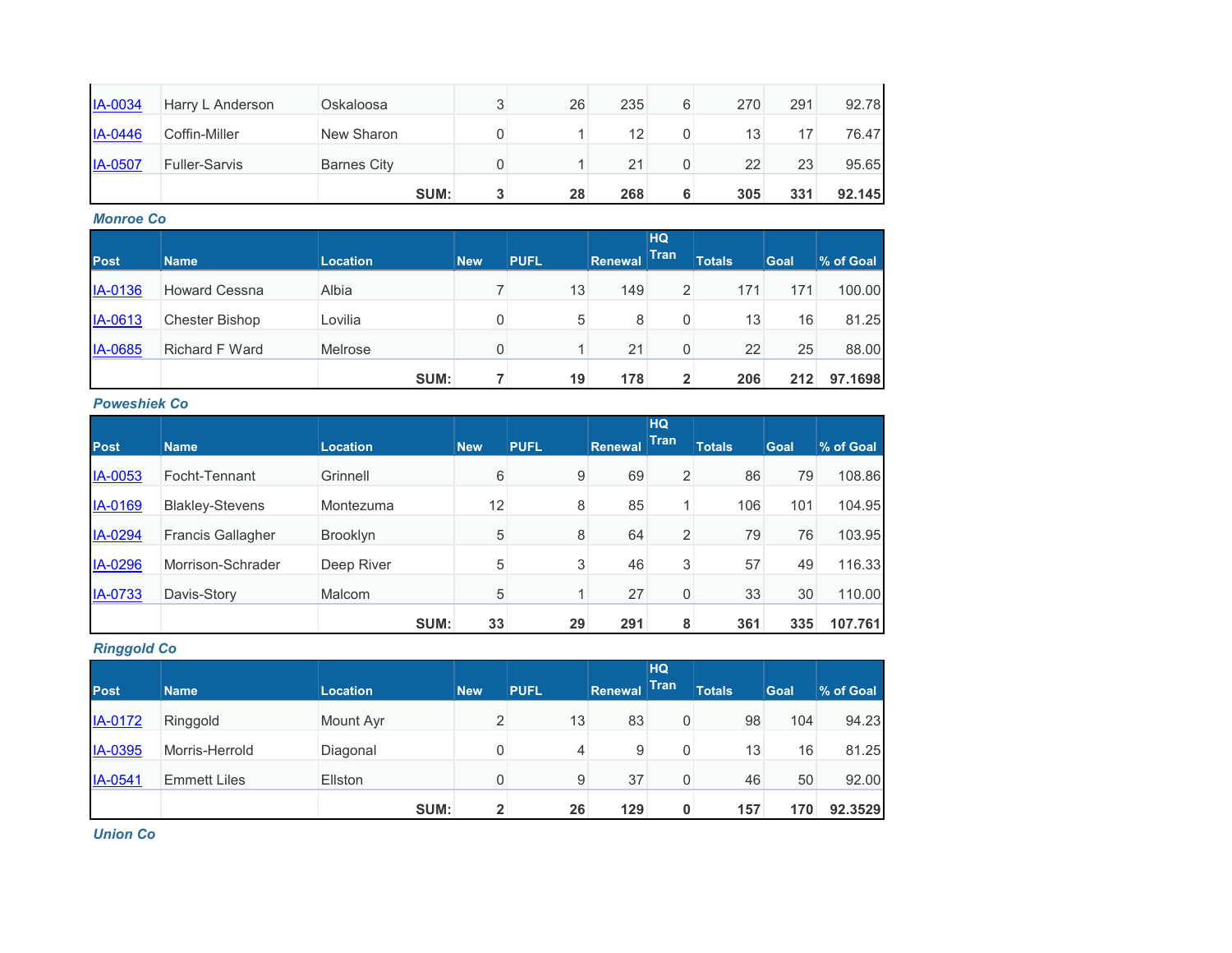|                |                     |          |            |             |         | <b>HQ</b>   |               |             |           |
|----------------|---------------------|----------|------------|-------------|---------|-------------|---------------|-------------|-----------|
| <b>Post</b>    | <b>Name</b>         | Location | <b>New</b> | <b>PUFL</b> | Renewal | <b>Tran</b> | <b>Totals</b> | <b>Goal</b> | % of Goal |
| <b>IA-0070</b> | Champaign           | Creston  | 5          | 0           | 26      |             | 32            | 28          | 114.29    |
| <b>IA-0096</b> | <b>Fred N Davis</b> | Lorimor  |            | 4           | 29      | 2           | 35            | 37          | 94.59     |
| IA-0102        | Carl L Caviness     | Chariton | 0          | 6           | 60      | 3           | 69            | 76          | 90.79     |
|                |                     | SUM:     | 5          | 10          | 115     | 6           | 136           | 141         | 96.4539   |

*Wapello Co*

| <b>Post</b>    |                  |                 |            |             |         | <b>HQ</b><br><b>Tran</b> |               |             |           |
|----------------|------------------|-----------------|------------|-------------|---------|--------------------------|---------------|-------------|-----------|
|                | <b>Name</b>      | <b>Location</b> | <b>New</b> | <b>PUFL</b> | Renewal |                          | <b>Totals</b> | <b>Goal</b> | % of Goal |
| <b>IA-0003</b> | O B Nelson       | <b>Ottumwa</b>  | 8          | 23          | 237     | 10                       | 278           | 283         | 98.23     |
| IA-0206        | Feye-En-Heye     | Eldon           | 0          | 0           | 12      | 0                        | 12            | 18          | 66.67     |
| IA-0418        | J L Ed Linderman | Eddyville       | 0          | 3           | 8       |                          | 12            | 13          | 92.31     |
|                |                  | SUM:            | 8          | 26          | 257     | 11                       | 302           | 314         | 96.1783   |

*Wayne Co*

| <b>Post</b> | <b>Name</b>               | <b>Location</b>  | <b>New</b>     | <b>PUFL</b> | <b>Renewal</b> | <b>HQ</b><br><b>Tran</b> | <b>Totals</b> | <b>Goal</b> | % of Goal |
|-------------|---------------------------|------------------|----------------|-------------|----------------|--------------------------|---------------|-------------|-----------|
|             |                           |                  |                |             |                |                          |               |             |           |
| IA-0068     | <b>Russell E Marshall</b> | Corydon          | $\overline{2}$ | 5           | 49             | 0                        | 56            | 61          | 91.80     |
| IA-0180     | Nye-Birdwell              | Seymour          | 0              | 0           | 31             | 0                        | 31            | 34          | 91.18     |
| IA-0306     | Alva F Eaton              | Humeston         | 0              |             | 16             | 0                        | 17            | 20          | 85.00     |
| IA-0379     | Mc Cloughan-Halfhill      | Allerton         | 3              |             | 24             | 0                        | 28            | 30          | 93.33     |
|             |                           | SUM:             | 5              |             | 120            | $\mathbf 0$              | 132           | 145         | 91.0345   |
|             |                           |                  |                |             |                |                          |               |             |           |
|             |                           | IA Dist 0005 LGN | 105            | 258         | 2261           | 60                       | 2684          | 2805        | 95.69     |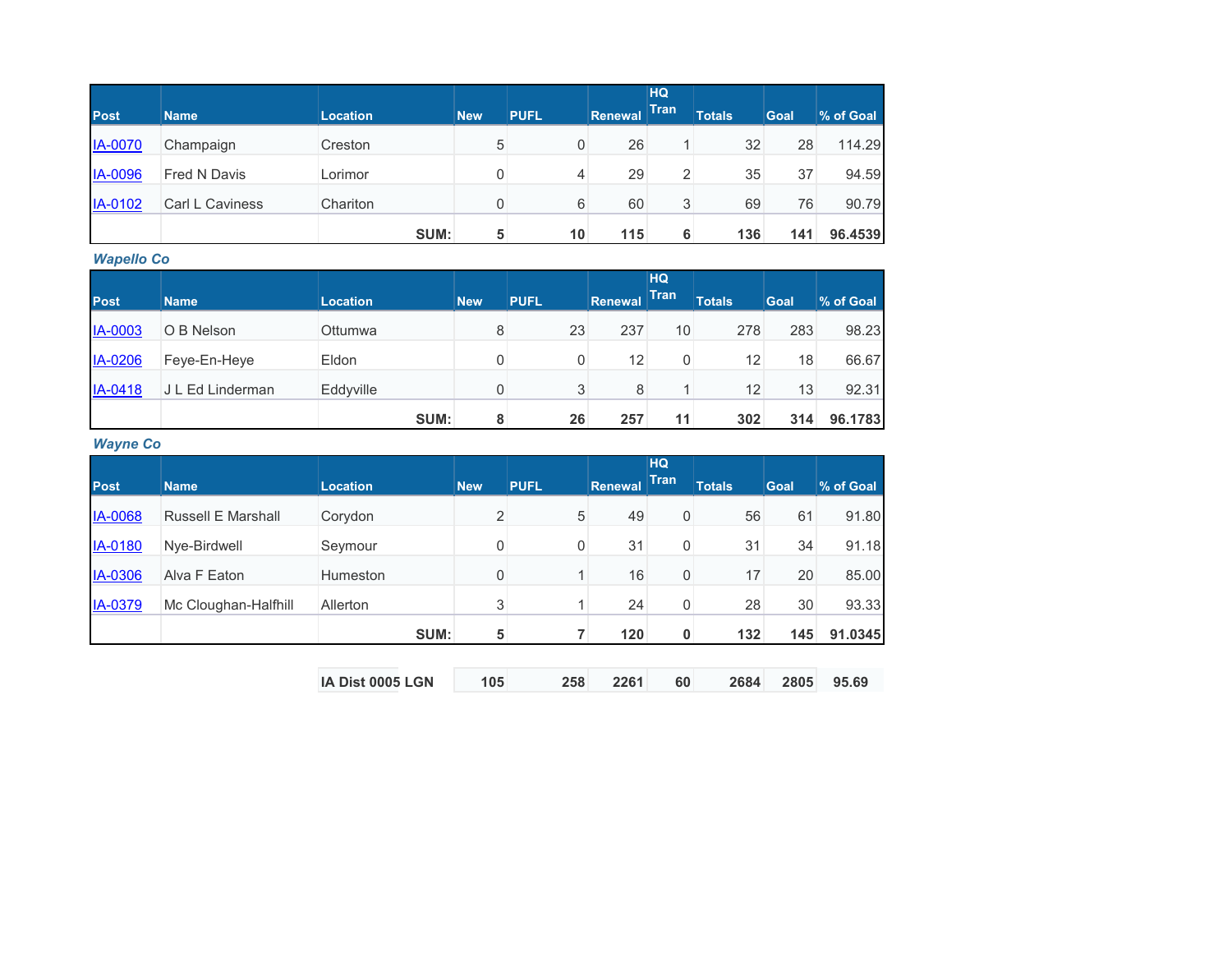## **IA Dist 0006 LGN**

## *Dallas Co*

| <b>Post</b>    | <b>Name</b>            | <b>Location</b>      | <b>New</b>     | <b>PUFL</b> | <b>Renewal</b> | <b>HQ</b><br><b>Tran</b> | <b>Totals</b> | <b>Goal</b> | % of Goal |
|----------------|------------------------|----------------------|----------------|-------------|----------------|--------------------------|---------------|-------------|-----------|
| IA-0049        | <b>Dallas Center</b>   | <b>Dallas Center</b> | 1              | 1           | 17             | $\mathbf{1}$             | 20            | 20          | 100.00    |
| IA-0085        | Perry                  | Perry                | 0              | 7           | 7              | 0                        | 14            | 30          | 46.67     |
| IA-0099        | Osborne                | <b>Minburn</b>       | 4              | 1           | 52             | 1                        | 58            | 48          | 120.83    |
| IA-0211        | Laurens C Shull        | Woodward             | $\mathbf{0}$   | 11          | 39             | 2                        | 52            | 59          | 88.14     |
| IA-0261        | Redfield               | Redfield             | $\overline{2}$ | 7           | 45             | 1                        | 55            | 63          | 87.30     |
| IA-0403        | Van Meter              | Van Meter            | $\overline{2}$ | 13          | 85             | 10                       | 110           | 101         | 108.91    |
| IA-0419        | John Lonsdale          | Dexter               | 1              | 2           | 29             | 1                        | 33            | 37          | 89.19     |
| IA-0464        | Penoach                | Adel                 | 1              | 15          | 80             | 0                        | 96            | 97          | 98.97     |
| IA-0717        | Granger                | Granger              | $\overline{2}$ | 4           | 35             | $\mathbf{1}$             | 42            | 46          | 91.30     |
| <b>IA-0737</b> | <b>Barnett-Swallow</b> | Waukee               | 1              | 9           | 69             | $\overline{2}$           | 81            | 80          | 101.25    |
|                |                        | SUM:                 | 14             | 70          | 458            | 19                       | 561           | 581         | 96.5577   |

## *Madison Co*

|             |              |                 |            |             |         | HQ <sup>1</sup> |               |      |           |
|-------------|--------------|-----------------|------------|-------------|---------|-----------------|---------------|------|-----------|
| <b>Post</b> | <b>Name</b>  | <b>Location</b> | <b>New</b> | <b>PUFL</b> | Renewal | <b>Tran</b>     | <b>Totals</b> | Goal | % of Goal |
| IA-0158     | All American | Earlham         | 0          | 4           | 36      | 0               | 40            | 44   | 90.91     |
| IA-0184     | Green-Rogers | Winterset       | 9          | 17          | 111     |                 | 138           | 138  | 100.00    |
|             |              | SUM:            | 9          | 21          | 147     |                 | 178           | 182  | 97.8022   |

#### *Marion Co*

|                |                     |                 |                |             |                | <b>HQ</b>   |               |      |           |
|----------------|---------------------|-----------------|----------------|-------------|----------------|-------------|---------------|------|-----------|
| <b>Post</b>    | <b>Name</b>         | <b>Location</b> | <b>New</b>     | <b>PUFL</b> | <b>Renewal</b> | <b>Tran</b> | <b>Totals</b> | Goal | % of Goal |
| <b>IA-0089</b> | Van Veen-Van Hemert | Pella           | 9              | 14          | 105            | 5           | 133           | 132  | 100.76    |
| <b>IA-0108</b> | Pleasantville       | Pleasantville   | $\overline{2}$ |             | 81             | 2           | 92            | 91   | 101.10    |
| <b>IA-0168</b> | <b>Baty-Tucker</b>  | Knoxville       |                | 14          | 89             | 0           | 103           | 116  | 88.79     |
| IA-0505        | <b>Bussey</b>       | <b>Bussey</b>   |                | 2           | 17             | 0           | 19            | 21   | 90.48     |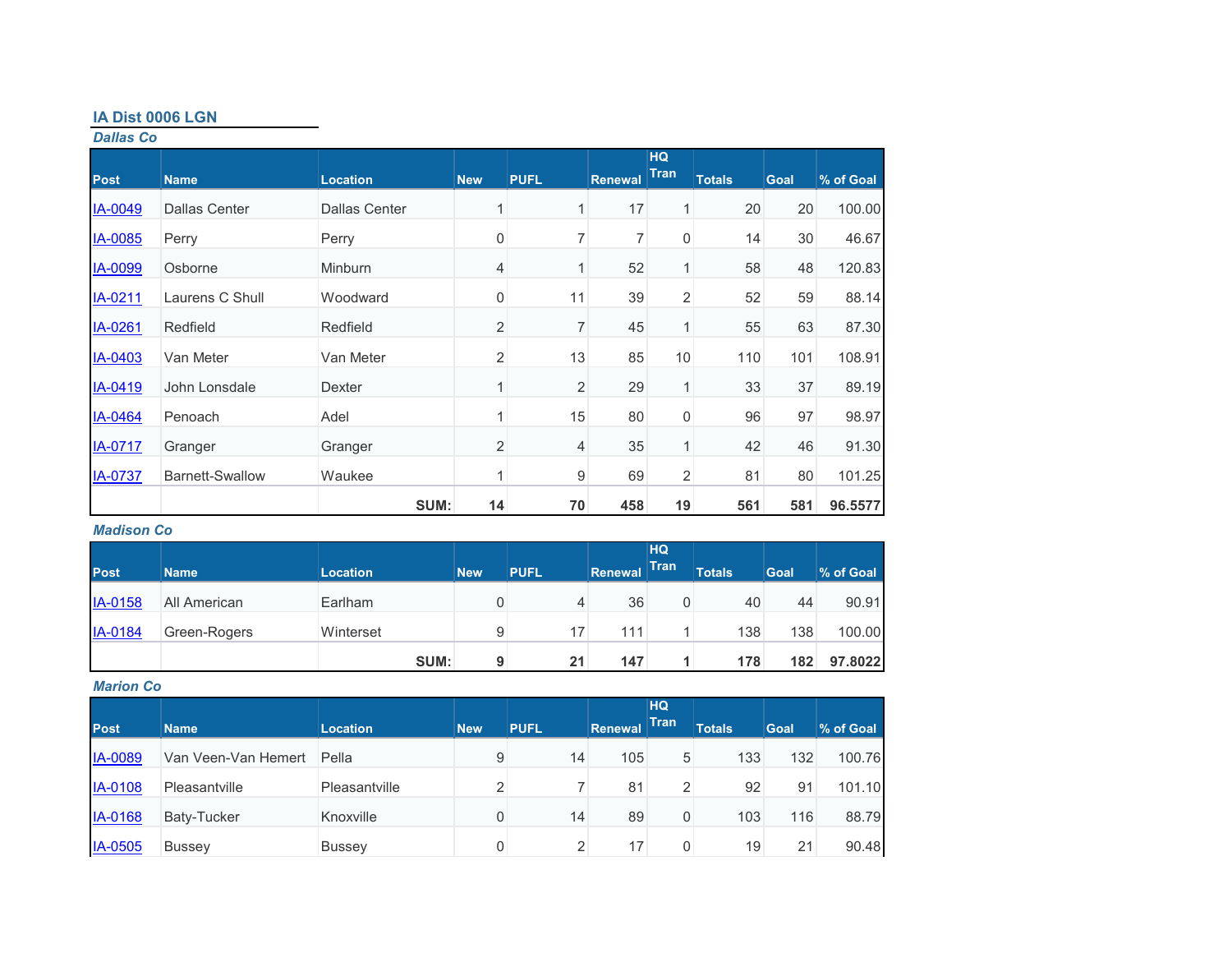| IA-0632        | Dallcher                | Melcher             | 5                | 1              | 61             | 0                        | 67            | 70   | 95.71     |
|----------------|-------------------------|---------------------|------------------|----------------|----------------|--------------------------|---------------|------|-----------|
|                |                         | SUM:                | 16               | 38             | 353            | $\overline{7}$           | 414           | 430  | 96.2791   |
| <b>Polk Co</b> |                         |                     |                  |                |                |                          |               |      |           |
| <b>Post</b>    | <b>Name</b>             | <b>Location</b>     | <b>New</b>       | <b>PUFL</b>    | <b>Renewal</b> | <b>HQ</b><br><b>Tran</b> | <b>Totals</b> | Goal | % of Goal |
| IA-0042        | Albaugh-Mc Govern       | Ankeny              | $\boldsymbol{0}$ | 36             | 132            | 11                       | 179           | 200  | 89.50     |
| IA-0060        | Argonne                 | Des Moines          | 0                | 3              | $\overline{7}$ | 0                        | 10            | 14   | 71.43     |
| IA-0155        | Oldfield                | Mitchellville       | $\overline{2}$   | $\overline{7}$ | 21             | 0                        | 30            | 32   | 93.75     |
| IA-0232        | Polk City               | Polk City           | 11               | 11             | 95             | 8                        | 125           | 112  | 111.61    |
| IA-0274        | Baldwin-Patterson       | Des Moines          | $\mathbf{1}$     | 17             | 137            | $\overline{7}$           | 162           | 172  | 94.19     |
| IA-0374        | <b>Highland Park</b>    | Des Moines          | 8                | 35             | 147            | 15                       | 205           | 186  | 110.22    |
| IA-0396        | Samuel H Bridge         | <b>Bondurant</b>    | $\overline{2}$   | 11             | 70             | $\mathbf{1}$             | 84            | 87   | 96.55     |
| IA-0577        | Grimes                  | Grimes              | $\overline{2}$   | 0              | 21             | $\mathbf{1}$             | 24            | 24   | 100.00    |
| IA-0620        | Valley                  | <b>W</b> Des Moines | $\mathbf 0$      | 8              | 75             | $\mathsf{O}\xspace$      | 83            | 92   | 90.22     |
| IA-0659        | Bellizzi-Macrae         | Des Moines          | 0                | 10             | 124            | 1                        | 135           | 152  | 88.82     |
| IA-0663        | Urbandale               | Urbandale           | 3                | 45             | 251            | 2                        | 301           | 327  | 92.05     |
| IA-0682        | Altoona                 | Altoona             | 16               | 7              | 53             | 5                        | 81            | 67   | 120.90    |
| IA-0689        | <b>Ernest West</b>      | <b>Runnells</b>     | $\mathbf 0$      | 1              | 20             | 2                        | 23            | 24   | 95.83     |
| IA-0728        | <b>Richard G Liewer</b> | Johnston            | 1                | 11             | 34             | $\mathbf{1}$             | 47            | 50   | 94.00     |
| IA-0731        | Hispanic                | Des Moines          | 3                | 2              | 59             | 0                        | 64            | 68   | 94.12     |
|                |                         | SUM:                | 49               | 204            | 1246           | 54                       | 1553          | 1607 | 96.6397   |

## *Story Co*

|                |                |                   |            |             |         | HQ          |               |             |           |
|----------------|----------------|-------------------|------------|-------------|---------|-------------|---------------|-------------|-----------|
| <b>Post</b>    | <b>Name</b>    | <b>Location</b>   | <b>New</b> | <b>PUFL</b> | Renewal | <b>Tran</b> | <b>Totals</b> | <b>Goal</b> | % of Goal |
| <b>IA-0037</b> | Ames           | Ames              | 21         | 54          | 403     | 15          | 493           | 500         | 98.60     |
| <b>IA-0048</b> | William F Ball | Nevada            | 6          | 14          | 147     |             | 168           | 168         | 100.00    |
| <b>IA-0059</b> | La Fayette     | <b>Story City</b> | 6          | 13          | 76      |             | 96            | 104         | 92.31     |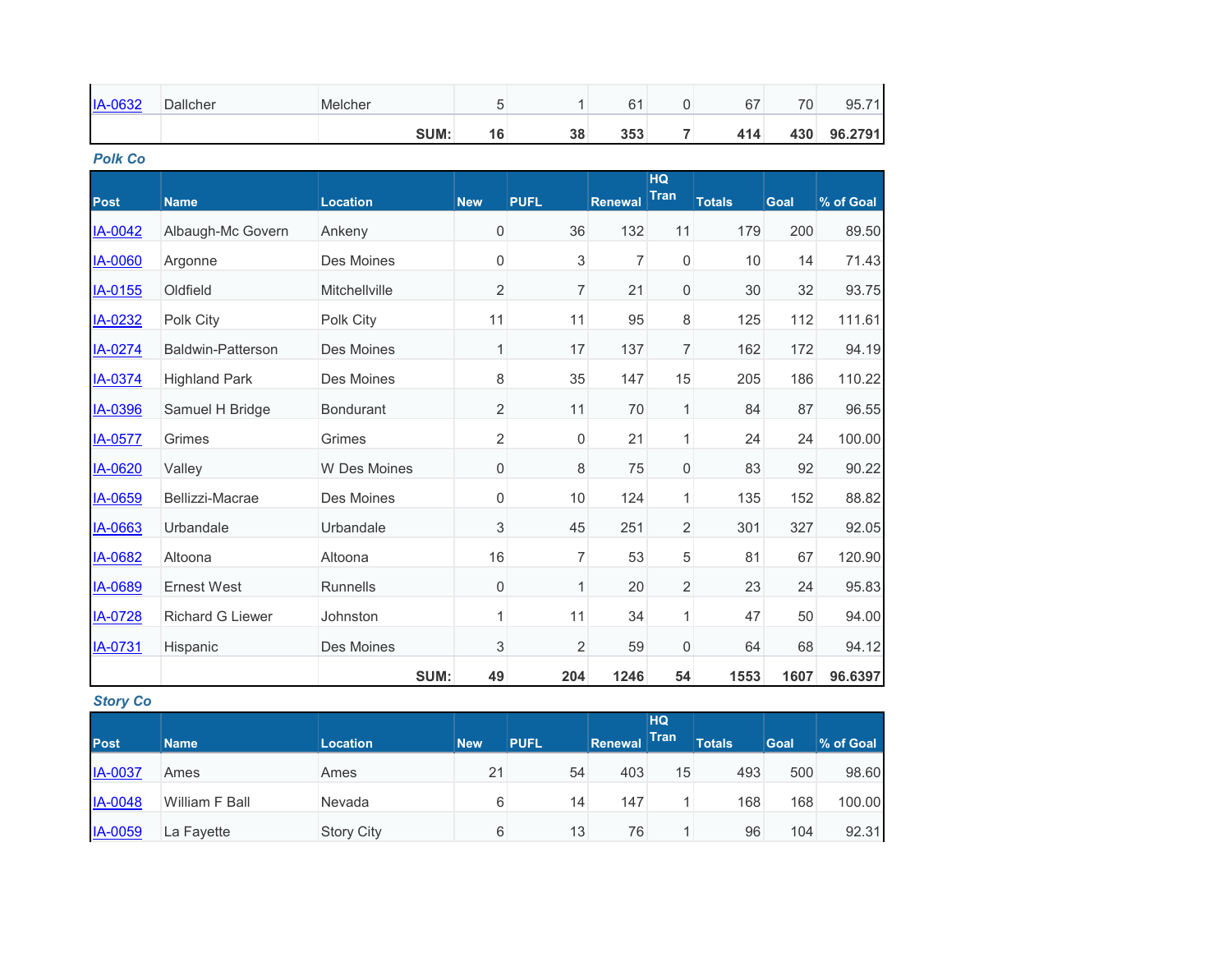| 21<br>17<br><b>IA-0081</b><br>18<br>Freland-Carver<br>Collins<br>0<br>0<br>26<br>6<br>18<br>24<br>0<br>IA-0139<br>Colo<br>0<br>Colo<br>32<br>24<br>IA-0233<br>6<br>18<br>0<br>Mathis-Wire<br>Cambridge<br>$\Omega$<br>5<br>IA-0249<br>33<br>$\overline{2}$<br>42<br>41<br><b>Harold S Ness</b><br>Maxwell<br>54<br>68<br>64<br>9<br>IA-0260<br>0<br>Slater<br>Slater<br>63<br>72<br>67<br>IA-0307<br>$\Omega$<br>4<br>0<br>Roland<br>Roland<br>39<br>46<br><b>IA-0334</b><br>3<br>43<br><b>Samuel Reid</b><br>Mc Callsburg<br>0<br>1 |  | SUM: | 35 | 115 | 868 | 20 | 1038 | 1079 | 96.2002 |
|--------------------------------------------------------------------------------------------------------------------------------------------------------------------------------------------------------------------------------------------------------------------------------------------------------------------------------------------------------------------------------------------------------------------------------------------------------------------------------------------------------------------------------------|--|------|----|-----|-----|----|------|------|---------|
|                                                                                                                                                                                                                                                                                                                                                                                                                                                                                                                                      |  |      |    |     |     |    |      |      | 93.48   |
|                                                                                                                                                                                                                                                                                                                                                                                                                                                                                                                                      |  |      |    |     |     |    |      |      | 93.06   |
|                                                                                                                                                                                                                                                                                                                                                                                                                                                                                                                                      |  |      |    |     |     |    |      |      | 94.12   |
|                                                                                                                                                                                                                                                                                                                                                                                                                                                                                                                                      |  |      |    |     |     |    |      |      | 97.62   |
|                                                                                                                                                                                                                                                                                                                                                                                                                                                                                                                                      |  |      |    |     |     |    |      |      | 75.00   |
|                                                                                                                                                                                                                                                                                                                                                                                                                                                                                                                                      |  |      |    |     |     |    |      |      | 92.31   |
|                                                                                                                                                                                                                                                                                                                                                                                                                                                                                                                                      |  |      |    |     |     |    |      |      | 85.71   |

#### *Warren Co*

|             |                          |                       |             |                  |                | <b>HQ</b><br><b>Tran</b> |               |             |           |
|-------------|--------------------------|-----------------------|-------------|------------------|----------------|--------------------------|---------------|-------------|-----------|
| <b>Post</b> | <b>Name</b>              | <b>Location</b>       | <b>New</b>  | <b>PUFL</b>      | <b>Renewal</b> |                          | <b>Totals</b> | <b>Goal</b> | % of Goal |
| IA-0165     | Warren                   | Indianola             | 4           | 29               | 201            | 5                        | 239           | 249         | 95.98     |
| IA-0263     | Milo                     | Milo                  | $\mathbf 0$ | $\overline{7}$   | 35             | $\mathfrak{S}$           | 45            | 44          | 102.27    |
| IA-0281     | Virginia                 | New Virginia          | $\mathbf 0$ | 3                | 39             | $\boldsymbol{0}$         | 42            | 47          | 89.36     |
| IA-0391     | PMCKS                    | Carlisle              | $\mathbf 0$ | $\sqrt{3}$       | 26             | $\overline{2}$           | 31            | 43          | 72.09     |
| IA-0426     | <b>Vernon Rodgers</b>    | Lacona                | 1           | $\boldsymbol{0}$ | 37             | $\boldsymbol{0}$         | 38            | 38          | 100.00    |
| IA-0562     | Cumming                  | Cumming               | 15          | 26               | 187            | $\mathbf{1}$             | 229           | 227         | 100.88    |
| IA-0661     | <b>Charles R Brebner</b> | <b>Liberty Center</b> | 3           | $\overline{2}$   | 31             | $\mathbf{1}$             | 37            | 34          | 108.82    |
| IA-0716     | <b>St Marys</b>          | <b>St Marys</b>       | 1           | 3                | 63             | $\overline{0}$           | 67            | 71          | 94.37     |
|             |                          | SUM:                  | 24          | 73               | 619            | 12                       | 728           | 753         | 96.6799   |
|             |                          |                       |             |                  |                |                          |               |             |           |
|             |                          | IA Dist 0006 LGN      | 147         | 521              | 3691           | 113                      | 4472          | 4632        | 96.55     |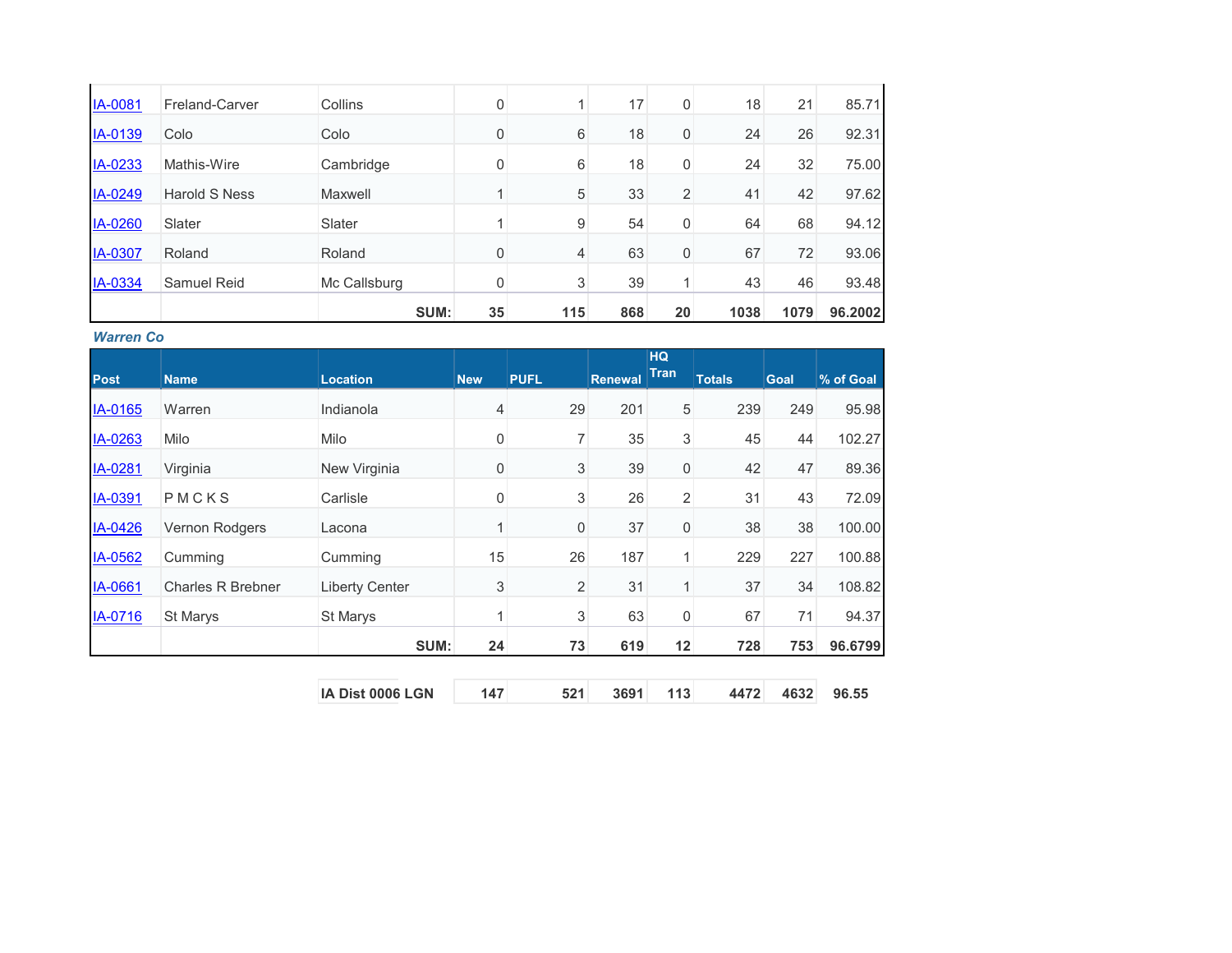## **IA Dist 0007 LGN**

## *Adair Co*

| <b>Post</b>    | <b>Name</b>             | <b>Location</b>    | <b>New</b> | <b>PUFL</b> | Renewal | HQ<br><b>Tran</b> | <b>Totals</b> | Goal | % of Goal |
|----------------|-------------------------|--------------------|------------|-------------|---------|-------------------|---------------|------|-----------|
| IA-0247        | Carlson                 | Fontanelle         | 0          | 2           | 24      | 0                 | 26            | 31   | 83.87     |
| IA-0265        | <b>Head-Endres</b>      | Greenfield         |            | 4           | 56      | 0                 | 61            | 68   | 89.71     |
| <b>IA-0703</b> | <b>William Thompson</b> | <b>Bridgewater</b> | 0          |             | 13      | 0                 | 14            | 17   | 82.35     |
|                |                         | SUM:               |            |             | 93      | 0                 | 101           | 116  | 87.069    |

#### *Adams Co*

|             |             |                 |            |             |         | <b>HQ</b>    |               |      |           |
|-------------|-------------|-----------------|------------|-------------|---------|--------------|---------------|------|-----------|
| <b>Post</b> | <b>Name</b> | <b>Location</b> | <b>New</b> | <b>PUFL</b> | Renewal | <b>Tran</b>  | <b>Totals</b> | Goal | % of Goal |
| IA-0117     | Ourcq       | Corning         | 0          | 3           | 13      | 2            | 18            | 22   | 81.82     |
| IA-0544     | Metz        | Prescott        |            | 3           | 8       | 0            | 11            | 11   | 100.00    |
| IA-0719     | Williamson  | Nevinville      |            | 10          | 63      | 0            | 73            | 75   | 97.33     |
|             |             | SUM:            | $\bf{0}$   | 16          | 84      | $\mathbf{2}$ | 102           | 108  | 94.4444   |

#### *Audubon Co*

|             |                |                 |            |             |         | <b>HQ</b>   |               |      |           |
|-------------|----------------|-----------------|------------|-------------|---------|-------------|---------------|------|-----------|
| <b>Post</b> | <b>Name</b>    | <b>Location</b> | <b>New</b> | <b>PUFL</b> | Renewal | <b>Tran</b> | <b>Totals</b> | Goal | % of Goal |
| IA-0120     | Audubon        | Audubon         | 0          | 5           | 33      |             | 39            | 44   | 88.64     |
| IA-0332     | <b>Ballou</b>  | Exira           | 0          | 0           | 44      | 0           | 44            | 45   | 97.78     |
| IA-0350     | <b>Brayton</b> | <b>Brayton</b>  | 0          |             | 29      | 0           | 30            | 32   | 93.75     |
|             |                | SUM:            | 0          | 6           | 106     |             | 113           | 121  | 93.3884   |

#### *Cass Co*

| <b>Post</b>    | <b>Name</b> | <b>Location</b> | <b>New</b> | <b>PUFL</b> | Renewal | <b>HQ</b><br><b>Tran</b> | <b>Totals</b> | <b>Goal</b> | % of Goal |
|----------------|-------------|-----------------|------------|-------------|---------|--------------------------|---------------|-------------|-----------|
| IA-0043        | Atlantic    | Atlantic        | 0          | 8           | 38      | 0                        | 46            | 52          | 88.46     |
| IA-0210        | Anita       | Anita           |            | 10          | 76      | 2                        | 88            | 90          | 97.78     |
| <b>IA-0508</b> | Griswold    | Griswold        | 0          | 8           | 57      | 2                        | 67            | 73          | 91.78     |
|                |             | SUM:            | 0          | 26          | 171     | 4                        | 201           | 215         | 93.4884   |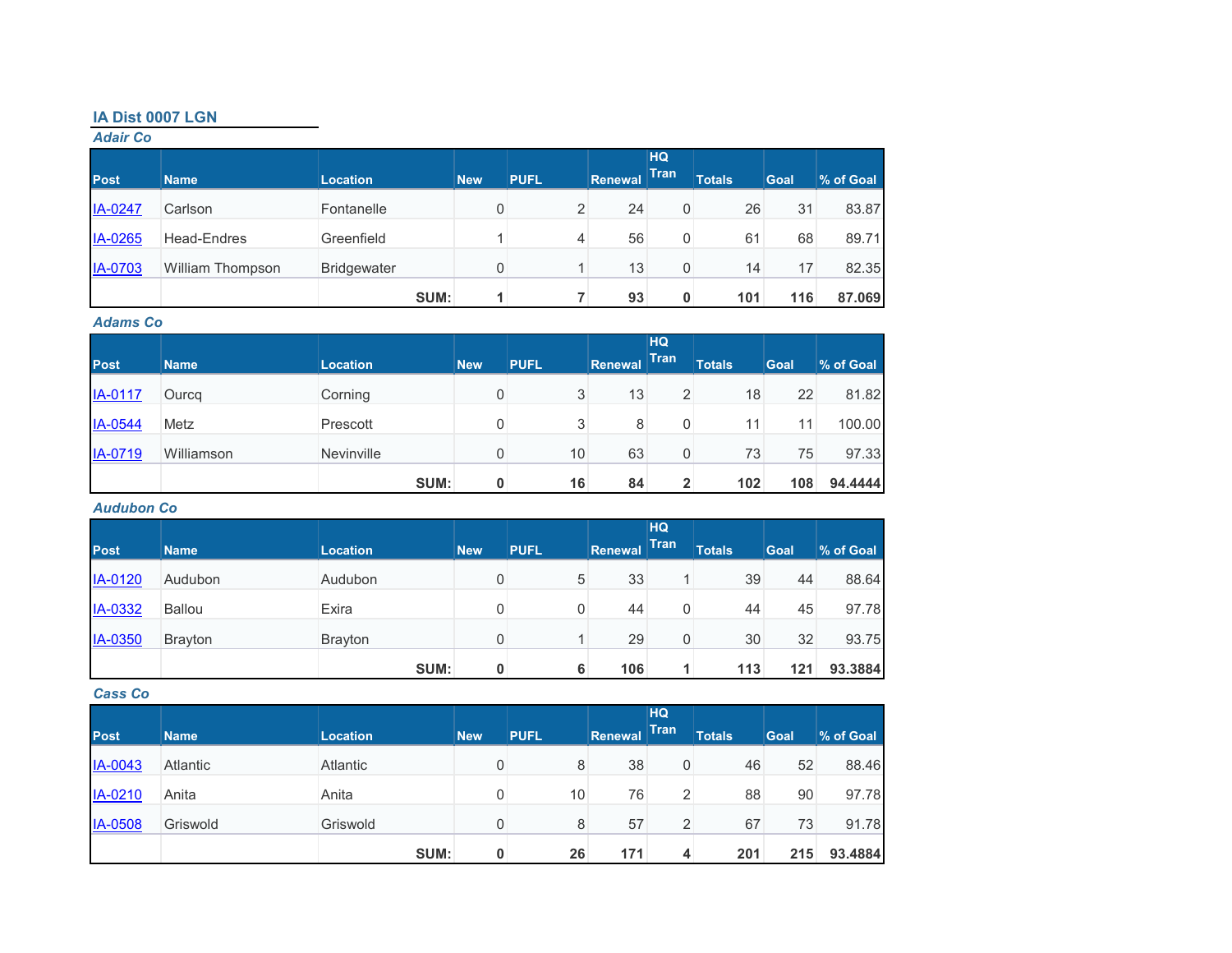#### *Freemont Co*

|                |                        |                 |            |             |                | <b>HQ</b>   |               |      |           |
|----------------|------------------------|-----------------|------------|-------------|----------------|-------------|---------------|------|-----------|
| <b>Post</b>    | <b>Name</b>            | <b>Location</b> | <b>New</b> | <b>PUFL</b> | <b>Renewal</b> | <b>Tran</b> | <b>Totals</b> | Goal | % of Goal |
| <b>IA-0128</b> | Williams-Jobe-Gibson   | Sidney          |            | 10          | 71             | 0           | 82            | 90   | 91.11     |
| IA-0156        | <b>Hubert Woodward</b> | Hamburg         | 0          |             | 32             | 0           | 33            | 33   | 100.00    |
|                |                        | SUM:            |            | 11          | 103            | 0           | 115           | 123  | 93.4959   |

#### *Guthrie Co*

| <b>Post</b>    | <b>Name</b>     | <b>Location</b>       | <b>New</b>     | <b>PUFL</b> | <b>Renewal</b> | <b>HQ</b><br><b>Tran</b> | <b>Totals</b> | Goal | % of Goal |
|----------------|-----------------|-----------------------|----------------|-------------|----------------|--------------------------|---------------|------|-----------|
| <b>IA-0044</b> | Bryan-Mercer    | Bayard                | 0              | 2           | 16             | 0                        | 18            | 23   | 78.26     |
| IA-0124        | Omar B Shearer  | <b>Guthrie Center</b> | 0              | 12          | 74             | 0                        | 86            | 85   | 101.18    |
| IA-0146        | James C Mc Ghee | Stuart                | 0              | 4           | 40             | 0                        | 44            | 50   | 88.00     |
| <b>IA-0372</b> | Frank Grubb     | Panora                | 2              | 4           | 21             | 0                        | 27            | 31   | 87.10     |
| IA-0511        | Glover-Buttler  | Menlo                 | 0              | 3           | 29             | 0                        | 32            | 33   | 96.97     |
| <b>IA-0687</b> | Paul Johnson    | Jamaica               | 0              | 0           | 4              | 0                        | 4             | 4    | 100.00    |
|                |                 | SUM:                  | $\overline{2}$ | 25          | 184            | 0                        | 211           | 226  | 93.3628   |

## *Harrison Co*

| <b>Post</b> | <b>Name</b>         | <b>Location</b>     | <b>New</b>     | <b>PUFL</b> | <b>Renewal</b> | <b>HQ</b><br><b>Tran</b> | <b>Totals</b> | <b>Goal</b> | % of Goal |
|-------------|---------------------|---------------------|----------------|-------------|----------------|--------------------------|---------------|-------------|-----------|
|             |                     |                     |                |             |                |                          |               |             |           |
| IA-0118     | Lemuel R Bolter, Jr | Logan               | 0              | $\mathbf 0$ | 17             | 0                        | 17            | 18          | 94.44     |
| IA-0143     | Weiss               | Woodbine            | 4              |             | 29             |                          | 35            | 34          | 102.94    |
| IA-0224     | Dunlap              | Dunlap              |                |             | 58             |                          | 61            | 60          | 101.67    |
| IA-0314     | Swanger             | Persia              | 3              | 8           | 23             | 0                        | 34            | 31          | 109.68    |
| IA-0337     | Julius F Muller     | Missouri Valley     | 0              | 6           | 53             | 0                        | 59            | 61          | 96.72     |
| IA-0378     | <b>Jesse Strong</b> | <b>Mondamin</b>     |                | 3           | 22             | 0                        | 26            | 27          | 96.30     |
| IA-0408     | Pisgah              | Pisgah              | 0              | $\mathbf 0$ | 5              | 0                        | 5             | 7           | 71.43     |
| IA-0410     | <b>Little Sioux</b> | <b>Little Sioux</b> | 0              |             | 5              | 0                        | 6             | 16          | 37.50     |
| IA-0612     | Ohara-Seeley        | Magnolia            | $\overline{0}$ | 0           | 10             | 0                        | 10            | 11          | 90.91     |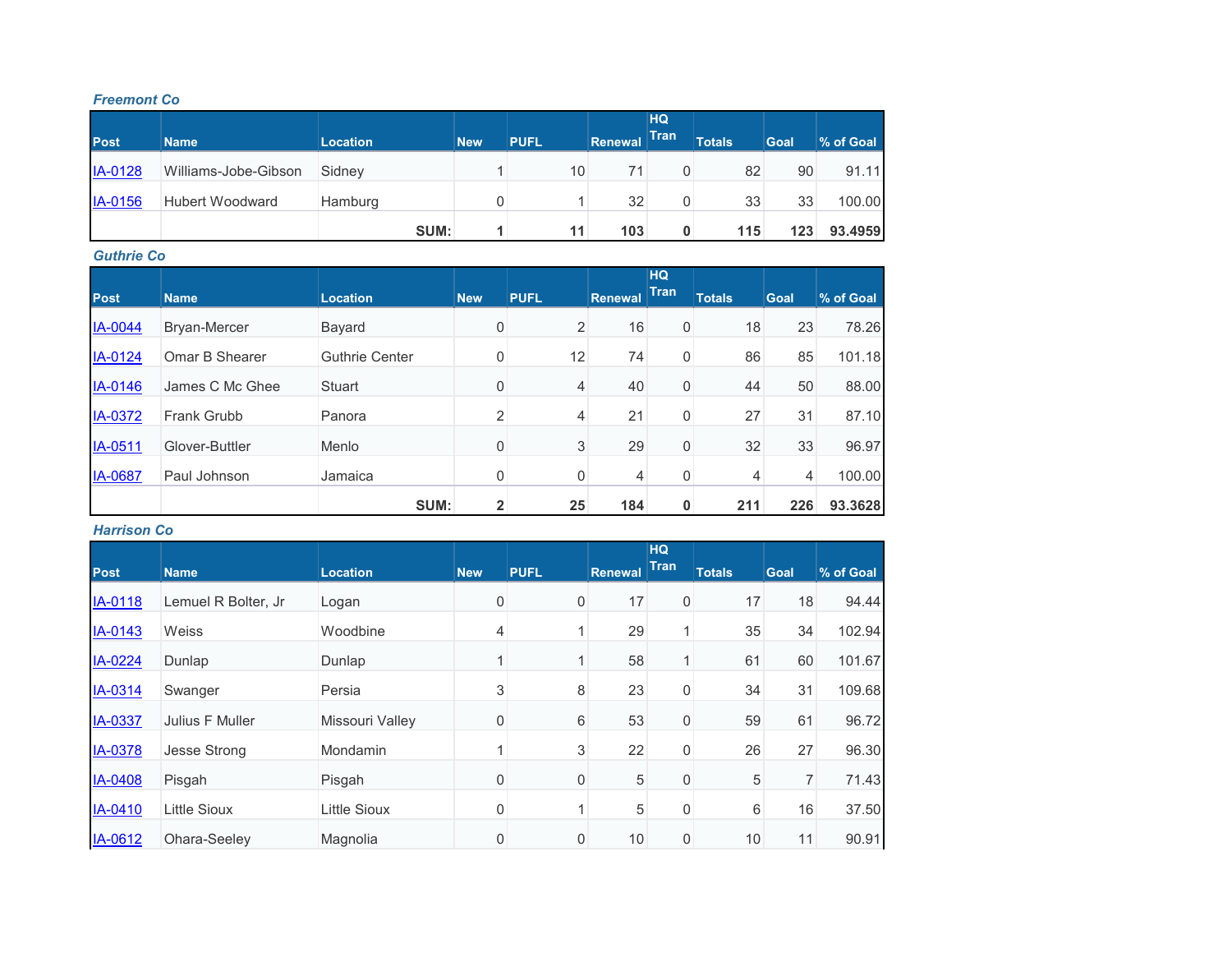| <b>IA-0695</b> | Snyder-Imrie | Modale |           |     |     |     | 85.7<br>$\overline{a}$ |
|----------------|--------------|--------|-----------|-----|-----|-----|------------------------|
|                |              | SUM:   | <u>__</u> | 226 | 259 | つフつ | 95.2206                |

*Mills Co*

|             |                       |                    |                |                |                | <b>HQ</b><br><b>Tran</b> |               |             |           |
|-------------|-----------------------|--------------------|----------------|----------------|----------------|--------------------------|---------------|-------------|-----------|
| <b>Post</b> | <b>Name</b>           | <b>Location</b>    | <b>New</b>     | <b>PUFL</b>    | <b>Renewal</b> |                          | <b>Totals</b> | <b>Goal</b> | % of Goal |
| IA-0141     | <b>Harvey T Rimel</b> | Glenwood           | 31             | 26             | 141            | 15                       | 213           | 180         | 118.33    |
| IA-0439     | Gordon May Inc        | <b>Silver City</b> | 0              | 8              | 70             | $\mathbf 0$              | 78            | 79          | 98.73     |
| IA-0520     | <b>Harry Hammons</b>  | Malvern            | 1              | $\mathbf{1}$   | 26             | 3                        | 31            | 31          | 100.00    |
| IA-0530     | Denlinger             | Henderson          | 0              | $\overline{c}$ | 15             | $\mathbf{1}$             | 18            | 18          | 100.00    |
| IA-0575     | Levi Burton           | Emerson            | $\overline{2}$ | $\overline{c}$ | 23             | $\mathbf{1}$             | 28            | 27          | 103.70    |
| IA-0705     | Mineola               | Mineola            | 0              | 0              | 13             |                          | 14            | 13          | 107.69    |
|             |                       | SUM:               | 34             | 39             | 288            | 21                       | 382           | 348         | 109.77    |

## *Montgomery Co*

| <b>Post</b>    |               |                 | <b>New</b> | <b>PUFL</b> |                | <b>HQ</b><br><b>Tran</b> | <b>Totals</b> | <b>Goal</b> |           |
|----------------|---------------|-----------------|------------|-------------|----------------|--------------------------|---------------|-------------|-----------|
|                | <b>Name</b>   | <b>Location</b> |            |             | <b>Renewal</b> |                          |               |             | % of Goal |
| <b>IA-0067</b> | Lorraine      | <b>Red Oak</b>  | 0          | 4           | 24             | 0                        | 28            | 33          | 84.85     |
| IA-0251        | Ker-Avor      | Villisca        | 0          | 2           | 28             | 0                        | 30            | 34          | 88.24     |
| IA-0406        | Ernie Johnson | <b>Stanton</b>  | 0          | 9           | 39             | 0                        | 48            | 55          | 87.27     |
| IA-0445        | Rupert Knee   | Grant           | 0          |             | $\overline{2}$ | 0                        | 3             | 6           | 50.00     |
|                |               | SUM:            | 0          | 16          | 93             | 0                        | 109           | 128         | 85.1563   |

## *Page Co*

|                |                              |                 |            |             |                | <b>HQ</b>    |               |             |           |
|----------------|------------------------------|-----------------|------------|-------------|----------------|--------------|---------------|-------------|-----------|
| Post           | <b>Name</b>                  | <b>Location</b> | <b>New</b> | <b>PUFL</b> | <b>Renewal</b> | <b>Tran</b>  | <b>Totals</b> | <b>Goal</b> | % of Goal |
| <b>IA-0088</b> | Shenandoah                   | Shenandoah      | 0          | 18          | 124            |              | 143           | 155         | 92.26     |
| <b>IA-0098</b> | Sergy                        | Clarinda        | 3          | 8           | 88             |              | 100           | 108         | 92.59     |
| IA-0333        | Weatherall-Hadden-Holn Essex |                 |            |             | 13             | 0            | 15            | 16          | 93.75     |
|                |                              | SUM:            | 4          | 27          | 225            | $\mathbf{2}$ | 258           | 279         | 92.4731   |

*Pottawattamie*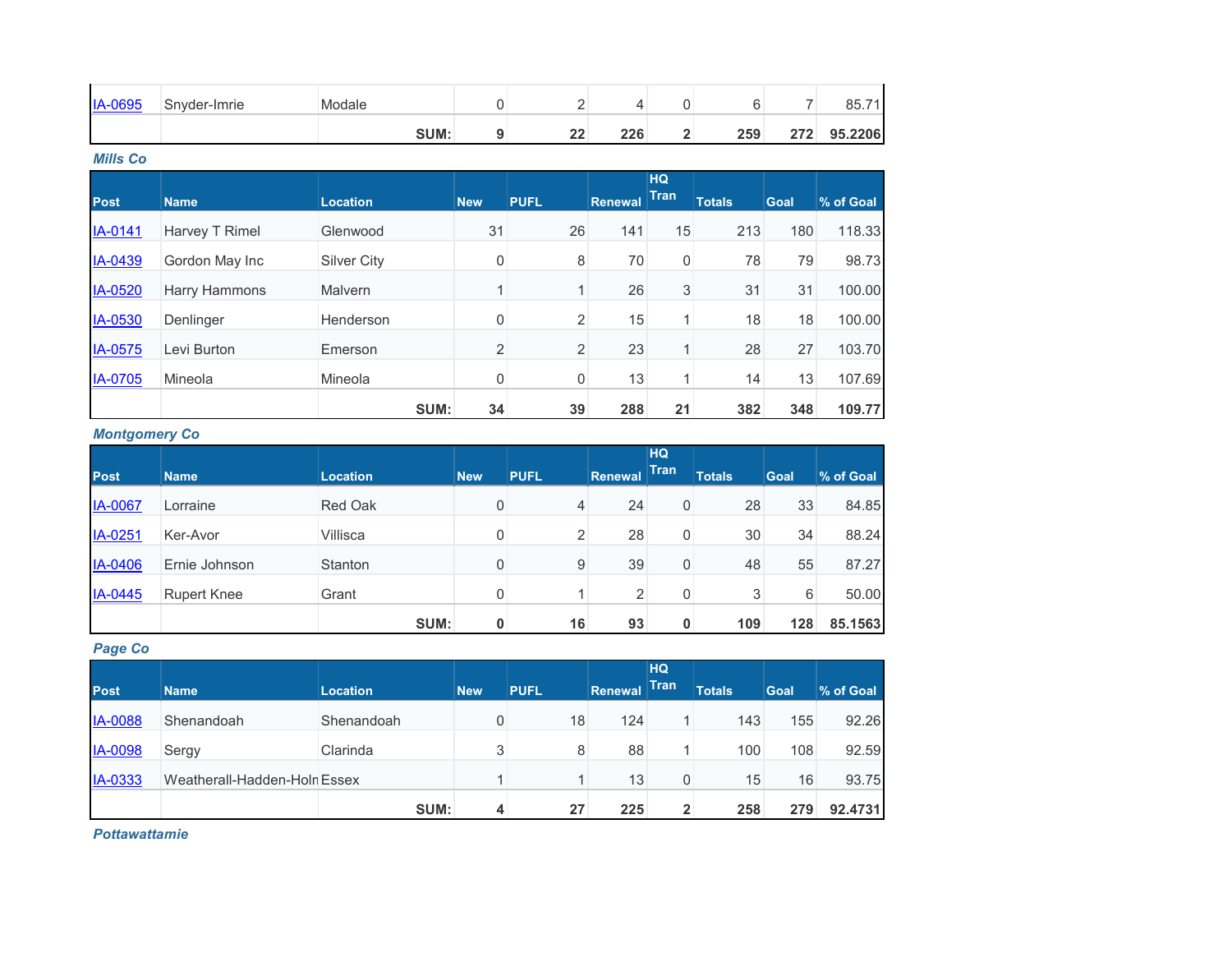|                |                      |                       |             |                |                | <b>HQ</b>   |               |      |           |
|----------------|----------------------|-----------------------|-------------|----------------|----------------|-------------|---------------|------|-----------|
| <b>Post</b>    | <b>Name</b>          | <b>Location</b>       | <b>New</b>  | <b>PUFL</b>    | <b>Renewal</b> | <b>Tran</b> | <b>Totals</b> | Goal | % of Goal |
| <b>IA-0002</b> | Rainbow              | <b>Council Bluffs</b> | 4           | 39             | 299            | 27          | 369           | 389  | 94.86     |
| IA-0227        | <b>Fred Funston</b>  | Avoca                 | $\mathbf 0$ | 11             | 53             | 0           | 64            | 68   | 94.12     |
| IA-0330        | Neola                | Neola                 | 1           | $\overline{2}$ | 43             | $\mathbf 0$ | 46            | 50   | 92.00     |
| IA-0422        | Walnut               | Walnut                | 1           | $\overline{c}$ | 39             | 0           | 42            | 48   | 87.50     |
| IA-0437        | Minden               | Minden                | 1           | 3              | 29             | $\mathbf 0$ | 33            | 34   | 97.06     |
| IA-0556        | Carson               | Carson                | 0           | 4              | 51             | 1           | 56            | 53   | 105.66    |
| IA-0648        | <b>Ruby Smith</b>    | Macedonia             | 0           | 1              | 0              | 0           | 1             | 1    | 100.00    |
| IA-0720        | Scheffler-Hildebrand | Hancock               | 0           |                | 9              | 0           | 10            | 13   | 76.92     |
| IA-0725        | Lamar Hartje         | Treynor               | 0           | 18             | 40             | $\mathbf 0$ | 58            | 64   | 90.63     |
|                |                      | SUM:                  | 7           | 81             | 563            | 28          | 679           | 720  | 94.3056   |

## *Shelby Co*

|                |                      |                 |            |                |                | HQ.          |               |             |           |
|----------------|----------------------|-----------------|------------|----------------|----------------|--------------|---------------|-------------|-----------|
| <b>Post</b>    | <b>Name</b>          | <b>Location</b> | <b>New</b> | <b>PUFL</b>    | <b>Renewal</b> | Tran         | <b>Totals</b> | <b>Goal</b> | % of Goal |
| IA-0150        | <b>Helmer Reyelt</b> | Harlan          |            | 11             | 49             | 2            | 63            | 64          | 98.44     |
| IA-0240        | Shelby               | Shelby          |            |                | 22             | 0            | 24            | 25          | 96.00     |
| IA-0322        | Elk Horn             | Elk Horn        |            | $\overline{4}$ | 22             | 0            | 27            | 29          | 93.10     |
| IA-0547        | John Ohlinger        | Portsmouth      | 0          | $\sqrt{5}$     | 26             | 0            | 31            | 38          | 81.58     |
| IA-0601        | Robert L Sullivan    | Panama          | 0          | $\mathbf 0$    | 26             | 0            | 26            | 28          | 92.86     |
| IA-0615        | Earling              | Earling         | 2          | $\overline{2}$ | 17             | 0            | 21            | 22          | 95.45     |
| <b>IA-0707</b> | Defiance             | Defiance        | 0          | $\overline{4}$ | 30             | 0            | 34            | 38          | 89.47     |
|                |                      | SUM:            | 5          | 27             | 192            | $\mathbf{2}$ | 226           | 244         | 92.623    |

## *Taylor Co*

|                |                |                 |            |             |         | HQ          |               |      |           |
|----------------|----------------|-----------------|------------|-------------|---------|-------------|---------------|------|-----------|
| <b>Post</b>    | <b>Name</b>    | <b>Location</b> | <b>New</b> | <b>PUFL</b> | Renewal | <b>Tran</b> | <b>Totals</b> | Goal | % of Goal |
| <b>IA-0097</b> | Woodside       | Clearfield      |            | U           | 14      |             | 14            | 16   | 87.50     |
| IA-0164        | <b>Bedford</b> | <b>Bedford</b>  |            | 38          | 40      |             | 81            | 84   | 96.43     |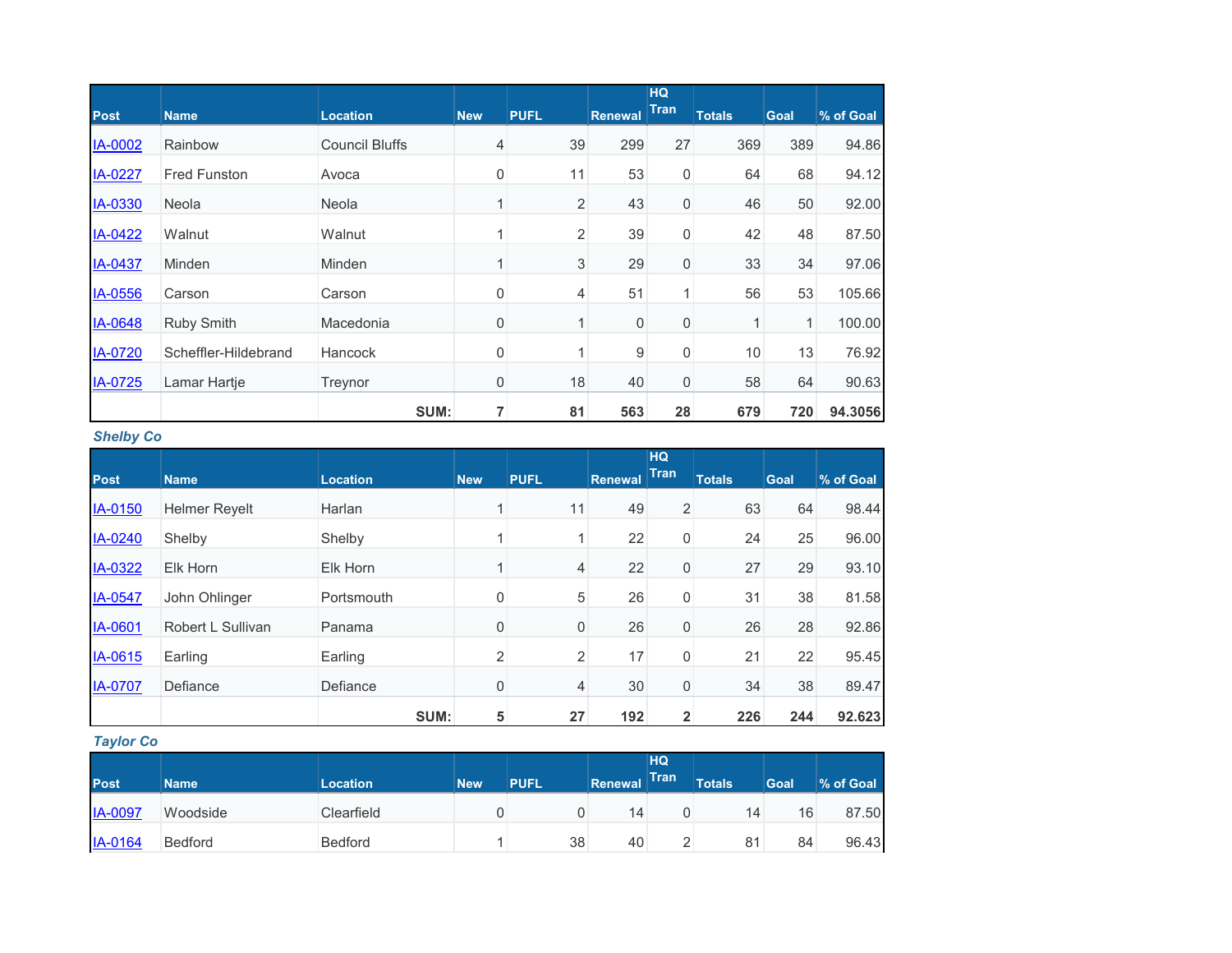|                |                 | SUM:              | 5 | 49 | 127 | 3           | 184 | 194 | 94.8454 |
|----------------|-----------------|-------------------|---|----|-----|-------------|-----|-----|---------|
| <b>IA-0578</b> | Moore-Rutledge  | Gravity           | 3 | 3  | 17  | 0           | 23  | 23  | 100.00  |
| IA-0443        | <b>Blockton</b> | <b>Blockton</b>   |   | 0  | 9   | $\mathbf 0$ | 10  | 11  | 90.91   |
| <b>IA-0300</b> | New Market      | <b>New Market</b> | 0 |    | 3   | $\mathbf 0$ |     |     | 57.14   |
| IA-0250        | Parkinson       | Lenox             |   |    | 44  |             | 52  | 53  | 98.11   |

| IA Dist 0007 LGN | 352 | 2455<br>65 | 2940 | 3094 95.02 |  |
|------------------|-----|------------|------|------------|--|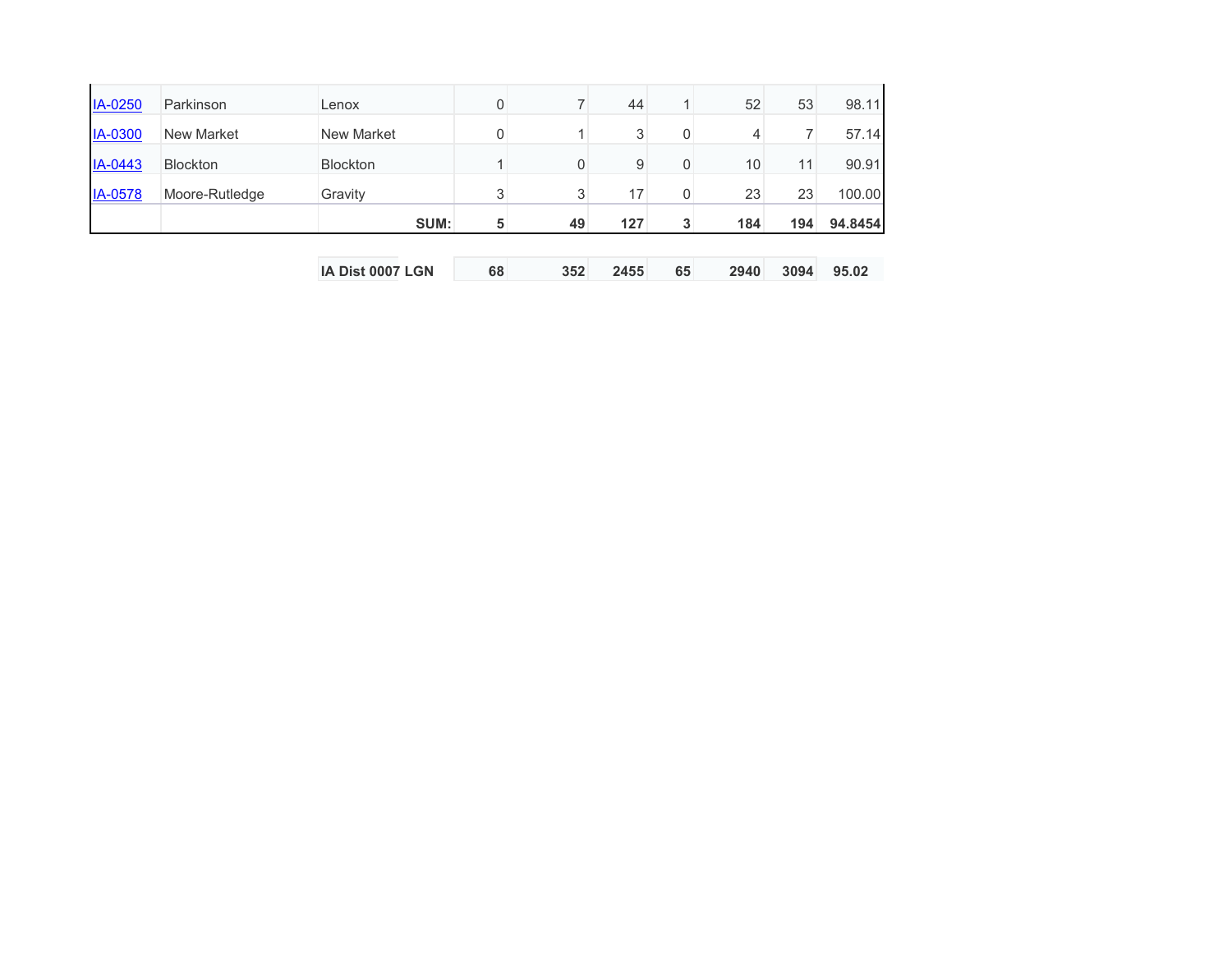## **IA Dist 0008 LGN**

## *Boone Co*

| <b>Post</b>    | <b>Name</b>            | <b>Location</b> | <b>New</b>              | <b>PUFL</b> | <b>Renewal</b> | <b>HQ</b><br><b>Tran</b> | <b>Totals</b> | Goal | % of Goal |
|----------------|------------------------|-----------------|-------------------------|-------------|----------------|--------------------------|---------------|------|-----------|
| <b>IA-0016</b> | Groom-Kimsey           | Pilot Mound     | 0                       | 0           | 6              | 0                        | 6             | 8    | 75.00     |
| IA-0055        | Edward J Maas          | Ogden           | $\mathbf 0$             |             |                | 0                        | 8             | 10   | 80.00     |
| <b>IA-0056</b> | Arthur D Lantz         | Boone           | 2                       | 17          | 107            | 0                        | 126           | 151  | 83.44     |
| IA-0063        | <b>Arthur Anderson</b> | <b>Boxholm</b>  | 0                       | 2           | 3              | 0                        | 5             | 5    | 100.00    |
| IA-0341        | Le Mons                | Madrid          | 0                       | 3           | 2              | 0                        | 5             | 5    | 100.00    |
|                |                        | SUM:            | $\overline{\mathbf{2}}$ | 23          | 125            | 0                        | 150           | 179  | 83.7989   |

#### *Calhoun Co*

| <b>Post</b>    | Name                     | <b>Location</b>      | <b>New</b> | <b>PUFL</b> | Renewal | <b>HQ</b><br><b>Tran</b> | <b>Totals</b> | Goal | % of Goal |
|----------------|--------------------------|----------------------|------------|-------------|---------|--------------------------|---------------|------|-----------|
| <b>IA-0031</b> | Lake City                | Lake City            | 0          | 5           | 46      | 0                        | 51            | 55   | 92.73     |
| <b>IA-0105</b> | <b>Twin Lakes</b>        | <b>Rockwell City</b> | 0          |             | 8       | 0                        | 9             | 9    | 100.00    |
| IA-0204        | <b>Frank Steckelberg</b> | Manson               | 0          |             | 20      | 0                        | 21            | 26   | 80.77     |
| <b>IA-0368</b> | Lohrville                | Lohrville            | 0          | 0           | 6       | 0                        | 6             | 7    | 85.71     |
| IA-0510        | Farnhamville             | Farnhamville         | 0          | 3           | 28      | $\mathbf 0$              | 31            | 36   | 86.11     |
|                |                          | SUM:                 | 0          | 10          | 108     | 0                        | 118           | 133  | 88.7218   |

## *Carroll Co*

| <b>Post</b>    | <b>Name</b>                  | <b>Location</b> | <b>New</b>  | <b>PUFL</b>    | Renewal | <b>HQ</b><br><b>Tran</b> | <b>Totals</b> | Goal | % of Goal |
|----------------|------------------------------|-----------------|-------------|----------------|---------|--------------------------|---------------|------|-----------|
|                |                              |                 |             |                |         |                          |               |      |           |
| <b>IA-0007</b> | Maurice Dunn                 | Carroll         | 4           | 19             | 153     | $\overline{2}$           | 178           | 180  | 98.89     |
| <b>IA-0020</b> | Dewitt-Loustaunau            | Dedham          | и           | 33             | 115     | 1 <sub>1</sub>           | 150           | 161  | 93.17     |
| IA-0022        | Emil Ewoldt                  | Manning         | $\mathbf 0$ | 9              | 36      | 0                        | 45            | 54   | 83.33     |
| <b>IA-0357</b> | <b>Gurney Parker</b>         | Coon Rapids     | 0           | $\overline{2}$ | 58      | 0                        | 60            | 67   | 89.55     |
| IA-0386        | Merle Hay                    | Glidden         | $\mathbf 0$ | $\overline{2}$ | 55      | 0                        | 57            | 64   | 89.06     |
| <b>IA-0607</b> | Fred F & Norman J Brun Breda |                 |             | 24             | 70      | 0                        | 101           | 99   | 102.02    |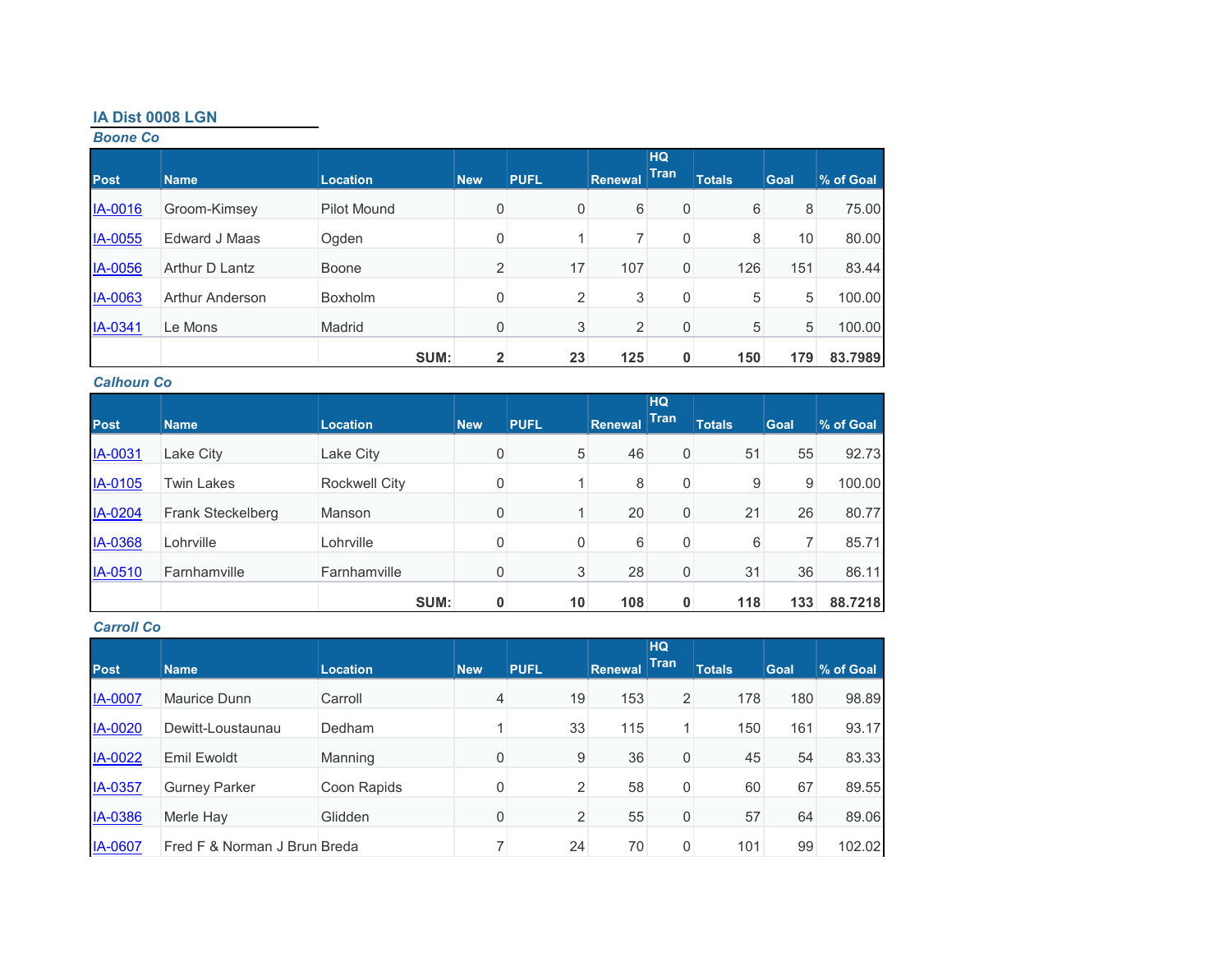| IA-0694 | <b>Ehlers Gerken</b> | Arcadia | n n<br>◡▵ | 93  | 107<br>L. | 126  | 100.7<br>79 |
|---------|----------------------|---------|-----------|-----|-----------|------|-------------|
|         |                      | SUM:    | 121       | 580 | 718       | 751. | 95.6059     |

*Crawford Co*

|                |                   |                    |                           |                |         | <b>HQ</b>      |               |             |           |
|----------------|-------------------|--------------------|---------------------------|----------------|---------|----------------|---------------|-------------|-----------|
| <b>Post</b>    | <b>Name</b>       | <b>Location</b>    | <b>New</b>                | <b>PUFL</b>    | Renewal | <b>Tran</b>    | <b>Totals</b> | <b>Goal</b> | % of Goal |
| <b>IA-0008</b> | Denison           | Denison            | $\ensuremath{\mathsf{3}}$ | 10             | 73      | $\mathbf{1}$   | 87            | 89          | 97.75     |
| IA-0065        | Vail              | Vail               | $\boldsymbol{0}$          | 0              | 15      | 0              | 15            | 17          | 88.24     |
| IA-0066        | <b>Homer Hall</b> | <b>Charter Oak</b> | 1                         | 5              | 47      | $\mathbf{1}$   | 54            | 53          | 101.89    |
| IA-0132        | Manilla           | Manilla            | 7                         | 0              | 38      | 0              | 45            | 40          | 112.50    |
| IA-0196        | Alfred R Rossman  | Westside           | 1                         | $\overline{2}$ | 27      | $\overline{2}$ | 32            | 32          | 100.00    |
| IA-0383        | Kiron             | <b>Kiron</b>       | $\mathbf 0$               | 0              | 14      | 0              | 14            | 18          | 77.78     |
| IA-0444        | Dow City          | Dow City           | $\mathbf 0$               | $\overline{2}$ | 35      | 0              | 37            | 38          | 97.37     |
| IA-0645        | Schleswig         | Schleswig          | $\mathbf 0$               | 4              | 27      | 0              | 31            | 33          | 93.94     |
| IA-0690        | Deloit            | Deloit             | $\mathbf 0$               | 1              | 7       | 1              | 9             | 8           | 112.50    |
|                |                   | SUM:               | 12                        | 24             | 283     | 5              | 324           | 328         | 98.7805   |

#### *Emmet Co*

|                |                                  |                    |            |             |         | <b>HQ</b>   |               |                 |           |
|----------------|----------------------------------|--------------------|------------|-------------|---------|-------------|---------------|-----------------|-----------|
| <b>Post</b>    | <b>Name</b>                      | <b>Location</b>    | <b>New</b> | <b>PUFL</b> | Renewal | <b>Tran</b> | <b>Totals</b> | Goal            | % of Goal |
| IA-0091        | Maurice Doyle                    | <b>Estherville</b> | 0          | 4           | 44      | 0           | 48            | 54              | 88.89     |
| <b>IA-0382</b> | Christiansen-Bonnickser Ringsted |                    | 0          | 4           | 18      | 0           | 22            | 23              | 95.65     |
| IA-0567        | Norris Kasa                      | Wallingford        | 0          | 0           | 10      | 0           | 10            | 10 <sup>1</sup> | 100.00    |
|                |                                  | SUM:               | 0          | 8           | 72      | 0           | 80            | 87              | 91.954    |

## *Greene Co*

| <b>Post</b>    |                       |                 |            | <b>PUFL</b> | <b>Renewal</b> | HQ<br>Tran | <b>Totals</b> | <b>Goal</b> | % of Goal |
|----------------|-----------------------|-----------------|------------|-------------|----------------|------------|---------------|-------------|-----------|
|                | <b>Name</b>           | <b>Location</b> | <b>New</b> |             |                |            |               |             |           |
| IA-0011        | Floyd W Brown         | Jefferson       |            | 11          | 50             | 2          | 64            | 64          | 100.00    |
| <b>IA-0028</b> | Ray Hawbaker          | Grand Junction  |            |             | 0              | 0          |               | 5           | 0.00      |
| <b>IA-0198</b> | <b>Edward English</b> | Churdan         |            | 4           | 39             | 0          | 44            | 44          | 100.00    |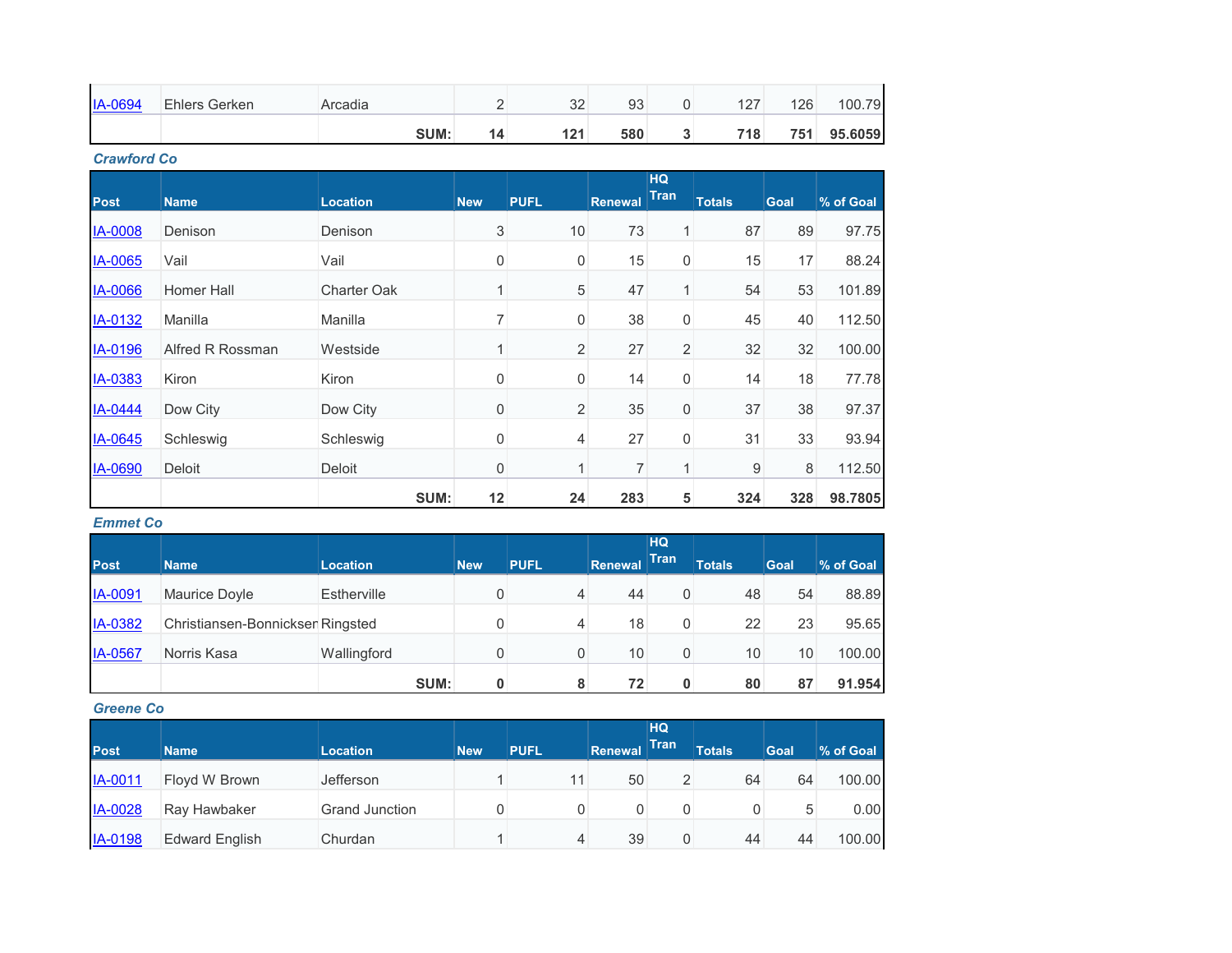| $IA-0417$      | C Arthur Anderson | Paton  |  |     |   |     | 10  | 90.00   |
|----------------|-------------------|--------|--|-----|---|-----|-----|---------|
| <b>IA-0583</b> | Kinkead-Martin    | Rippey |  |     |   | 12  |     | 150.00  |
|                |                   | SUM:   |  | 108 | - | 129 | 131 | 98.4733 |

*Hamilton Co*

|                |                     |                     |            |             |         | <b>HQ</b><br><b>Tran</b> |               |      |           |
|----------------|---------------------|---------------------|------------|-------------|---------|--------------------------|---------------|------|-----------|
| <b>Post</b>    | <b>Name</b>         | <b>Location</b>     | <b>New</b> | <b>PUFL</b> | Renewal |                          | <b>Totals</b> | Goal | % of Goal |
| IA-0191        | <b>Webster City</b> | <b>Webster City</b> | 5          | 19          | 162     | $\overline{2}$           | 188           | 195  | 96.41     |
| <b>IA-0550</b> | Hawkeye             | Jewell              | 0          | 0           | 12      | 0                        | 12            | 14   | 85.71     |
| <b>IA-0576</b> | Frederick W Sonksen | Stratford           | 0          |             | 15      | 0                        | 16            | 16   | 100.00    |
| <b>IA-0633</b> | Williams            | Williams            |            | 3           | 16      | 0                        | 26            | 22   | 118.18    |
|                |                     | SUM:                | 12         | 23          | 205     | $\overline{2}$           | 242           | 247  | 97.9757   |

*Hancock Co*

|             |                      |                     |                |              |                | <b>HQ</b><br><b>Tran</b> |               |      |           |
|-------------|----------------------|---------------------|----------------|--------------|----------------|--------------------------|---------------|------|-----------|
| <b>Post</b> | <b>Name</b>          | <b>Location</b>     | <b>New</b>     | <b>PUFL</b>  | <b>Renewal</b> |                          | <b>Totals</b> | Goal | % of Goal |
| IA-0077     | Severson             | Kanawha             | 0              | 3            | 18             | 0                        | 21            | 21   | 100.00    |
| IA-0229     | Elmer Wilson         | Corwith             | 4              | 5            | 28             | 1                        | 35            | 39   | 89.74     |
| IA-0256     | <b>Gifford Olson</b> | Garner              | $\overline{2}$ | 6            | 52             | 0                        | 60            | 62   | 96.77     |
| IA-0315     | <b>Britt</b>         | <b>Britt</b>        | 4              | 14           | 86             | 0                        | 104           | 112  | 92.86     |
| IA-0409     | James Rasmussen      | <b>Crystal Lake</b> | 3              | 0            | 11             | 0                        | 14            | 10   | 140.00    |
| IA-0420     | Robbins-Christensen  | Goodell             | $\overline{2}$ | 2            | 10             | 0                        | 14            | 12   | 116.67    |
| IA-0625     | Adam Schaefer        | Klemme              | 0              | $\mathbf{1}$ | 17             | 0                        | 18            | 21   | 85.71     |
| IA-0628     | Woden                | Woden               | 0              | 0            | 0              | 0                        | 0             | 0    | #DIV/0    |
|             |                      | SUM:                | 12             | 31           | 222            | 1                        | 266           | 277  | 96.0289   |

#### *Humboldt Co*

| <b>Post</b> | <b>Name</b>    | <b>Location</b> | <b>New</b> | <b>PUFL</b> | Renewal | HQ<br><b>Tran</b> | <b>Totals</b> | <b>Goal</b> | % of Goal |
|-------------|----------------|-----------------|------------|-------------|---------|-------------------|---------------|-------------|-----------|
| IA-0119     | Adams          | Humboldt        |            | 5           | 37      |                   | 42            | 46          | 91.30     |
| IA-0289     | Harvey Mc Peak | Renwick         |            |             |         |                   |               |             | 100.00    |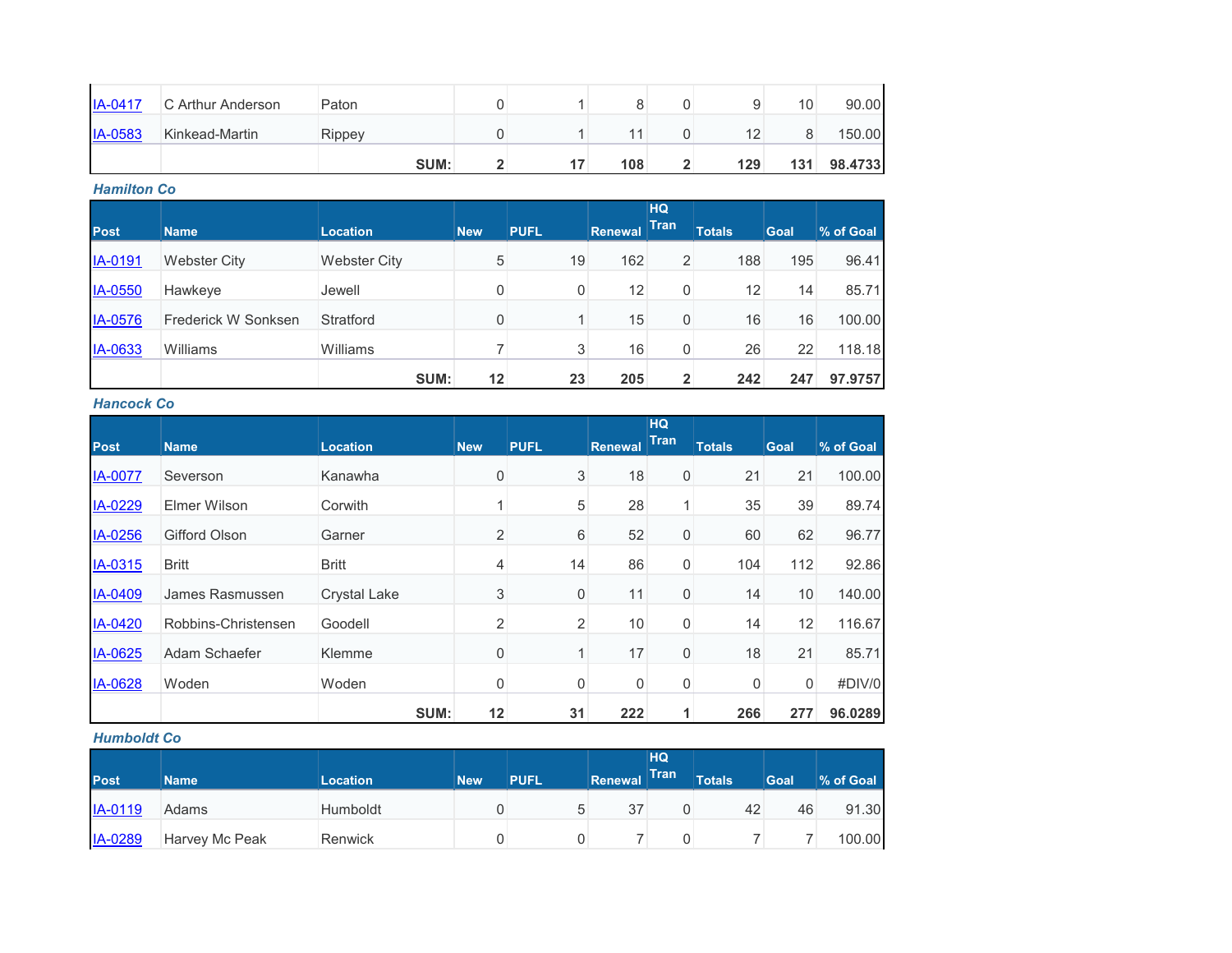| IA-0415   | Otto Field     | Livermore      |  | $\Delta^4$ | 46 | 51  | 90.20   |
|-----------|----------------|----------------|--|------------|----|-----|---------|
| $IA-0535$ | Leist-Veerkamp | <b>Ottosen</b> |  |            |    |     | 50.00   |
|           |                | SUM:           |  | 87         | 97 | 108 | 89.8148 |

*Kossuth Co*

| <b>Post</b>    | <b>Name</b>          | <b>Location</b> | <b>New</b>  | <b>PUFL</b>    | <b>Renewal</b> | <b>HQ</b><br><b>Tran</b> | <b>Totals</b> | Goal | % of Goal |
|----------------|----------------------|-----------------|-------------|----------------|----------------|--------------------------|---------------|------|-----------|
|                |                      |                 |             |                |                |                          |               |      |           |
| IA-0014        | <b>Roland Fisher</b> | Swea City       | 0           | $\overline{2}$ | 29             | $\boldsymbol{0}$         | 31            | 34   | 91.18     |
| IA-0090        | Hagg-Turner          | Algona          | 0           | 9              | 39             | $\boldsymbol{0}$         | 48            | 56   | 85.71     |
| <b>IA-0377</b> | Mc Kinnon            | <b>Bancroft</b> | 3           | $\overline{2}$ | 25             | 0                        | 30            | 32   | 93.75     |
| IA-0425        | Seely-Walsh          | Whittemore      | 10          | 18             | 133            | $\boldsymbol{0}$         | 161           | 153  | 105.23    |
| IA-0428        | Andrews              | Wesley          | 0           | 5              | 30             | $\boldsymbol{0}$         | 35            | 40   | 87.50     |
| IA-0465        | <b>Breen</b>         | Titonka         | 0           | $\mathbf 0$    | 0              | $\boldsymbol{0}$         | $\mathbf 0$   | 0    | #DIV/0    |
| IA-0557        | Kerr-Hammerstrom     | Lone Rock       | 0           | 8              | 23             | $\boldsymbol{0}$         | 31            | 35   | 88.57     |
| IA-0627        | Ranney-Weisbrod      | Fenton          | 1           | $\overline{2}$ | 15             | $\boldsymbol{0}$         | 18            | 23   | 78.26     |
| IA-0675        | Matzener-Estle       | Ledyard         | $\mathbf 0$ | $\mathbf 0$    | 23             | $\boldsymbol{0}$         | 23            | 24   | 95.83     |
|                |                      | SUM:            | 14          | 46             | 317            | 0                        | 377           | 397  | 94.9622   |

#### *Palo Alto Co*

| <b>Post</b>    | <b>Name</b>                    | <b>Location</b> | <b>New</b>   | <b>PUFL</b> | <b>Renewal</b> | <b>HQ</b><br><b>Tran</b> | <b>Totals</b> | <b>Goal</b> | % of Goal |
|----------------|--------------------------------|-----------------|--------------|-------------|----------------|--------------------------|---------------|-------------|-----------|
| IA-0033        | Ruthven                        | Ruthven         | 0            | 10          | 58             | 2                        | 70            | 73          | 95.89     |
| IA-0151        | Harry A Anderegg               | West Bend       | $\mathbf 0$  | 5           | 25             | 0                        | 30            | 33          | 90.91     |
| IA-0162        | Nelson-Christiansen            | Graettinger     |              | 14          | 34             | 0                        | 49            | 48          | 102.08    |
| <b>IA-0173</b> | Leonard D Wilson               | Ayrshire        |              | 4           | 29             | 0                        | 34            | 35          | 97.14     |
| <b>IA-0192</b> | Leonard-Rea-O Brien            | Emmetsburg      | 0            | 0           | 8              | 0                        | 8             | 9           | 88.89     |
| IA-0345        | Anderson-Eckert-Herson Mallard |                 | 0            |             | 18             | 0                        | 19            | 24          | 79.17     |
|                |                                | SUM:            | $\mathbf{2}$ | 34          | 172            | $\overline{2}$           | 210           | 222         | 94.5946   |

*Pocahontas Co*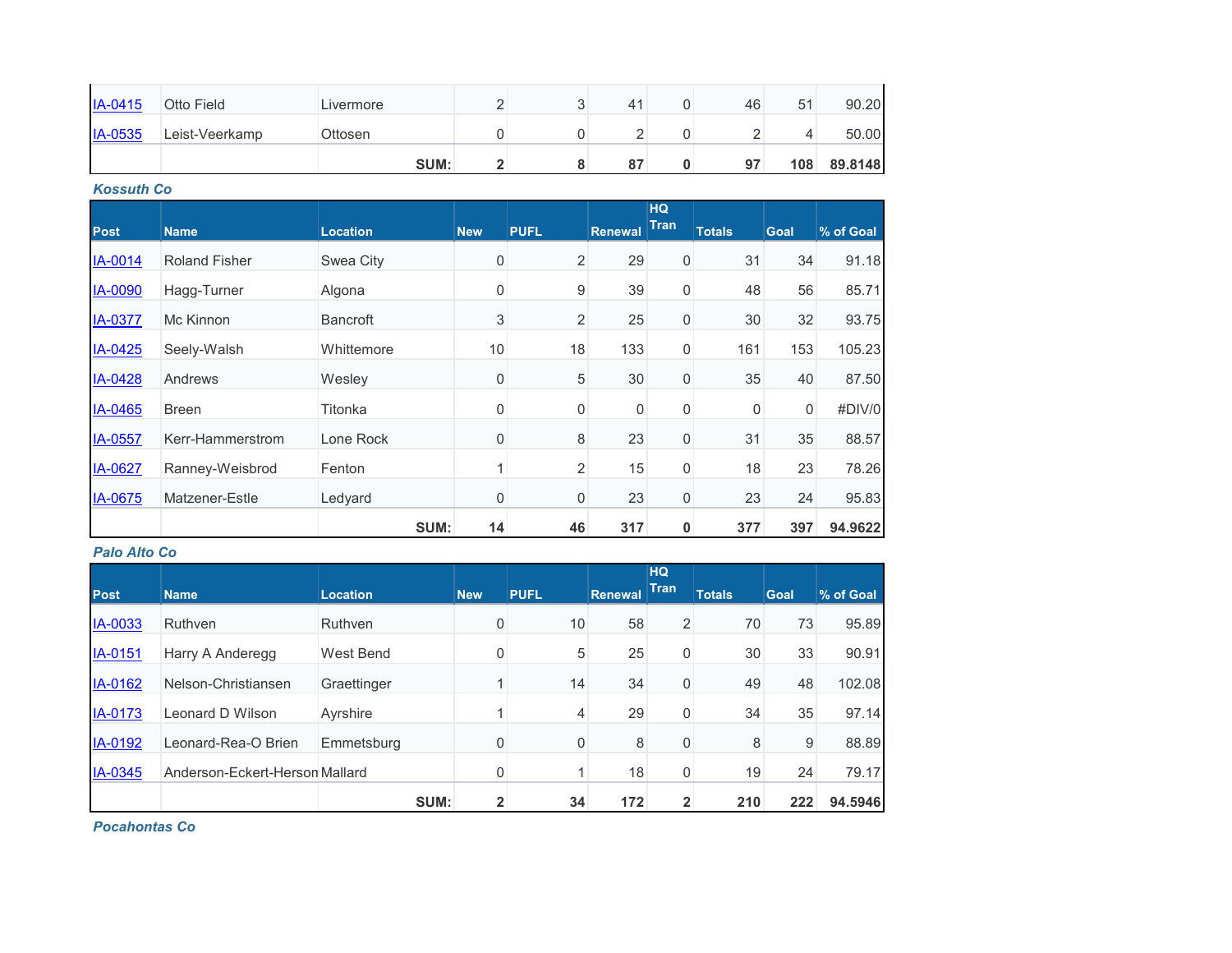|                |                       |                     |                |                  |                | HQ          |               |             |           |
|----------------|-----------------------|---------------------|----------------|------------------|----------------|-------------|---------------|-------------|-----------|
| <b>Post</b>    | <b>Name</b>           | <b>Location</b>     | <b>New</b>     | <b>PUFL</b>      | <b>Renewal</b> | <b>Tran</b> | <b>Totals</b> | <b>Goal</b> | % of Goal |
| IA-0018        | Liberty               | Pocahontas          |                | 5                | 67             | 0           | 73            | 74          | 98.65     |
| <b>IA-0024</b> | Larimer-Mccabe        | Laurens             | 0              |                  | 6              | 0           |               |             | 100.00    |
| IA-0025        | <b>Cecil Cummings</b> | Rolfe               | $\overline{2}$ | $\boldsymbol{0}$ | 11             | 0           | 13            | 13          | 100.00    |
| IA-0114        | Ray Murphy            | Fonda               | 0              |                  | 14             | 0           | 15            | 14          | 107.14    |
| IA-0202        | <b>St Mihiel</b>      | Palmer              | $\mathbf 0$    | 1                | 12             | 0           | 13            | 14          | 92.86     |
| IA-0239        | Hartnett-Johnson      | <b>Gilmore City</b> | $\mathbf 0$    | 2                | 17             | 0           | 19            | 23          | 82.61     |
| IA-0588        | W D Steiner           | Varina              | 0              |                  | 14             | 0           | 15            | 18          | 83.33     |
|                |                       | SUM:                | 3              | 11               | 141            | 0           | 155           | 163         | 95.092    |

#### *Webster Co*

|                |                              |                 |                |                |                | HQ          |               |             |           |
|----------------|------------------------------|-----------------|----------------|----------------|----------------|-------------|---------------|-------------|-----------|
| <b>Post</b>    | <b>Name</b>                  | <b>Location</b> | <b>New</b>     | <b>PUFL</b>    | <b>Renewal</b> | <b>Tran</b> | <b>Totals</b> | <b>Goal</b> | % of Goal |
| IA-0130        | Fort Dodge                   | Fort Dodge      | $\overline{2}$ | 25             | 123            | 2           | 152           | 160         | 95.00     |
| IA-0323        | Peterson                     | Dayton          | 0              |                | 29             | 0           | 30            | 33          | 90.91     |
| IA-0431        | Peterson                     | Gowrie          | $\overline{2}$ | 27             | 42             | 1           | 72            | 72          | 100.00    |
| IA-0491        | Duncombe                     | Duncombe        | 0              |                | 19             | 0           | 20            | 22          | 90.91     |
| <b>IA-0570</b> | Clare-Bradley-Thompsor Clare |                 | 0              | $\overline{2}$ | $\overline{7}$ | 0           | 9             | 10          | 90.00     |
| IA-0592        | Albert J Hanson              | Callender       | 0              |                | 3              | 0           | 4             | 4           | 100.00    |
| IA-0699        | Greenfield-Hartquist         | Harcourt        | 0              | $\mathbf 0$    | 11             | 0           | 11            | 12          | 91.67     |
|                |                              | SUM:            | 4              | 57             | 234            | 3           | 298           | 313         | 95.2077   |

## *Winnebago Co*

|                |                    |                       |            |             |                | <b>HQ</b>   |               |             |           |
|----------------|--------------------|-----------------------|------------|-------------|----------------|-------------|---------------|-------------|-----------|
| <b>Post</b>    | <b>Name</b>        | <b>Location</b>       | <b>New</b> | <b>PUFL</b> | <b>Renewal</b> | Tran        | <b>Totals</b> | <b>Goal</b> | % of Goal |
| IA-0021        | Winnebago          | <b>Buffalo Center</b> |            | 9           | 58             | 1           | 69            | 61          | 113.11    |
| IA-0121        | <b>Forest City</b> | <b>Forest City</b>    |            | 14          | 62             | 0           | 76            | 80          | 95.00     |
| IA-0235        | Otto-Chose         | Lake Mills            | 0          | 7           | 42             | $\Omega$    | 49            | 51          | 96.08     |
| <b>IA-0539</b> | Golden Star        | Rake                  |            |             | 0              | $\mathbf 0$ |               | 0           | #DIV/0    |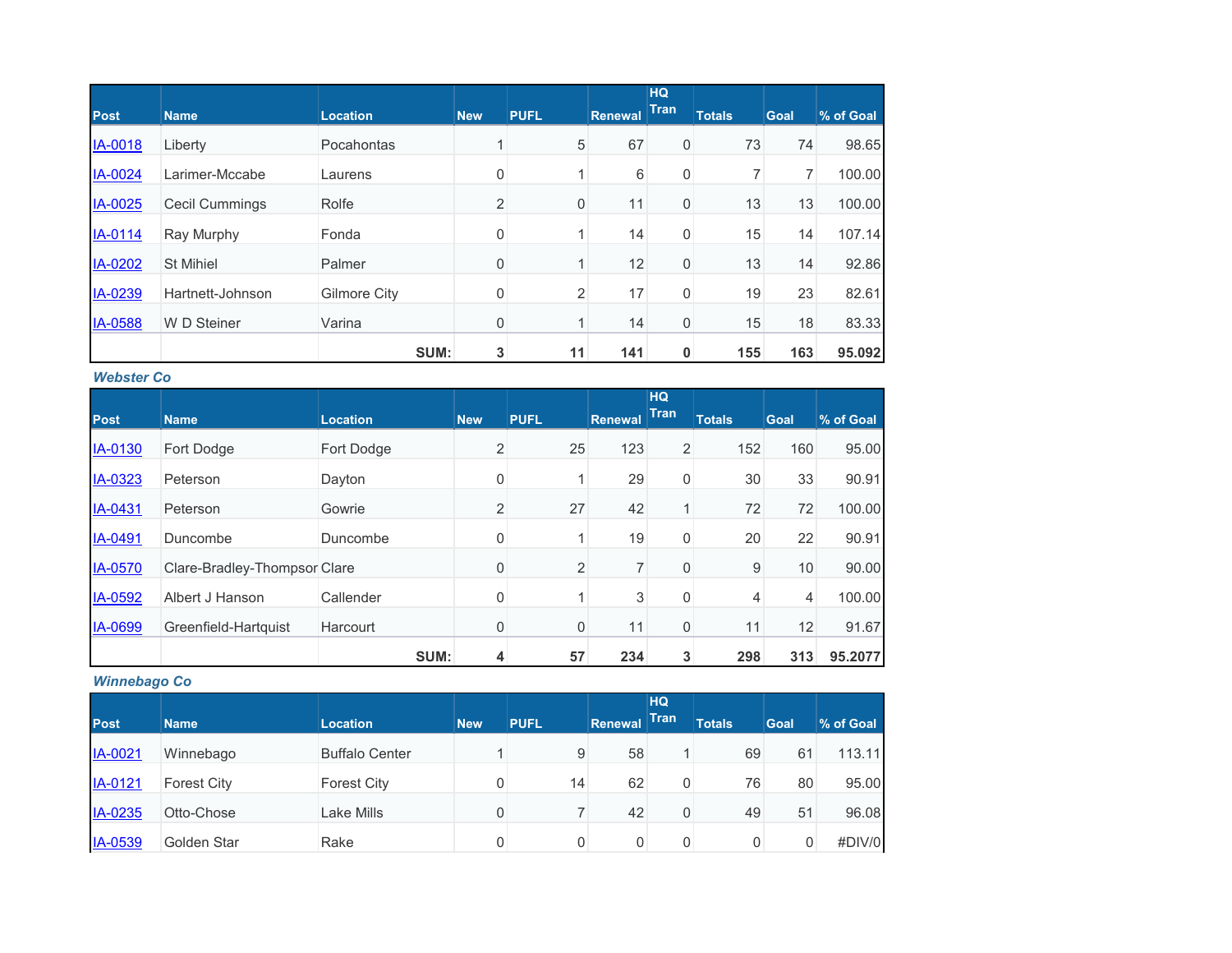| SUM:             |    | 30  | 162 <sub>1</sub> |    | 194  | 192  | 101.042 |
|------------------|----|-----|------------------|----|------|------|---------|
|                  |    |     |                  |    |      |      |         |
| IA Dist 0008 LGN | 80 | 443 | 2816             | 19 | 3358 | 3528 | 95.18   |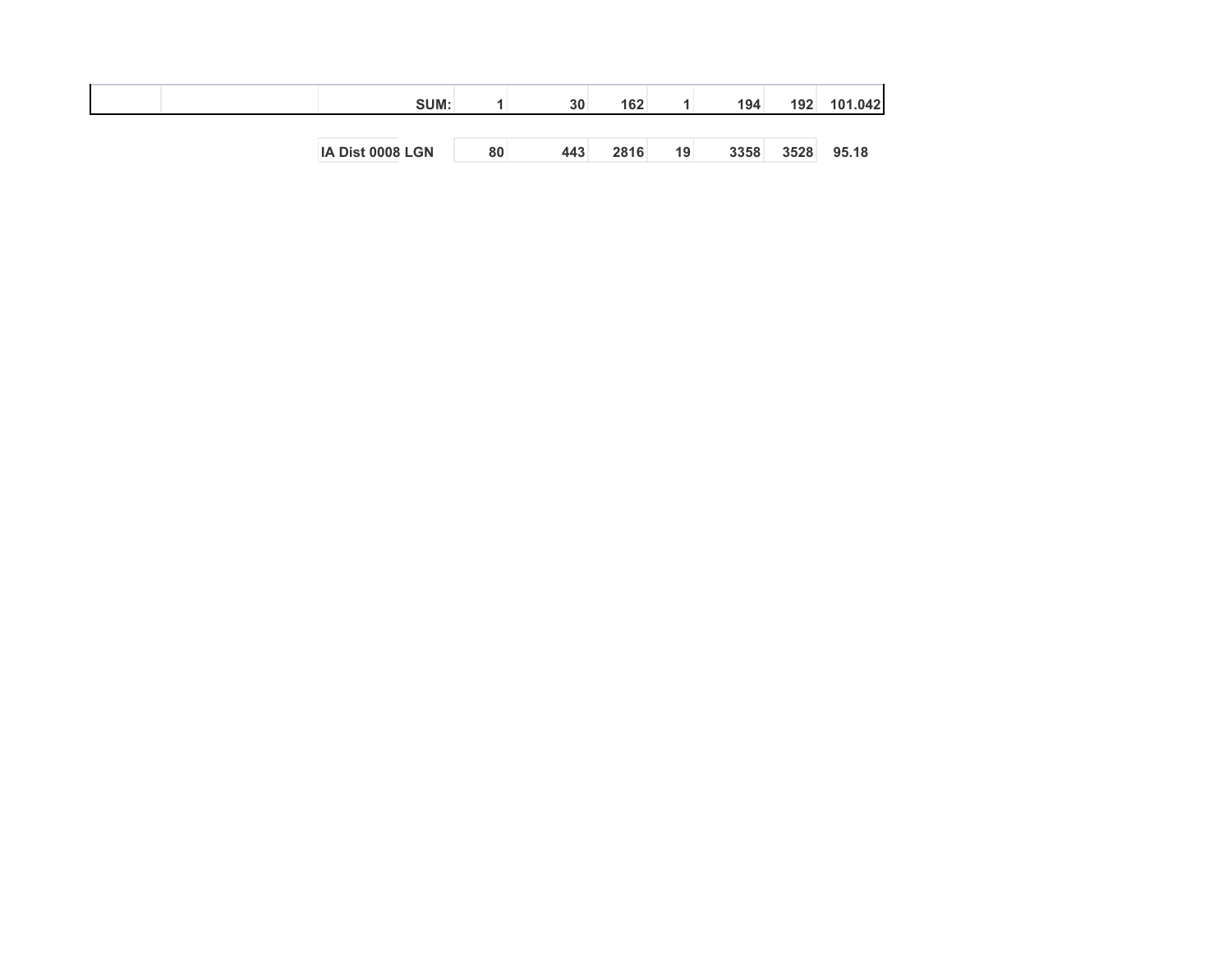## **IA Dist 0009 LGN**

*Buena Vista Co*

|                |                                 |                    |                |                |                | <b>HQ</b>   |               |             |           |
|----------------|---------------------------------|--------------------|----------------|----------------|----------------|-------------|---------------|-------------|-----------|
| <b>Post</b>    | <b>Name</b>                     | <b>Location</b>    | <b>New</b>     | <b>PUFL</b>    | <b>Renewal</b> | Tran        | <b>Totals</b> | <b>Goal</b> | % of Goal |
| <b>IA-0012</b> | Edward William Hartmar Marathon |                    | 0              | $\overline{0}$ | 12             | 0           | 12            | 17          | 70.59     |
| IA-0115        | Shaeffer                        | <b>Storm Lake</b>  | 0              | 10             | 19             | 0           | 29            | 37          | 78.38     |
| IA-0193        | <b>Newell</b>                   | <b>Newell</b>      | $\mathbf 0$    | 6              | 58             | $\mathbf 0$ | 64            | 67          | 95.52     |
| IA-0299        | Dyvad-Gustafson                 | <b>Albert City</b> | 4              | $\overline{2}$ | 44             | 0           | 47            | 48          | 97.92     |
| <b>IA-0367</b> | Loe-Thomas-Peterson             | Linn Grove         | 0              | 0              | 13             | $\mathbf 0$ | 13            | 14          | 92.86     |
| IA-0394        | Graeber-Rowe                    | Sioux Rapids       | 4              | 5              | 43             | $\mathbf 0$ | 49            | 52          | 94.23     |
| IA-0498        | Smith                           | Alta               | 0              | $\mathbf{1}$   | 10             | 0           | 11            | 12          | 91.67     |
|                |                                 | SUM:               | $\overline{2}$ | 24             | 199            | $\mathbf 0$ | 225           | 247         | 91.0931   |

#### *Cherokee Co*

|                |                          |                 |                |                |         | HQ          |               |             |           |
|----------------|--------------------------|-----------------|----------------|----------------|---------|-------------|---------------|-------------|-----------|
| <b>Post</b>    | <b>Name</b>              | <b>Location</b> | <b>New</b>     | <b>PUFL</b>    | Renewal | <b>Tran</b> | <b>Totals</b> | <b>Goal</b> | % of Goal |
| IA-0230        | Treptow                  | Cherokee        | 0              | 6              | 30      | 0           | 36            | 38          | 94.74     |
| IA-0283        | <b>Irvin Powell</b>      | Washta          | 0              |                | 8       | 0           | 9             | 10          | 90.00     |
| IA-0390        | <b>Grashoff-Mc Manus</b> | Aurelia         | 0              | $\overline{4}$ | 31      |             | 36            | 39          | 92.31     |
| IA-0398        | Lyle W Barnes            | Quimby          | 0              | 13             | 24      | 0           | 37            | 39          | 94.87     |
| IA-0486        | C Adrian Olson           | Cleghorn        |                | 6              |         | 0           | 14            | 13          | 107.69    |
| IA-0517        | F I Goodburn             | <b>Marcus</b>   | 0              | 5              | 16      | 0           | 21            | 27          | 77.78     |
| <b>IA-0670</b> | James Keith Stanford     | Larrabee        | 1              | $\mathbf 0$    | 14      | 0           | 15            | 17          | 88.24     |
|                |                          | SUM:            | $\overline{2}$ | 35             | 130     |             | 168           | 183         | 91.8033   |

## *Clay Co*

| <b>Post</b>    | <b>Name</b>    | <b>Location</b> | <b>New</b> | <b>PUFL</b> | <b>Renewal</b> | HQ<br><b>Tran</b> | <b>Totals</b> | Goal | % of Goal |
|----------------|----------------|-----------------|------------|-------------|----------------|-------------------|---------------|------|-----------|
| <b>IA-0001</b> | Glen Pedersen  | Spencer         |            | 21          | 167            |                   | 195           | 193  | 101.04    |
| IA-0010        | Dean-Underwood | Peterson        |            |             | 21             |                   | 25            | 22   | 113.64    |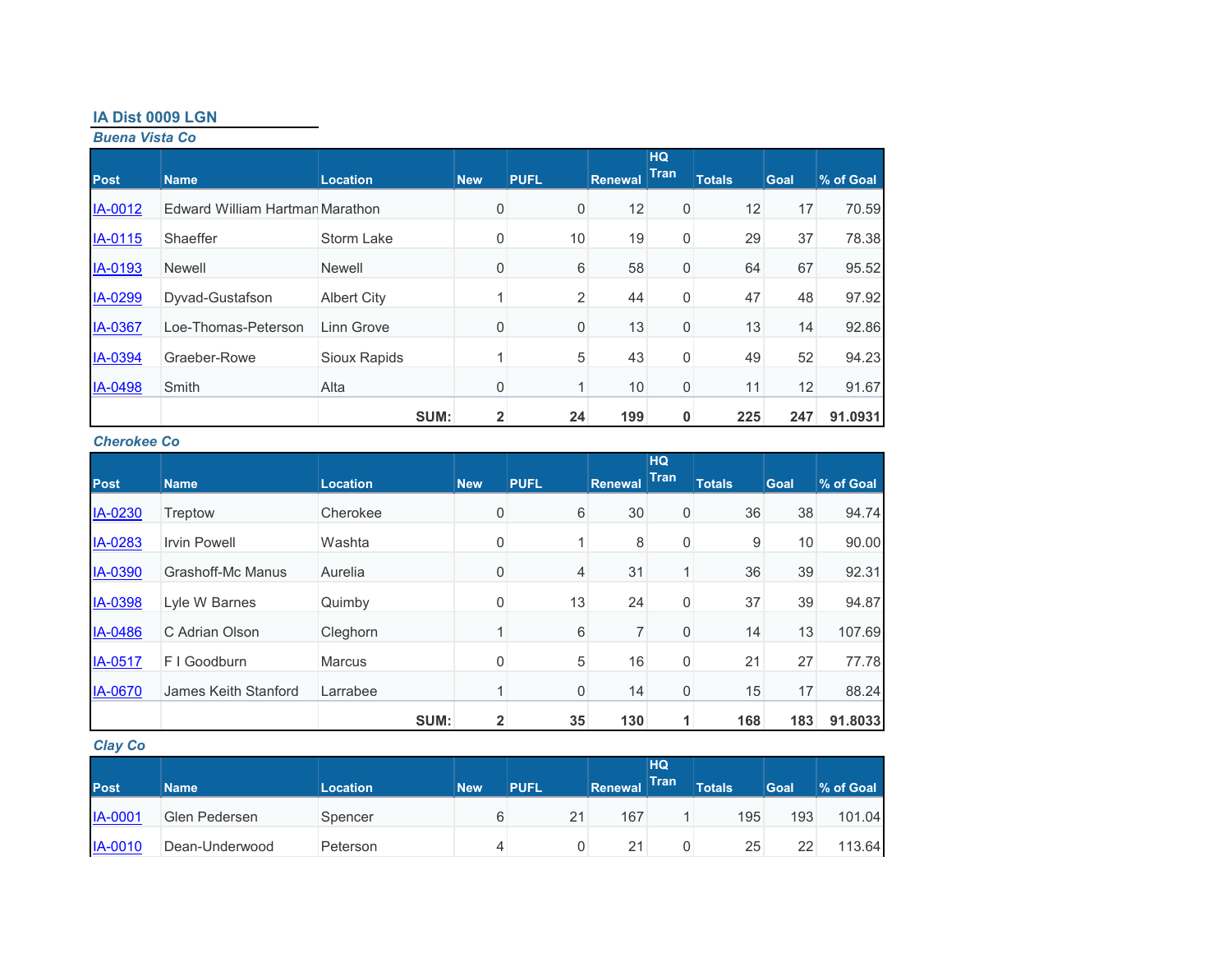| <b>IA-0194</b> | <b>Dickens</b>       | <b>Dickens</b> |    |    |     |     |                 | 50.00   |
|----------------|----------------------|----------------|----|----|-----|-----|-----------------|---------|
| IA-0248        | Goodwin              | Royal          |    |    | 10  | 11  | 12 <sub>1</sub> | 91.67   |
| IA-0414        | Everett P Boyles, Jr | Everly         |    |    | 31  | 34  | 39              | 87.18   |
|                |                      | SUM:           | 10 | 25 | 230 | 266 | 268             | 99.2537 |

## *Dickinson Co*

| <b>Post</b> | <b>Name</b> | <b>Location</b> | <b>New</b>     | <b>PUFL</b> | Renewal | <b>HQ</b><br><b>Tran</b> | <b>Totals</b> | Goal | % of Goal |
|-------------|-------------|-----------------|----------------|-------------|---------|--------------------------|---------------|------|-----------|
|             |             |                 |                |             |         |                          |               |      |           |
| IA-0023     | Timpe       | Spirit Lake     |                | 16          | 47      | 0                        | 64            | 73   | 87.67     |
| IA-0371     | Lake Park   | Lake Park       |                | 6           | 33      | 0                        | 40            | 49   | 81.63     |
| IA-0384     | Milford     | Milford         | 4              | 13          | 79      | 0                        | 96            | 95   | 101.05    |
| IA-0432     | Walsh       | Terril          | $\overline{2}$ | 3           | 17      | 0                        | 22            | 23   | 95.65     |
|             |             | SUM:            | 8              | 38          | 176     | 0                        | 222           | 240  | 92.5      |

## *Ida Co*

|             |                     |                     |            |             |                | <b>HQ</b>   |               |             |           |
|-------------|---------------------|---------------------|------------|-------------|----------------|-------------|---------------|-------------|-----------|
| <b>Post</b> | <b>Name</b>         | <b>Location</b>     | <b>New</b> | <b>PUFL</b> | <b>Renewal</b> | <b>Tran</b> | <b>Totals</b> | <b>Goal</b> | % of Goal |
| IA-0061     | Mc Namara-Moore     | Ida Grove           | 6          | 18          | 128            | 0           | 152           | 165         | 92.12     |
| IA-0225     | Dessel-Schmidt      | <b>Holstein</b>     |            | 12          | 87             | 0           | 100           | 116         | 86.21     |
| IA-0364     | <b>Maple Valley</b> | <b>Battle Creek</b> | 0          | 0           | 38             | 0           | 38            | 41          | 92.68     |
| IA-0454     | <b>Dibbern</b>      | Galva               | 0          | 3           | 27             | 0           | 30            | 39          | 76.92     |
|             |                     | SUM:                |            | 33          | 280            | 0           | 320           | 361         | 88.6427   |

## *Lyon Co*

| <b>Post</b> | <b>Name</b>        | <b>Location</b>    | <b>New</b> | <b>PUFL</b> | <b>Renewal</b> | <b>HQ</b><br><b>Tran</b> | <b>Totals</b> | <b>Goal</b> | % of Goal |
|-------------|--------------------|--------------------|------------|-------------|----------------|--------------------------|---------------|-------------|-----------|
| IA-0103     | <b>Rex Strait</b>  | <b>Rock Rapids</b> | 3          | 8           | 59             | 0                        | 70            | 74          | 94.59     |
| IA-0310     | Thorson            | Inwood             |            |             | 13             | 0                        | 15            | 19          | 78.95     |
| IA-0316     | Buss-Johnson       | Little Rock        | 0          |             | 22             | 0                        | 23            | 24          | 95.83     |
| IA-0404     | <b>Jack Sauter</b> | George             |            |             | 63             | 0                        | 65            | 66          | 98.48     |
| IA-0476     | <b>Rock River</b>  | Doon               |            |             | 17             | 0                        | 19            | 21          | 90.48     |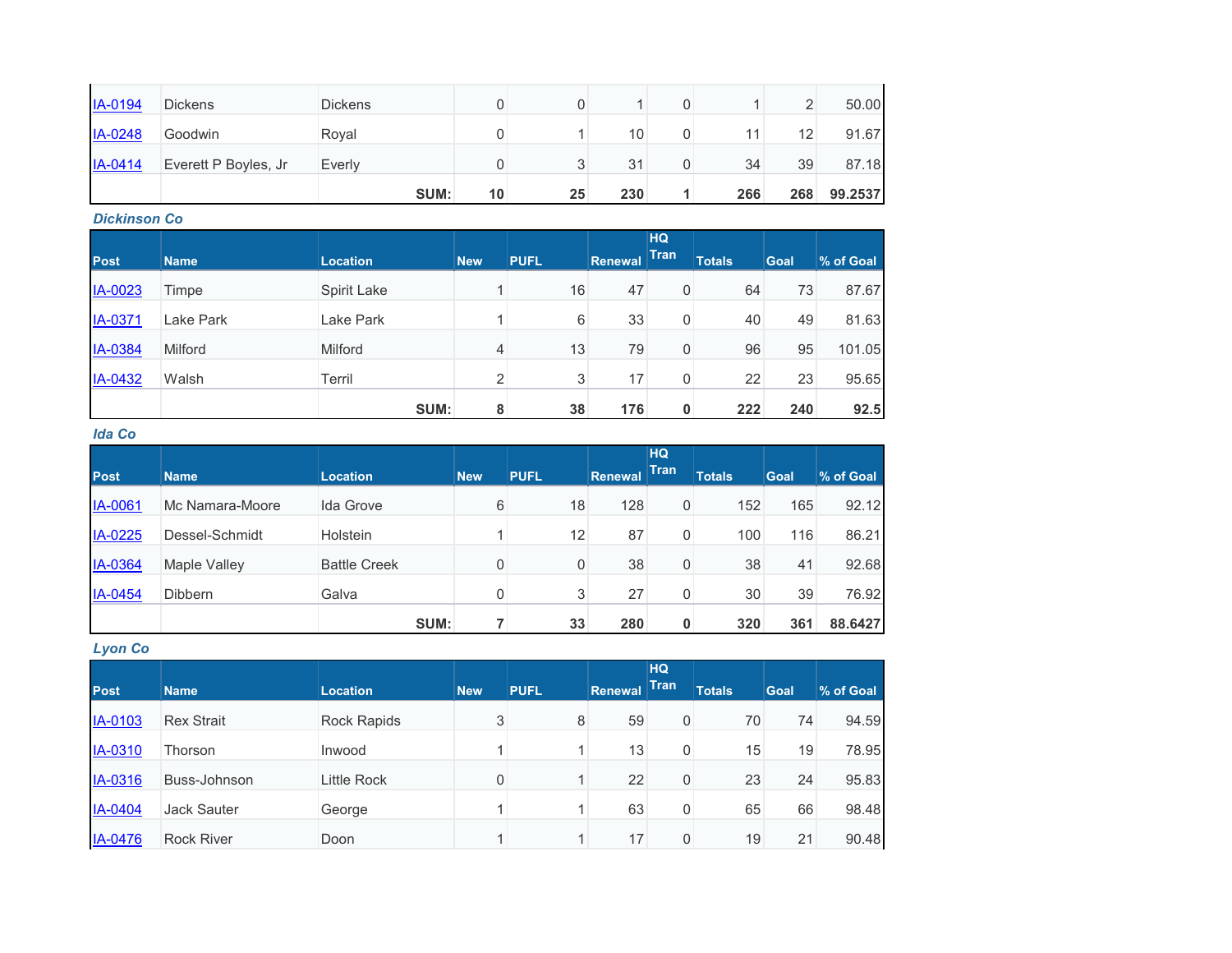| $IA-0561$      | Flessner       | Larchwood |   | հ  | 36  |   | 39  | 40  | 97.50   |
|----------------|----------------|-----------|---|----|-----|---|-----|-----|---------|
| <b>IA-0683</b> | Edward Bouwman | ∟ester    |   | 3  | 28  |   | 31  | 33  | 93.94   |
| <b>IA-0704</b> | Dick De Boer   | Alvord    |   |    | 16  |   | 16  |     | 94.12   |
|                |                | SUM:      | 6 | 18 | 254 | 0 | 278 | 294 | 94.5578 |

*Monona Co*

|             |                 |                 |                |             |                | <b>HQ</b>   |               |      |           |
|-------------|-----------------|-----------------|----------------|-------------|----------------|-------------|---------------|------|-----------|
| <b>Post</b> | <b>Name</b>     | <b>Location</b> | <b>New</b>     | <b>PUFL</b> | <b>Renewal</b> | <b>Tran</b> | <b>Totals</b> | Goal | % of Goal |
| IA-0129     | David Mc Neill  | Onawa           | $\overline{2}$ | 4           | 52             | 0           | 58            | 63   | 92.06     |
| IA-0365     | Peter A Hansen  | Moorhead        | 0              |             | 5              | 0           | 6             | 10   | 60.00     |
| IA-0442     | Aaby            | Ute             | 0              | 4           | 17             | 0           | 21            | 27   | 77.78     |
| IA-0481     | Emery-Johnson   | Whiting         |                | 6           | 17             | $\mathbf 0$ | 24            | 24   | 100.00    |
| IA-0496     | Loren Hollister | Mapleton        |                | 3           | 50             | $\mathbf 0$ | 54            | 56   | 96.43     |
| IA-0502     | Grimsley-Thayer | Castana         | 0              | 3           | 30             | 0           | 33            | 37   | 89.19     |
| IA-0665     | Stevens-Kelly   | <b>Blencoe</b>  | 0              | 0           | 8              | 0           | 8             | 9    | 88.89     |
|             |                 | SUM:            | 4              | 21          | 179            | $\mathbf 0$ | 204           | 226  | 90.2655   |

### *Obrien Co*

| <b>Post</b>    | <b>Name</b>         | <b>Location</b> | <b>New</b> | <b>PUFL</b>    | <b>Renewal</b> | <b>HQ</b><br>Tran | <b>Totals</b> | <b>Goal</b> | % of Goal |
|----------------|---------------------|-----------------|------------|----------------|----------------|-------------------|---------------|-------------|-----------|
| IA-0036        | Chateau Thierry     | Primghar        | 2          | $\overline{2}$ | 24             | $\mathbf 0$       | 28            | 28          | 100.00    |
| IA-0095        | <b>Russell West</b> | Paullina        |            | $\overline{2}$ | 38             | $\mathbf 0$       | 41            | 42          | 97.62     |
| IA-0145        | Mc Glothlen-Cowie   | Sheldon         | $\Omega$   | 18             | 62             | $\mathbf 0$       | 80            | 93          | 86.02     |
| <b>IA-0152</b> | Sutherland          | Sutherland      | $\Omega$   | 2              | 41             | 0                 | 43            | 52          | 82.69     |
| <b>IA-0288</b> | Arthur W Kirchhoff  | Hartley         | $\Omega$   | 8              | 68             | $\mathbf 0$       | 76            | 83          | 91.57     |
| IA-0318        | Earl T Conaway      | Sanborn         | 0          | 0              | 34             | $\mathbf 0$       | 34            | 40          | 85.00     |
|                |                     | SUM:            | 3          | 32             | 267            | $\mathbf 0$       | 302           | 338         | 89.3491   |

#### *Osceola Co*

|             |             |                 |            |             |              | HQ |                     |      |            |
|-------------|-------------|-----------------|------------|-------------|--------------|----|---------------------|------|------------|
| <b>Post</b> | <b>Name</b> | <b>Location</b> | <b>New</b> | <b>PUFL</b> | Renewal Tran |    | Totals <sup>1</sup> | Goal | │% of Goal |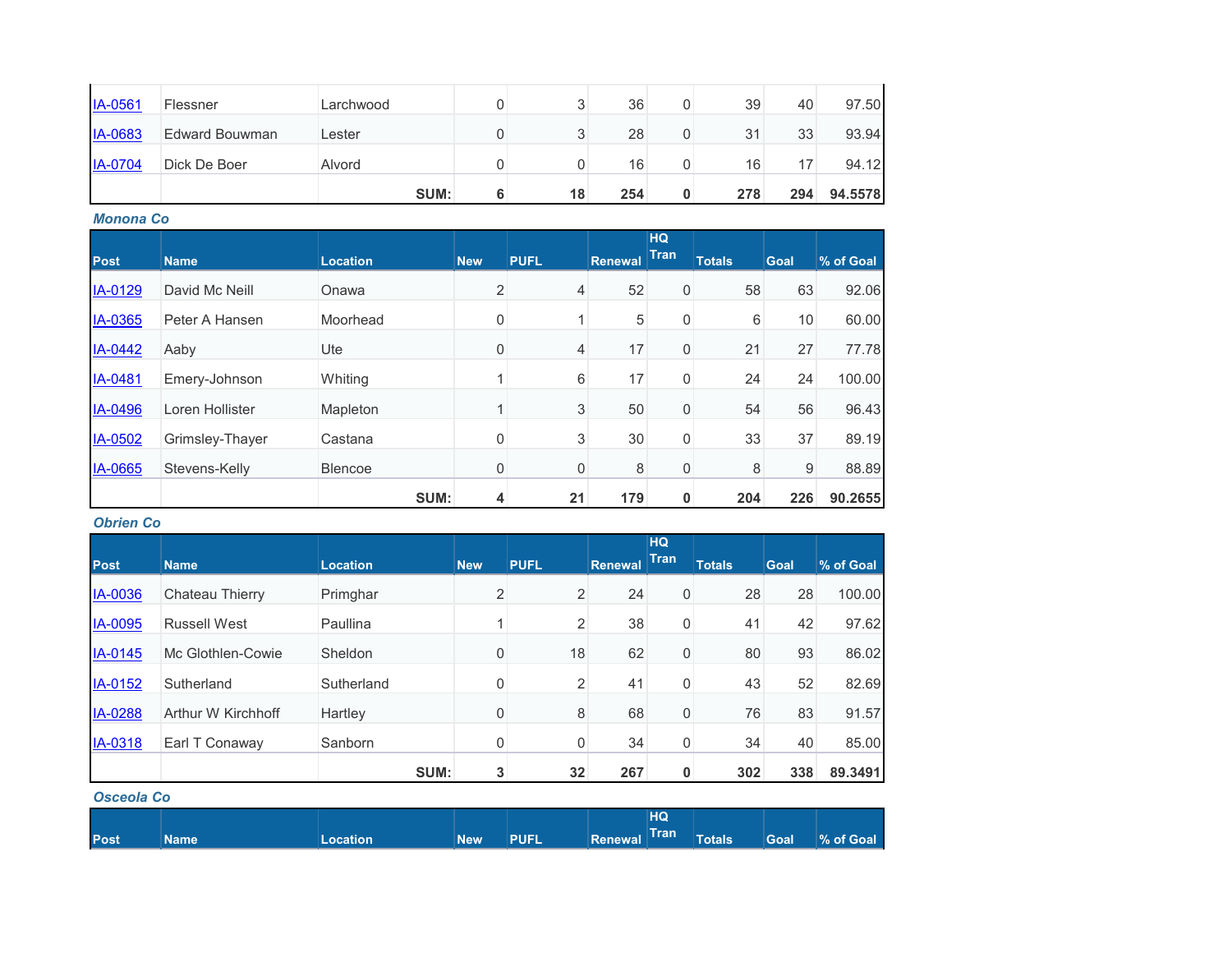|                |                     | SUM:          | 3 | 18 | 149 | 0 | 170 | 183 | 92.8962 |
|----------------|---------------------|---------------|---|----|-----|---|-----|-----|---------|
| <b>IA-0470</b> | Guthrie             | <b>Melvin</b> |   | 4  | 39  | 0 | 44  | 49  | 89.80   |
| <b>IA-0326</b> | Wood-Miller         | Ocheyedan     |   |    | 43  | 0 | 50  | 54  | 92.59   |
| IA-0324        | George E Mudge      | Sibley        |   | 2  | 29  | 0 | 31  | 35  | 88.57   |
| IA-0290        | William Ben Hoffman | Ashton        |   | 5  | 38  | 0 | 45  | 45  | 100.00  |

*Plymouth Co*

|             |                                   |                 |             |             |                | <b>HQ</b>   |               |             |           |
|-------------|-----------------------------------|-----------------|-------------|-------------|----------------|-------------|---------------|-------------|-----------|
| <b>Post</b> | <b>Name</b>                       | <b>Location</b> | <b>New</b>  | <b>PUFL</b> | <b>Renewal</b> | <b>Tran</b> | <b>Totals</b> | <b>Goal</b> | % of Goal |
| IA-0125     | Oleson-Halweg                     | Merrill         | 0           | 10          | 73             | 0           | 83            | 87          | 95.40     |
| IA-0140     | <b>Nash</b>                       | Kingsley        | 5           | 2           | 38             | 2           | 47            | 47          | 100.00    |
| IA-0186     | Albert E Hoschler                 | Akron           | 1           | 12          | 91             | 0           | 104           | 111         | 93.69     |
| IA-0220     | Pieper                            | Remsen          | $\mathbf 0$ | 7           | 69             | 0           | 76            | 78          | 97.44     |
| IA-0241     | Wasmer                            | Le Mars         | 7           | 47          | 237            | $\mathbf 0$ | 291           | 312         | 93.27     |
| IA-0477     | Casper                            | Hinton          | 4           | 15          | 66             | 0           | 82            | 82          | 100.00    |
| IA-0724     | Heeren-Mc Hale-Wilkens Brunsville |                 | 4           | 8           | 60             | 0           | 72            | 74          | 97.30     |
|             |                                   | SUM:            | 18          | 101         | 634            | 2           | 755           | 791         | 95.4488   |

*Sac Co*

|             |                    |                  |             |                |                | <b>HQ</b><br><b>Tran</b> |               |             |           |
|-------------|--------------------|------------------|-------------|----------------|----------------|--------------------------|---------------|-------------|-----------|
| <b>Post</b> | <b>Name</b>        | <b>Location</b>  | <b>New</b>  | <b>PUFL</b>    | <b>Renewal</b> |                          | <b>Totals</b> | <b>Goal</b> | % of Goal |
| IA-0133     | Eilert Auen        | Lake View        |             | 4              | 46             | 0                        | 51            | 56          | 91.07     |
| IA-0195     | Cantigny           | Sac City         | 0           | 5              | 10             | 0                        | 15            | 18          | 83.33     |
| IA-0262     | Chalon             | <b>Wall Lake</b> | 2           | $\overline{4}$ | 57             | $\mathbf{1}$             | 64            | 67          | 95.52     |
| IA-0284     | Comrade            | Auburn           | 0           | 1              | 15             | 0                        | 16            | 18          | 88.89     |
| IA-0313     | Roose              | Odebolt          | $\mathbf 0$ | $\mathbf 0$    | 37             | 0                        | 37            | 41          | 90.24     |
| IA-0325     | Merton V Hair      | Early            | 3           | 3              | 43             | 0                        | 49            | 46          | 106.52    |
| IA-0546     | Hutchinson-Liechty | Lytton           | 0           | $\overline{2}$ | 19             | 0                        | 21            | 25          | 84.00     |
|             |                    | SUM:             | 6           | 19             | 227            |                          | 253           | 271         | 93.3579   |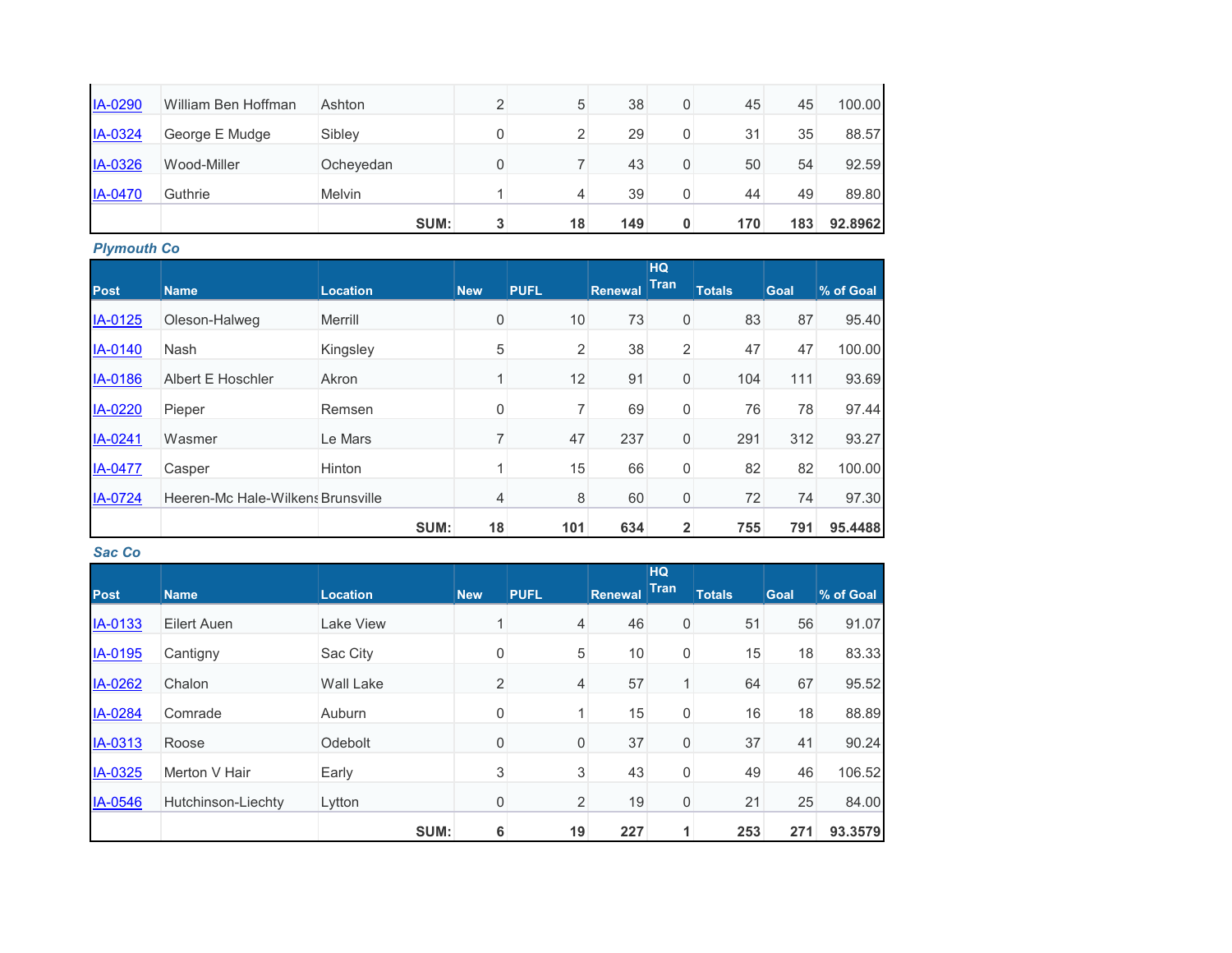#### *Sioux Co*

|             |                        |                    |                  |                |         | <b>HQ</b><br><b>Tran</b> |               |             |           |
|-------------|------------------------|--------------------|------------------|----------------|---------|--------------------------|---------------|-------------|-----------|
| <b>Post</b> | <b>Name</b>            | <b>Location</b>    | <b>New</b>       | <b>PUFL</b>    | Renewal |                          | <b>Totals</b> | <b>Goal</b> | % of Goal |
| IA-0199     | Doornink-Brunsting     | Sioux Center       | 1                | 11             | 86      | 0                        | 98            | 100         | 98.00     |
| IA-0200     | Floyd                  | Alton              | 1                | 3              | 27      | 0                        | 31            | 36          | 86.11     |
| IA-0254     | Two Oakes              | Hawarden           | 6                | 7              | 85      | 0                        | 98            | 102         | 96.08     |
| IA-0272     | <b>William Monster</b> | Boyden             | 0                | 0              | 24      | $\mathbf 0$              | 24            | 29          | 82.76     |
| IA-0276     | <b>Bertram</b>         | Ireton             | $\overline{0}$   | 0              | 15      | 0                        | 15            | 23          | 65.22     |
| IA-0321     | Pfarrer-Fox            | <b>Rock Valley</b> | 1                | 3              | 50      | 1 <sub>1</sub>           | 55            | 57          | 96.49     |
| IA-0329     | Pressman-Kosters       | Orange City        | $\mathbf 0$      | 5              | 83      | 0                        | 88            | 104         | 84.62     |
| IA-0380     | Wegman-Koele           | Hull               | 0                | $\overline{c}$ | 65      | 0                        | 67            | 73          | 91.78     |
| IA-0423     | Reuter                 | Hospers            | $\boldsymbol{0}$ | 1              | 21      | $\overline{2}$           | 24            | 25          | 96.00     |
|             |                        | SUM:               | 9                | 32             | 456     | 3                        | 500           | 549         | 91.0747   |

## *Woodbury Co*

|                |                     |                 |                |                |         | <b>HQ</b>        |               |             |           |
|----------------|---------------------|-----------------|----------------|----------------|---------|------------------|---------------|-------------|-----------|
| <b>Post</b>    | <b>Name</b>         | <b>Location</b> | <b>New</b>     | <b>PUFL</b>    | Renewal | Tran             | <b>Totals</b> | <b>Goal</b> | % of Goal |
| <b>IA-0064</b> | Monahan-Nelson      | Sioux City      | $\sqrt{3}$     | 16             | 186     | $\overline{0}$   | 205           | 255         | 80.39     |
| IA-0079        | Mumford-Moon        | Correctionville |                | 9              | 42      | 0                | 52            | 53          | 98.11     |
| IA-0291        | Harrison F Pedersen | Pierson         | 3              | 3              | 36      | $\boldsymbol{0}$ | 42            | 42          | 100.00    |
| IA-0295        | Smith-Rhodes        | Sloan           | 0              | $\mathbf 0$    | 23      | 0                | 23            | 21          | 109.52    |
| IA-0303        | Wink-Sparks         | Moville         | $\mathbf 0$    | 3              | 49      | $\mathbf 0$      | 52            | 58          | 89.66     |
| IA-0336        | Carlson-Frum        | Danbury         |                | 0              | 20      | 0                | 21            | 22          | 95.45     |
| IA-0389        | Mc Niff             | Anthon          | 9              | $\overline{2}$ | 50      | 0                | 61            | 53          | 115.09    |
| IA-0492        | Hindman-Steele      | Hornick         | 0              | $\mathbf 0$    | 29      | 0                | 29            | 32          | 90.63     |
| IA-0624        | F Roger Baumann     | Cushing         | $\overline{0}$ | $\overline{2}$ | 22      | $\mathbf 0$      | 24            | 28          | 85.71     |
| IA-0651        | Henry V Mc Kenna    | Oto             | $\mathbf 0$    | 0              | 9       | 0                | 9             | 10          | 90.00     |
| IA-0662        | George Nelson       | Sergeant Bluff  | $\overline{7}$ | 18             | 176     | $\mathbf 0$      | 201           | 200         | 100.50    |
| IA-0666        | Leslie F Seaton     | Smithland       |                | 3              | 21      | 0                | 25            | 26          | 96.15     |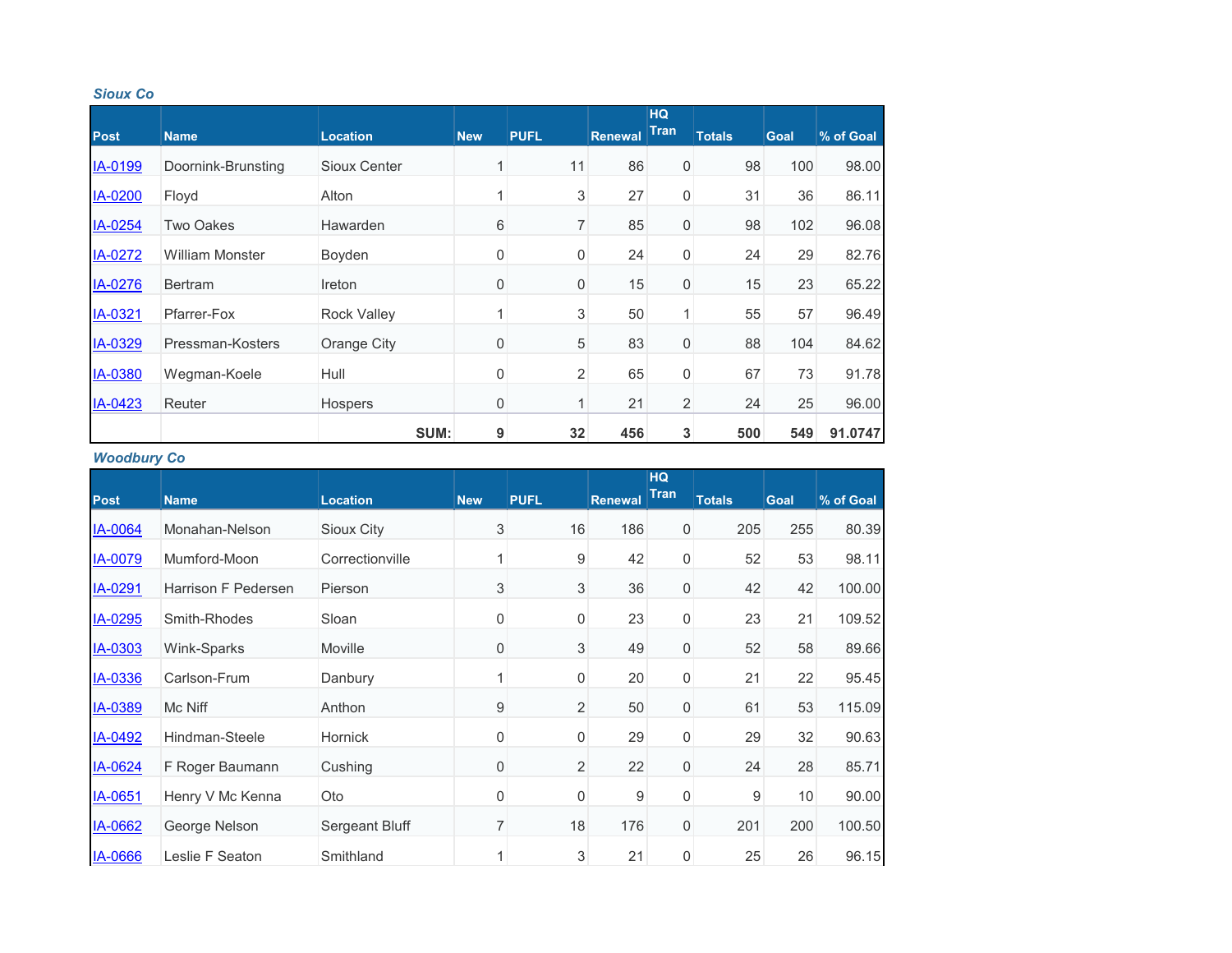|                |             | <b>IA Dist 0009 LGN</b> | 107 | 472 | 3961 | 13 | 4553 | 4915 | 92.63   |
|----------------|-------------|-------------------------|-----|-----|------|----|------|------|---------|
|                |             | SUM:                    | 29  | 76  | 780  | 5  | 890  | 964  | 92.3237 |
| <b>IA-0718</b> | Lawton      | Lawton                  |     | 3   | 16   | 0  | 19   | 29   | 65.52   |
| <b>IA-0697</b> | Morningside | Sioux City              | 4   | 17  | 101  | 5  | 127  | 135  | 94.07   |